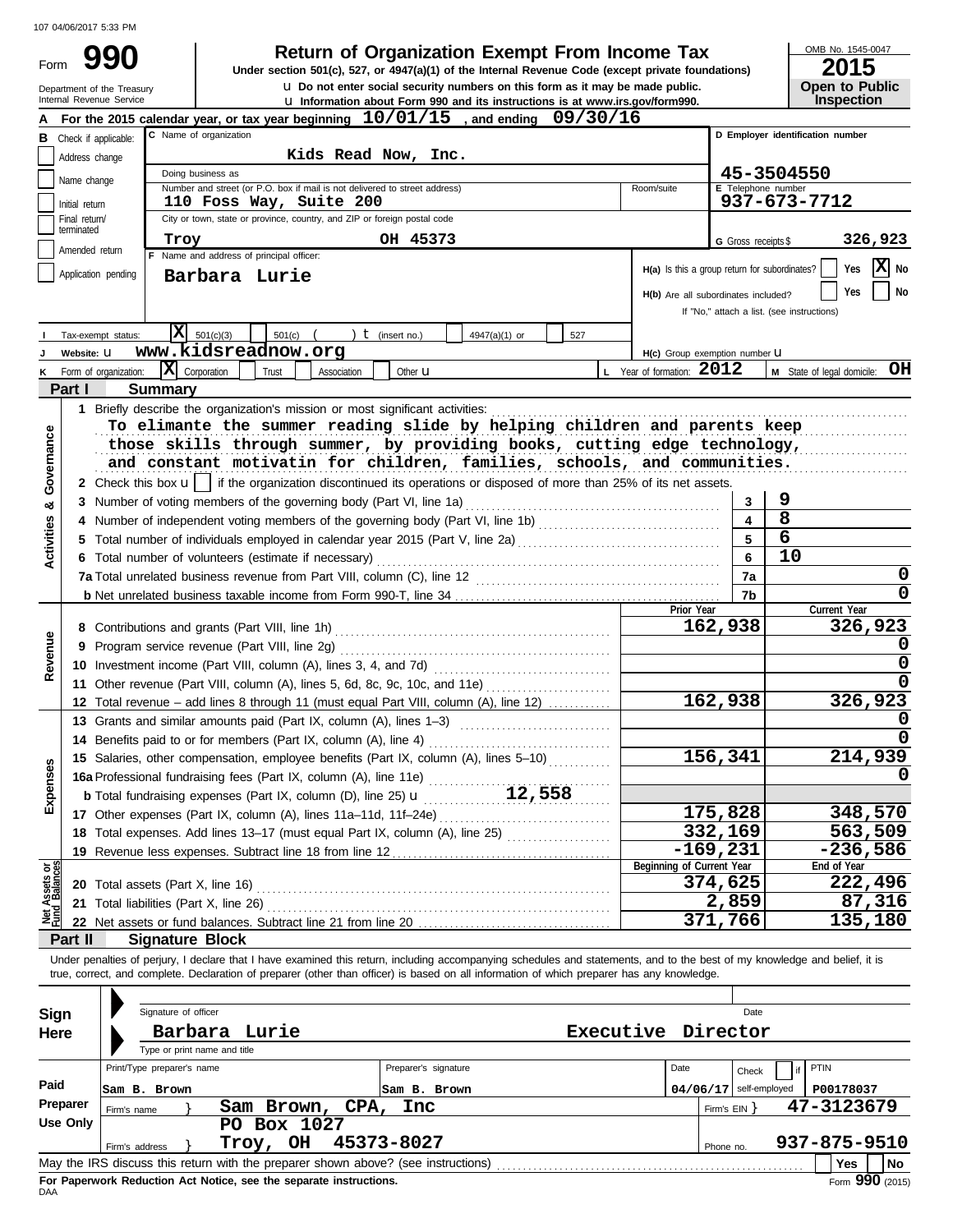|              | Form 990 (2015) $\verb Kids $ $\verb Read Now, Inc.$                                                         |                                                     | 45-3504550                                                                                                                                                                                                                               | Page 2                |
|--------------|--------------------------------------------------------------------------------------------------------------|-----------------------------------------------------|------------------------------------------------------------------------------------------------------------------------------------------------------------------------------------------------------------------------------------------|-----------------------|
|              | Part III                                                                                                     | <b>Statement of Program Service Accomplishments</b> |                                                                                                                                                                                                                                          |                       |
|              |                                                                                                              |                                                     |                                                                                                                                                                                                                                          |                       |
|              | 1 Briefly describe the organization's mission:                                                               |                                                     |                                                                                                                                                                                                                                          |                       |
|              |                                                                                                              |                                                     | To elimante the summer reading slide by helping children and parents keep                                                                                                                                                                |                       |
|              |                                                                                                              |                                                     |                                                                                                                                                                                                                                          |                       |
|              |                                                                                                              |                                                     | those skills through summer, by providing books, cutting edge technology,                                                                                                                                                                |                       |
|              |                                                                                                              |                                                     | and constant motivatin for children, families, schools, and communities.                                                                                                                                                                 |                       |
|              |                                                                                                              |                                                     |                                                                                                                                                                                                                                          |                       |
| $\mathbf{2}$ | Did the organization undertake any significant program services during the year which were not listed on the |                                                     |                                                                                                                                                                                                                                          |                       |
|              | prior Form 990 or 990-EZ?                                                                                    |                                                     |                                                                                                                                                                                                                                          | Yes $\overline{X}$ No |
|              | If "Yes," describe these new services on Schedule O.                                                         |                                                     |                                                                                                                                                                                                                                          |                       |
|              |                                                                                                              |                                                     |                                                                                                                                                                                                                                          |                       |
| 3            | Did the organization cease conducting, or make significant changes in how it conducts, any program           |                                                     |                                                                                                                                                                                                                                          |                       |
|              | services?                                                                                                    |                                                     |                                                                                                                                                                                                                                          | Yes $\overline{X}$ No |
|              | If "Yes," describe these changes on Schedule O.                                                              |                                                     |                                                                                                                                                                                                                                          |                       |
| 4            |                                                                                                              |                                                     | Describe the organization's program service accomplishments for each of its three largest program services, as measured by                                                                                                               |                       |
|              |                                                                                                              |                                                     | expenses. Section 501(c)(3) and 501(c)(4) organizations are required to report the amount of grants and allocations to others,                                                                                                           |                       |
|              |                                                                                                              |                                                     |                                                                                                                                                                                                                                          |                       |
|              | the total expenses, and revenue, if any, for each program service reported.                                  |                                                     |                                                                                                                                                                                                                                          |                       |
|              |                                                                                                              |                                                     |                                                                                                                                                                                                                                          |                       |
|              | 4a (Code:                                                                                                    | ) (Expenses $$457,655$ including grants of \$       | ) (Revenue \$                                                                                                                                                                                                                            | .                     |
|              |                                                                                                              |                                                     | The Organization provided approximately 25,240 books to over 3,916                                                                                                                                                                       |                       |
|              |                                                                                                              |                                                     | elementary students in an effort to prevent summer learning loss and boost                                                                                                                                                               |                       |
|              |                                                                                                              |                                                     |                                                                                                                                                                                                                                          |                       |
|              | academic achievement.                                                                                        |                                                     |                                                                                                                                                                                                                                          |                       |
|              |                                                                                                              |                                                     |                                                                                                                                                                                                                                          |                       |
|              |                                                                                                              |                                                     |                                                                                                                                                                                                                                          |                       |
|              |                                                                                                              |                                                     |                                                                                                                                                                                                                                          |                       |
|              |                                                                                                              |                                                     |                                                                                                                                                                                                                                          |                       |
|              |                                                                                                              |                                                     |                                                                                                                                                                                                                                          |                       |
|              |                                                                                                              |                                                     |                                                                                                                                                                                                                                          |                       |
|              |                                                                                                              |                                                     |                                                                                                                                                                                                                                          |                       |
|              |                                                                                                              |                                                     |                                                                                                                                                                                                                                          |                       |
|              |                                                                                                              |                                                     |                                                                                                                                                                                                                                          |                       |
|              |                                                                                                              |                                                     |                                                                                                                                                                                                                                          |                       |
|              |                                                                                                              |                                                     |                                                                                                                                                                                                                                          |                       |
|              |                                                                                                              |                                                     | 4b (Code: (1, 2, 2) (Expenses \$ (1, 2, 2) (Revenue \$ (2, 2) (Revenue \$ (2, 2) (Revenue \$ (2, 2) (Revenue \$ (2, 2) (Revenue \$ (2, 2) (Revenue \$ (2, 2) (Revenue \$ (2, 2) (Revenue \$ (2, 2) (Revenue \$ (2, 2) (Revenue \$ (2, 2) |                       |
|              |                                                                                                              |                                                     |                                                                                                                                                                                                                                          |                       |
|              |                                                                                                              |                                                     |                                                                                                                                                                                                                                          |                       |
|              |                                                                                                              |                                                     |                                                                                                                                                                                                                                          |                       |
|              |                                                                                                              |                                                     |                                                                                                                                                                                                                                          |                       |
|              |                                                                                                              |                                                     |                                                                                                                                                                                                                                          |                       |
|              |                                                                                                              |                                                     |                                                                                                                                                                                                                                          |                       |
|              |                                                                                                              |                                                     |                                                                                                                                                                                                                                          |                       |
|              |                                                                                                              |                                                     |                                                                                                                                                                                                                                          |                       |
|              |                                                                                                              |                                                     |                                                                                                                                                                                                                                          |                       |
|              |                                                                                                              |                                                     |                                                                                                                                                                                                                                          |                       |
|              |                                                                                                              |                                                     |                                                                                                                                                                                                                                          |                       |
|              |                                                                                                              |                                                     |                                                                                                                                                                                                                                          |                       |
|              |                                                                                                              |                                                     |                                                                                                                                                                                                                                          |                       |
|              |                                                                                                              |                                                     |                                                                                                                                                                                                                                          |                       |
|              |                                                                                                              |                                                     |                                                                                                                                                                                                                                          |                       |
|              |                                                                                                              |                                                     |                                                                                                                                                                                                                                          |                       |
|              | 4c (Code:                                                                                                    |                                                     |                                                                                                                                                                                                                                          |                       |
|              |                                                                                                              |                                                     |                                                                                                                                                                                                                                          |                       |
|              |                                                                                                              |                                                     |                                                                                                                                                                                                                                          |                       |
|              |                                                                                                              |                                                     |                                                                                                                                                                                                                                          |                       |
|              |                                                                                                              |                                                     |                                                                                                                                                                                                                                          |                       |
|              |                                                                                                              |                                                     |                                                                                                                                                                                                                                          |                       |
|              |                                                                                                              |                                                     |                                                                                                                                                                                                                                          |                       |
|              |                                                                                                              |                                                     |                                                                                                                                                                                                                                          |                       |
|              |                                                                                                              |                                                     |                                                                                                                                                                                                                                          |                       |
|              |                                                                                                              |                                                     |                                                                                                                                                                                                                                          |                       |
|              |                                                                                                              |                                                     |                                                                                                                                                                                                                                          |                       |
|              |                                                                                                              |                                                     |                                                                                                                                                                                                                                          |                       |
|              |                                                                                                              |                                                     |                                                                                                                                                                                                                                          |                       |
|              |                                                                                                              |                                                     |                                                                                                                                                                                                                                          |                       |
|              |                                                                                                              |                                                     |                                                                                                                                                                                                                                          |                       |
|              | 4d Other program services (Describe in Schedule O.)                                                          |                                                     |                                                                                                                                                                                                                                          |                       |
|              | (Expenses \$                                                                                                 | including grants of $$$ 457, 655                    | (Revenue \$                                                                                                                                                                                                                              |                       |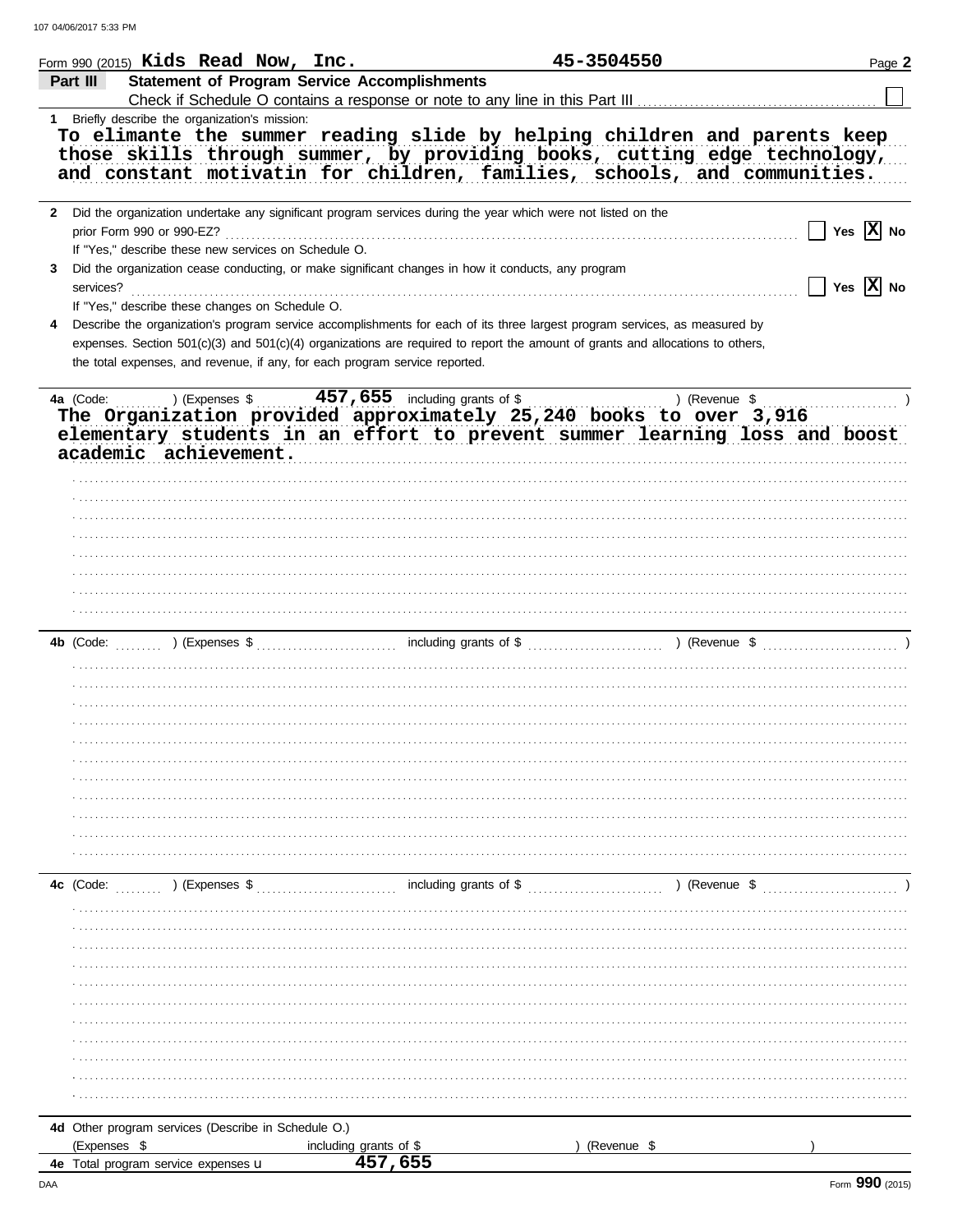|     | Form 990 (2015) Kids Read Now, $Inc.$<br>45-3504550                                                                                                     |              |                         | Page 3      |
|-----|---------------------------------------------------------------------------------------------------------------------------------------------------------|--------------|-------------------------|-------------|
|     | <b>Checklist of Required Schedules</b><br>Part IV                                                                                                       |              |                         |             |
|     |                                                                                                                                                         |              |                         | Yes   $No$  |
| 1   | Is the organization described in section $501(c)(3)$ or $4947(a)(1)$ (other than a private foundation)? If "Yes,"                                       |              |                         |             |
|     | complete Schedule A                                                                                                                                     | $\mathbf{1}$ | X                       |             |
| 2   |                                                                                                                                                         | $\mathbf{2}$ | $\overline{\mathbf{x}}$ |             |
| 3   | Did the organization engage in direct or indirect political campaign activities on behalf of or in opposition to                                        |              |                         |             |
|     | candidates for public office? If "Yes," complete Schedule C, Part I                                                                                     | 3            |                         | X           |
| 4   | Section 501(c)(3) organizations. Did the organization engage in lobbying activities, or have a section 501(h)                                           |              |                         |             |
|     | election in effect during the tax year? If "Yes," complete Schedule C, Part II                                                                          | 4            |                         | x           |
| 5   | Is the organization a section $501(c)(4)$ , $501(c)(5)$ , or $501(c)(6)$ organization that receives membership dues,                                    |              |                         |             |
|     | assessments, or similar amounts as defined in Revenue Procedure 98-19? If "Yes," complete Schedule C,                                                   | 5            |                         | X           |
|     | Part III<br>Did the organization maintain any donor advised funds or any similar funds or accounts for which donors                                     |              |                         |             |
| 6   |                                                                                                                                                         |              |                         |             |
|     | have the right to provide advice on the distribution or investment of amounts in such funds or accounts? If<br>"Yes," complete Schedule D, Part I       | 6            |                         | X           |
| 7   | Did the organization receive or hold a conservation easement, including easements to preserve open space,                                               |              |                         |             |
|     | the environment, historic land areas, or historic structures? If "Yes," complete Schedule D, Part II                                                    | 7            |                         | x           |
| 8   | Did the organization maintain collections of works of art, historical treasures, or other similar assets? If "Yes,"                                     |              |                         |             |
|     | complete Schedule D, Part III                                                                                                                           | 8            |                         | X           |
| 9   | Did the organization report an amount in Part X, line 21, for escrow or custodial account liability, serve as a                                         |              |                         |             |
|     | custodian for amounts not listed in Part X; or provide credit counseling, debt management, credit repair, or                                            |              |                         |             |
|     | debt negotiation services? If "Yes," complete Schedule D, Part IV                                                                                       | 9            |                         | X           |
| 10  | Did the organization, directly or through a related organization, hold assets in temporarily restricted                                                 |              |                         |             |
|     | endowments, permanent endowments, or quasi-endowments? If "Yes," complete Schedule D, Part V                                                            | 10           |                         | x           |
| 11  | If the organization's answer to any of the following questions is "Yes," then complete Schedule D, Parts VI,                                            |              |                         |             |
|     | VII, VIII, IX, or X as applicable.                                                                                                                      |              |                         |             |
| a   | Did the organization report an amount for land, buildings, and equipment in Part X, line 10? If "Yes,"                                                  |              |                         |             |
|     | complete Schedule D, Part VI                                                                                                                            | 11a          | х                       |             |
| b   | Did the organization report an amount for investments—other securities in Part X, line 12 that is 5% or more                                            |              |                         |             |
|     |                                                                                                                                                         | 11b          |                         | X           |
| c   | Did the organization report an amount for investments—program related in Part X, line 13 that is 5% or more                                             |              |                         |             |
|     |                                                                                                                                                         | 11c          |                         | x           |
| d   | Did the organization report an amount for other assets in Part X, line 15 that is 5% or more of its total assets                                        |              |                         |             |
|     | reported in Part X, line 16? If "Yes," complete Schedule D, Part IX                                                                                     | 11d          |                         | X           |
|     | Did the organization report an amount for other liabilities in Part X, line 25? If "Yes," complete Schedule D, Part X                                   | 11e          |                         | $\mathbf x$ |
|     | Did the organization's separate or consolidated financial statements for the tax year include a footnote that addresses                                 |              |                         |             |
|     | the organization's liability for uncertain tax positions under FIN 48 (ASC 740)? If "Yes," complete Schedule D, Part X [[[[[[[[[[[[[[[[[[[[[[[]]]]]]]]] | 11f          |                         | X           |
|     | 12a Did the organization obtain separate, independent audited financial statements for the tax year? If "Yes," complete                                 |              |                         |             |
|     |                                                                                                                                                         | 12a          | X                       |             |
| b   | Was the organization included in consolidated, independent audited financial statements for the tax year? If                                            |              |                         |             |
|     | "Yes," and if the organization answered "No" to line 12a, then completing Schedule D, Parts XI and XII is optional                                      | 12b          |                         | X           |
| 13  |                                                                                                                                                         | 13           |                         | X           |
| 14a |                                                                                                                                                         | 14a          |                         | X           |
| b   | Did the organization have aggregate revenues or expenses of more than \$10,000 from grantmaking,                                                        |              |                         |             |
|     | fundraising, business, investment, and program service activities outside the United States, or aggregate                                               |              |                         |             |
|     |                                                                                                                                                         | 14b          |                         | X           |
| 15  | Did the organization report on Part IX, column (A), line 3, more than \$5,000 of grants or other assistance to or                                       |              |                         |             |
|     | for any foreign organization? If "Yes," complete Schedule F, Parts II and IV                                                                            | 15           |                         | X           |
| 16  | Did the organization report on Part IX, column (A), line 3, more than \$5,000 of aggregate grants or other                                              |              |                         |             |
|     |                                                                                                                                                         | 16           |                         | X           |
| 17  | Did the organization report a total of more than \$15,000 of expenses for professional fundraising services on                                          |              |                         |             |
|     |                                                                                                                                                         | 17           |                         | X           |
| 18  | Did the organization report more than \$15,000 total of fundraising event gross income and contributions on                                             |              |                         |             |
|     | Part VIII, lines 1c and 8a? If "Yes," complete Schedule G, Part II                                                                                      | 18           |                         | X           |
| 19  | Did the organization report more than \$15,000 of gross income from gaming activities on Part VIII, line 9a?                                            |              |                         | x           |
|     |                                                                                                                                                         | 19           |                         |             |

**19** Form **990** (2015) **X**

DAA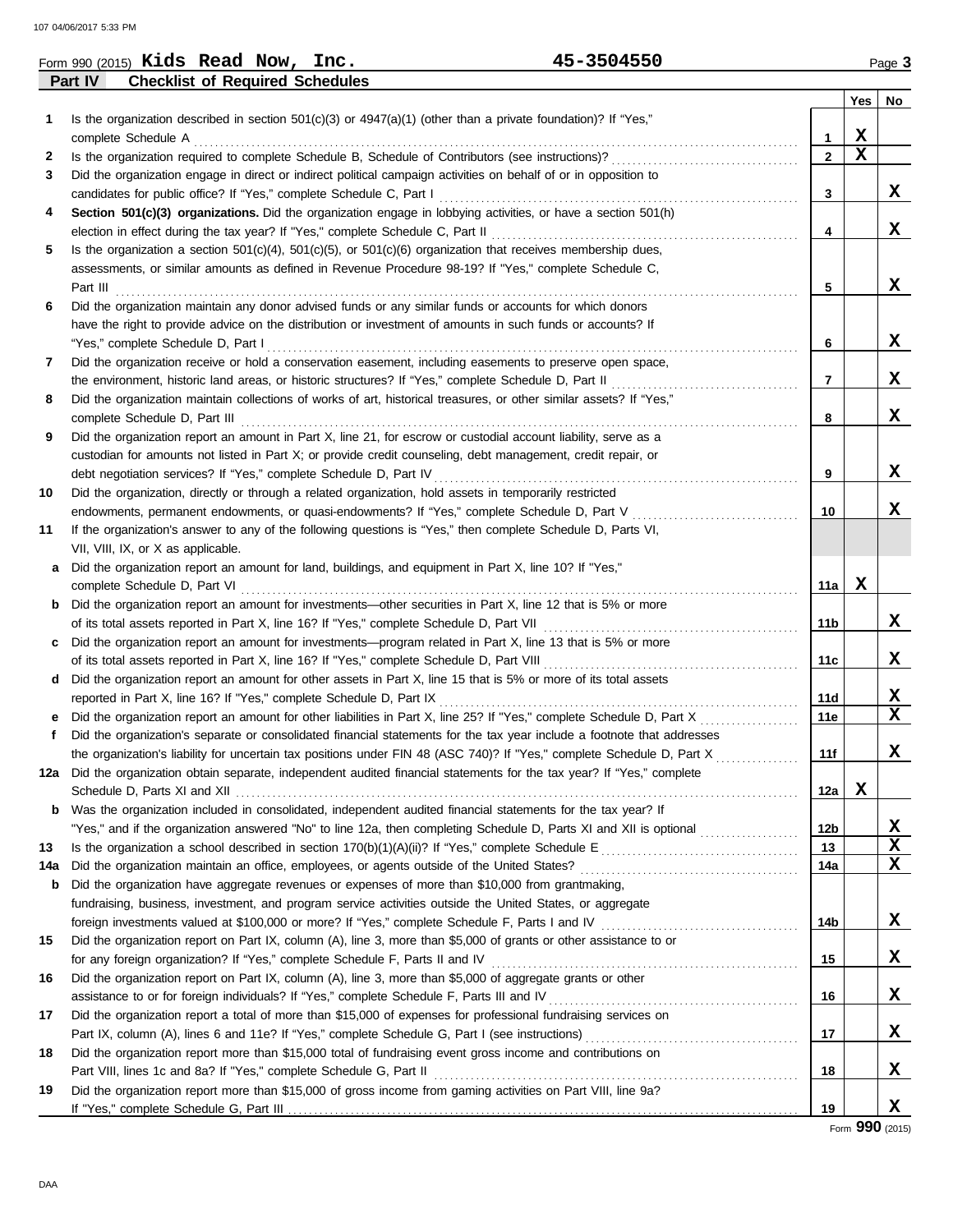|     | 45-3504550<br>Form 990 (2015) Kids Read Now, Inc.                                                                |                 |     | Page 4 |
|-----|------------------------------------------------------------------------------------------------------------------|-----------------|-----|--------|
|     | <b>Checklist of Required Schedules (continued)</b><br>Part IV                                                    |                 |     |        |
|     |                                                                                                                  |                 | Yes | No     |
| 20a | Did the organization operate one or more hospital facilities? If "Yes," complete Schedule H                      | 20a             |     | X      |
| b   | If "Yes" to line 20a, did the organization attach a copy of its audited financial statements to this return?     | 20 <sub>b</sub> |     |        |
| 21  | Did the organization report more than \$5,000 of grants or other assistance to any domestic organization or      |                 |     |        |
|     | domestic government on Part IX, column (A), line 1? If "Yes," complete Schedule I, Parts I and II                | 21              |     | X      |
| 22  | Did the organization report more than \$5,000 of grants or other assistance to or for domestic individuals on    |                 |     |        |
|     | Part IX, column (A), line 2? If "Yes," complete Schedule I, Parts I and III                                      | 22              |     | X      |
| 23  | Did the organization answer "Yes" to Part VII, Section A, line 3, 4, or 5 about compensation of the              |                 |     |        |
|     | organization's current and former officers, directors, trustees, key employees, and highest compensated          |                 |     |        |
|     | employees? If "Yes," complete Schedule J                                                                         | 23              |     | X      |
|     | 24a Did the organization have a tax-exempt bond issue with an outstanding principal amount of more than          |                 |     |        |
|     | \$100,000 as of the last day of the year, that was issued after December 31, 2002? If "Yes," answer lines 24b    |                 |     |        |
|     | through 24d and complete Schedule K. If "No," go to line 25a                                                     | 24a             |     | X      |
| b   | Did the organization invest any proceeds of tax-exempt bonds beyond a temporary period exception?                | 24b             |     |        |
| c   | Did the organization maintain an escrow account other than a refunding escrow at any time during the year        |                 |     |        |
|     | to defease any tax-exempt bonds?                                                                                 | 24c             |     |        |
|     | d Did the organization act as an "on behalf of" issuer for bonds outstanding at any time during the year?        | 24d             |     |        |
|     | 25a Section 501(c)(3), 501(c)(4), and 501(c)(29) organizations. Did the organization engage in an excess benefit |                 |     |        |
|     | transaction with a disqualified person during the year? If "Yes," complete Schedule L, Part I                    | 25a             |     | x      |
| b   | Is the organization aware that it engaged in an excess benefit transaction with a disqualified person in a prior |                 |     |        |
|     | year, and that the transaction has not been reported on any of the organization's prior Forms 990 or 990-EZ?     |                 |     |        |
|     | If "Yes," complete Schedule L, Part I                                                                            | 25b             |     | x      |
| 26  | Did the organization report any amount on Part X, line 5, 6, or 22 for receivables from or payables to any       |                 |     |        |
|     | current or former officers, directors, trustees, key employees, highest compensated employees, or                |                 |     |        |
|     | disqualified persons? If "Yes," complete Schedule L, Part II                                                     | 26              |     | X      |
| 27  | Did the organization provide a grant or other assistance to an officer, director, trustee, key employee,         |                 |     |        |
|     | substantial contributor or employee thereof, a grant selection committee member, or to a 35% controlled          |                 |     |        |
|     | entity or family member of any of these persons? If "Yes," complete Schedule L, Part III                         | 27              |     | x      |
| 28  | Was the organization a party to a business transaction with one of the following parties (see Schedule L,        |                 |     |        |
|     | Part IV instructions for applicable filing thresholds, conditions, and exceptions):                              |                 |     |        |
| а   | A current or former officer, director, trustee, or key employee? If "Yes," complete Schedule L, Part IV          | 28a             |     | x      |
| b   | A family member of a current or former officer, director, trustee, or key employee? If "Yes," complete           |                 |     |        |
|     | Schedule L, Part IV                                                                                              | 28b             |     | x      |
|     | An entity of which a current or former officer, director, trustee, or key employee (or a family member thereof)  |                 |     |        |
|     | was an officer, director, trustee, or direct or indirect owner? If "Yes," complete Schedule L, Part IV           | 28c             |     | X      |
| 29  | Did the organization receive more than \$25,000 in non-cash contributions? If "Yes," complete Schedule M         | 29              | X   |        |
| 30  | Did the organization receive contributions of art, historical treasures, or other similar assets, or qualified   |                 |     |        |
|     | conservation contributions? If "Yes," complete Schedule M                                                        | 30              |     | x      |
| 31  | Did the organization liquidate, terminate, or dissolve and cease operations? If "Yes," complete Schedule N,      |                 |     |        |
|     | Part I                                                                                                           | 31              |     | X      |
| 32  | Did the organization sell, exchange, dispose of, or transfer more than 25% of its net assets? If "Yes,"          |                 |     |        |
|     | complete Schedule N, Part II                                                                                     | 32              |     | X      |
| 33  | Did the organization own 100% of an entity disregarded as separate from the organization under Regulations       |                 |     |        |
|     | sections 301.7701-2 and 301.7701-3? If "Yes," complete Schedule R, Part I                                        | 33              |     | X      |
| 34  | Was the organization related to any tax-exempt or taxable entity? If "Yes," complete Schedule R, Parts II, III,  |                 |     |        |
|     | or IV, and Part V, line 1                                                                                        | 34              |     | X      |
| 35a |                                                                                                                  | 35a             |     | X      |
| b   | If "Yes" to line 35a, did the organization receive any payment from or engage in any transaction with a          |                 |     |        |
|     |                                                                                                                  | 35 <sub>b</sub> |     |        |
| 36  | Section 501(c)(3) organizations. Did the organization make any transfers to an exempt non-charitable             |                 |     |        |
|     | related organization? If "Yes," complete Schedule R, Part V, line 2                                              | 36              |     | x      |
| 37  | Did the organization conduct more than 5% of its activities through an entity that is not a related organization |                 |     |        |
|     | and that is treated as a partnership for federal income tax purposes? If "Yes," complete Schedule R,             |                 |     |        |
|     | Part VI                                                                                                          | 37              |     | x      |
| 38  | Did the organization complete Schedule O and provide explanations in Schedule O for Part VI, lines 11b and       |                 |     |        |
|     | 19? Note. All Form 990 filers are required to complete Schedule O.                                               | 38              |     | X      |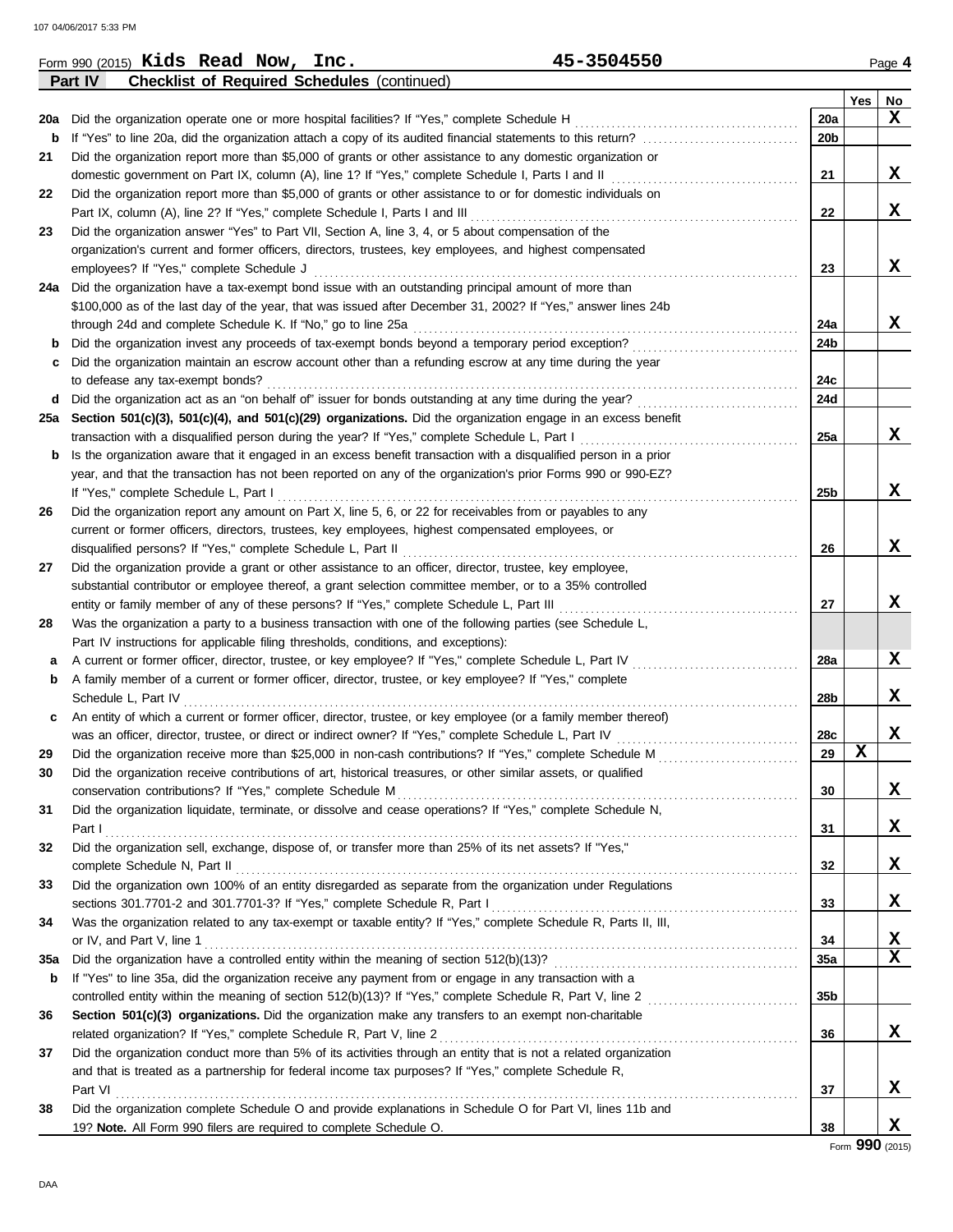|     | Form 990 (2015) Kids Read Now, Inc.                                                                                                | 45-3504550 |                      |                     |                |     | Page 5      |
|-----|------------------------------------------------------------------------------------------------------------------------------------|------------|----------------------|---------------------|----------------|-----|-------------|
|     | Statements Regarding Other IRS Filings and Tax Compliance<br>Part V                                                                |            |                      |                     |                |     |             |
|     | Check if Schedule O contains a response or note to any line in this Part V                                                         |            |                      |                     |                |     |             |
|     |                                                                                                                                    |            |                      |                     |                | Yes | No          |
| 1a  | Enter the number reported in Box 3 of Form 1096. Enter -0- if not applicable                                                       |            | 1а<br>1 <sub>b</sub> | 4<br>$\overline{0}$ |                |     |             |
| b   | Enter the number of Forms W-2G included in line 1a. Enter -0- if not applicable                                                    |            |                      |                     |                |     |             |
| c   | Did the organization comply with backup withholding rules for reportable payments to vendors and                                   |            |                      |                     |                |     |             |
|     | reportable gaming (gambling) winnings to prize winners?                                                                            |            |                      |                     | 1c             | X   |             |
| 2a  | Enter the number of employees reported on Form W-3, Transmittal of Wage and Tax                                                    |            |                      |                     |                |     |             |
|     | Statements, filed for the calendar year ending with or within the year covered by this return                                      |            | 2a                   | 6                   |                |     |             |
| b   | If at least one is reported on line 2a, did the organization file all required federal employment tax returns?                     |            |                      |                     | 2b             | X   |             |
|     | Note. If the sum of lines 1a and 2a is greater than 250, you may be required to e-file (see instructions)                          |            |                      |                     |                |     |             |
| За  | Did the organization have unrelated business gross income of \$1,000 or more during the year?                                      |            |                      |                     | 3a             |     | X           |
| b   | If "Yes," has it filed a Form 990-T for this year? If "No" to line 3b, provide an explanation in Schedule O                        |            |                      |                     | 3b             |     |             |
| 4a  | At any time during the calendar year, did the organization have an interest in, or a signature or other authority                  |            |                      |                     |                |     |             |
|     | over, a financial account in a foreign country (such as a bank account, securities account, or other financial                     |            |                      |                     |                |     |             |
|     | account)?                                                                                                                          |            |                      |                     | 4a             |     | X           |
| b   | If "Yes," enter the name of the foreign country: u                                                                                 |            |                      |                     |                |     |             |
|     | See instructions for filing requirements for FinCEN Form 114, Report of Foreign Bank and Financial Accounts                        |            |                      |                     |                |     |             |
|     | (FBAR).                                                                                                                            |            |                      |                     |                |     |             |
| 5a  | Was the organization a party to a prohibited tax shelter transaction at any time during the tax year?                              |            |                      |                     | 5a             |     | X           |
| b   | Did any taxable party notify the organization that it was or is a party to a prohibited tax shelter transaction?                   |            |                      |                     | 5 <sub>b</sub> |     | $\mathbf x$ |
| c   | If "Yes" to line 5a or 5b, did the organization file Form 8886-T?                                                                  |            |                      |                     | 5c             |     |             |
| 6a  | Does the organization have annual gross receipts that are normally greater than \$100,000, and did the                             |            |                      |                     |                |     |             |
|     | organization solicit any contributions that were not tax deductible as charitable contributions?                                   |            |                      |                     | 6a             |     | X           |
| b   | If "Yes," did the organization include with every solicitation an express statement that such contributions or                     |            |                      |                     |                |     |             |
|     | gifts were not tax deductible?                                                                                                     |            |                      |                     | 6b             |     |             |
| 7   | Organizations that may receive deductible contributions under section 170(c).                                                      |            |                      |                     |                |     |             |
| а   | Did the organization receive a payment in excess of \$75 made partly as a contribution and partly for goods                        |            |                      |                     |                |     |             |
|     | and services provided to the payor?                                                                                                |            |                      |                     | 7а             |     |             |
| b   |                                                                                                                                    |            |                      |                     | 7b             |     |             |
| c   | Did the organization sell, exchange, or otherwise dispose of tangible personal property for which it was                           |            |                      |                     |                |     |             |
|     | required to file Form 8282?                                                                                                        |            |                      |                     | 7с             |     |             |
| d   |                                                                                                                                    |            | 7d                   |                     |                |     |             |
| е   | Did the organization receive any funds, directly or indirectly, to pay premiums on a personal benefit contract?                    |            |                      |                     | 7е             |     |             |
|     | Did the organization, during the year, pay premiums, directly or indirectly, on a personal benefit contract?                       |            |                      |                     | 7f             |     |             |
|     | If the organization received a contribution of qualified intellectual property, did the organization file Form 8899 as required?   |            |                      |                     | 7g             |     |             |
|     | If the organization received a contribution of cars, boats, airplanes, or other vehicles, did the organization file a Form 1098-C? |            |                      |                     | 7 <sub>h</sub> |     |             |
| 8   | Sponsoring organizations maintaining donor advised funds. Did a donor advised fund maintained by the                               |            |                      |                     |                |     |             |
|     |                                                                                                                                    |            |                      |                     | 8              |     |             |
| 9   | Sponsoring organizations maintaining donor advised funds.                                                                          |            |                      |                     |                |     |             |
| a   |                                                                                                                                    |            |                      |                     | 9а             |     |             |
| b   | Did the sponsoring organization make a distribution to a donor, donor advisor, or related person?                                  |            |                      |                     | 9b             |     |             |
| 10  | Section 501(c)(7) organizations. Enter:                                                                                            |            |                      |                     |                |     |             |
| а   | Initiation fees and capital contributions included on Part VIII, line 12 [11][11][11][11][11][11][11][11][11][                     |            | 10a                  |                     |                |     |             |
| b   | Gross receipts, included on Form 990, Part VIII, line 12, for public use of club facilities                                        |            | 10 <sub>b</sub>      |                     |                |     |             |
| 11  | Section 501(c)(12) organizations. Enter:                                                                                           |            |                      |                     |                |     |             |
| а   | Gross income from members or shareholders                                                                                          |            | 11a                  |                     |                |     |             |
| b   | Gross income from other sources (Do not net amounts due or paid to other sources                                                   |            |                      |                     |                |     |             |
|     | against amounts due or received from them.)                                                                                        |            | 11 <sub>b</sub>      |                     |                |     |             |
| 12a | Section 4947(a)(1) non-exempt charitable trusts. Is the organization filing Form 990 in lieu of Form 1041?                         |            |                      |                     | 12a            |     |             |
| b   | If "Yes," enter the amount of tax-exempt interest received or accrued during the year                                              |            | 12 <sub>b</sub>      |                     |                |     |             |
| 13  | Section 501(c)(29) qualified nonprofit health insurance issuers.                                                                   |            |                      |                     |                |     |             |
| а   | Is the organization licensed to issue qualified health plans in more than one state?                                               |            |                      |                     | 13a            |     |             |
|     | Note. See the instructions for additional information the organization must report on Schedule O.                                  |            |                      |                     |                |     |             |
| b   | Enter the amount of reserves the organization is required to maintain by the states in which                                       |            |                      |                     |                |     |             |
|     |                                                                                                                                    |            | 13 <sub>b</sub>      |                     |                |     |             |
| c   | Enter the amount of reserves on hand                                                                                               |            | 13 <sub>c</sub>      |                     |                |     |             |
| 14a | Did the organization receive any payments for indoor tanning services during the tax year?                                         |            |                      |                     | 14a            |     | x           |
| b   |                                                                                                                                    |            |                      |                     | 14b            |     |             |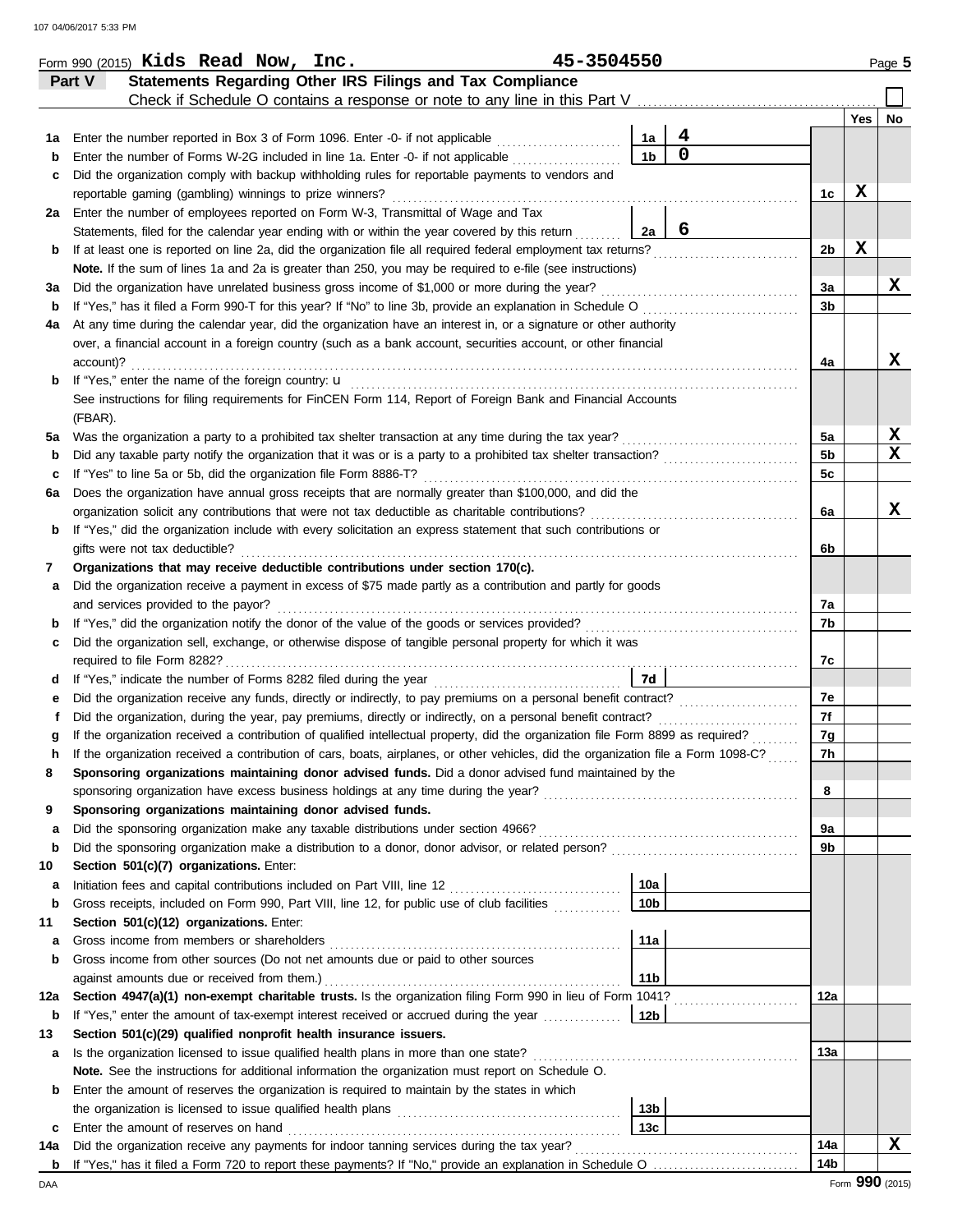|     | 45-3504550<br>Form 990 (2015) $Kids$ Read Now, Inc.                                                                                                |                         |             | Page 6          |
|-----|----------------------------------------------------------------------------------------------------------------------------------------------------|-------------------------|-------------|-----------------|
|     | Part VI<br>Governance, Management, and Disclosure For each "Yes" response to lines 2 through 7b below, and for a "No"                              |                         |             |                 |
|     | response to line 8a, 8b, or 10b below, describe the circumstances, processes, or changes in Schedule O. See instructions.                          |                         |             |                 |
|     |                                                                                                                                                    |                         |             | ΙXΙ             |
|     | Section A. Governing Body and Management                                                                                                           |                         |             |                 |
|     |                                                                                                                                                    |                         | Yes         | No              |
| 1а  | 9<br>1a<br>Enter the number of voting members of the governing body at the end of the tax year                                                     |                         |             |                 |
|     | If there are material differences in voting rights among members of the governing body, or                                                         |                         |             |                 |
|     | if the governing body delegated broad authority to an executive committee or similar                                                               |                         |             |                 |
|     | committee, explain in Schedule O.                                                                                                                  |                         |             |                 |
| b   | 8<br>1 <sub>b</sub><br>Enter the number of voting members included in line 1a, above, who are independent                                          |                         |             |                 |
| 2   | Did any officer, director, trustee, or key employee have a family relationship or a business relationship with                                     |                         |             |                 |
|     | any other officer, director, trustee, or key employee?                                                                                             | $\mathbf{2}$            | X           |                 |
| 3   | Did the organization delegate control over management duties customarily performed by or under the direct                                          |                         |             |                 |
|     | supervision of officers, directors, or trustees, or key employees to a management company or other person?                                         | 3                       |             | X               |
|     | Did the organization make any significant changes to its governing documents since the prior Form 990 was filed?                                   | $\overline{\mathbf{4}}$ |             | $\mathbf x$     |
| 4   |                                                                                                                                                    | 5                       |             | X               |
| 5   | Did the organization become aware during the year of a significant diversion of the organization's assets?                                         | 6                       |             | X               |
| 6   | Did the organization have members or stockholders?                                                                                                 |                         |             |                 |
| 7a  | Did the organization have members, stockholders, or other persons who had the power to elect or appoint                                            |                         |             | X               |
|     | one or more members of the governing body?                                                                                                         | 7a                      |             |                 |
| b   | Are any governance decisions of the organization reserved to (or subject to approval by) members,                                                  |                         |             |                 |
|     | stockholders, or persons other than the governing body?                                                                                            | 7b                      |             | x               |
| 8   | Did the organization contemporaneously document the meetings held or written actions undertaken during the year by the following:                  |                         |             |                 |
| а   | The governing body?                                                                                                                                | 8a                      | х           |                 |
| b   | Each committee with authority to act on behalf of the governing body?                                                                              | 8b                      | $\mathbf x$ |                 |
| 9   | Is there any officer, director, trustee, or key employee listed in Part VII, Section A, who cannot be reached at                                   |                         |             |                 |
|     |                                                                                                                                                    | 9                       |             | X               |
|     | Section B. Policies (This Section B requests information about policies not required by the Internal Revenue Code.)                                |                         |             |                 |
|     |                                                                                                                                                    |                         | Yes         | No              |
| 10a | Did the organization have local chapters, branches, or affiliates?                                                                                 | 10a                     |             | x               |
| b   | If "Yes," did the organization have written policies and procedures governing the activities of such chapters,                                     |                         |             |                 |
|     | affiliates, and branches to ensure their operations are consistent with the organization's exempt purposes?                                        | 10b                     |             |                 |
| 11a | Has the organization provided a complete copy of this Form 990 to all members of its governing body before filing the form?                        | 11a                     | X           |                 |
| b   | Describe in Schedule O the process, if any, used by the organization to review this Form 990.                                                      |                         |             |                 |
| 12a | Did the organization have a written conflict of interest policy? If "No," go to line 13                                                            | 12a                     | X           |                 |
| b   | Were officers, directors, or trustees, and key employees required to disclose annually interests that could give rise to conflicts?                | 12b                     | X           |                 |
| с   | Did the organization regularly and consistently monitor and enforce compliance with the policy? If "Yes,"                                          |                         |             |                 |
|     | describe in Schedule O how this was done                                                                                                           | 12c                     | $\mathbf x$ |                 |
| 13  | Did the organization have a written whistleblower policy?                                                                                          | 13                      | X           |                 |
| 14  | Did the organization have a written document retention and destruction policy?                                                                     | 14                      | х           |                 |
| 15  | Did the process for determining compensation of the following persons include a review and approval by                                             |                         |             |                 |
|     | independent persons, comparability data, and contemporaneous substantiation of the deliberation and decision?                                      |                         |             |                 |
| a   | The organization's CEO, Executive Director, or top management official                                                                             | 15a                     |             | X               |
| b   | Other officers or key employees of the organization                                                                                                | 15b                     |             | X               |
|     | If "Yes" to line 15a or 15b, describe the process in Schedule O (see instructions).                                                                |                         |             |                 |
| 16a | Did the organization invest in, contribute assets to, or participate in a joint venture or similar arrangement                                     |                         |             |                 |
|     | with a taxable entity during the year?                                                                                                             | 16a                     |             | X               |
| b   | If "Yes," did the organization follow a written policy or procedure requiring the organization to evaluate its                                     |                         |             |                 |
|     | participation in joint venture arrangements under applicable federal tax law, and take steps to safeguard the                                      |                         |             |                 |
|     |                                                                                                                                                    | 16 <sub>b</sub>         |             |                 |
|     | <b>Section C. Disclosure</b>                                                                                                                       |                         |             |                 |
| 17  | List the states with which a copy of this Form 990 is required to be filed $\mathbf{u}$ OH                                                         |                         |             |                 |
| 18  | Section 6104 requires an organization to make its Forms 1023 (or 1024 if applicable), 990, and 990-T (Section 501(c)(3)s only)                     |                         |             |                 |
|     | available for public inspection. Indicate how you made these available. Check all that apply.                                                      |                         |             |                 |
|     | Another's website $ \mathbf{X} $ Upon request<br>Own website<br>Other (explain in Schedule O)                                                      |                         |             |                 |
| 19  | Describe in Schedule O whether (and if so, how) the organization made its governing documents, conflict of interest policy, and                    |                         |             |                 |
|     |                                                                                                                                                    |                         |             |                 |
|     | financial statements available to the public during the tax year.                                                                                  |                         |             |                 |
| 20  | State the name, address, and telephone number of the person who possesses the organization's books and records: u<br>Barbara Lurie<br>110 Foss Way |                         |             |                 |
|     | OH 45373<br>Troy                                                                                                                                   | 937-673-7712            |             |                 |
|     |                                                                                                                                                    |                         |             | Form 990 (2015) |
| DAA |                                                                                                                                                    |                         |             |                 |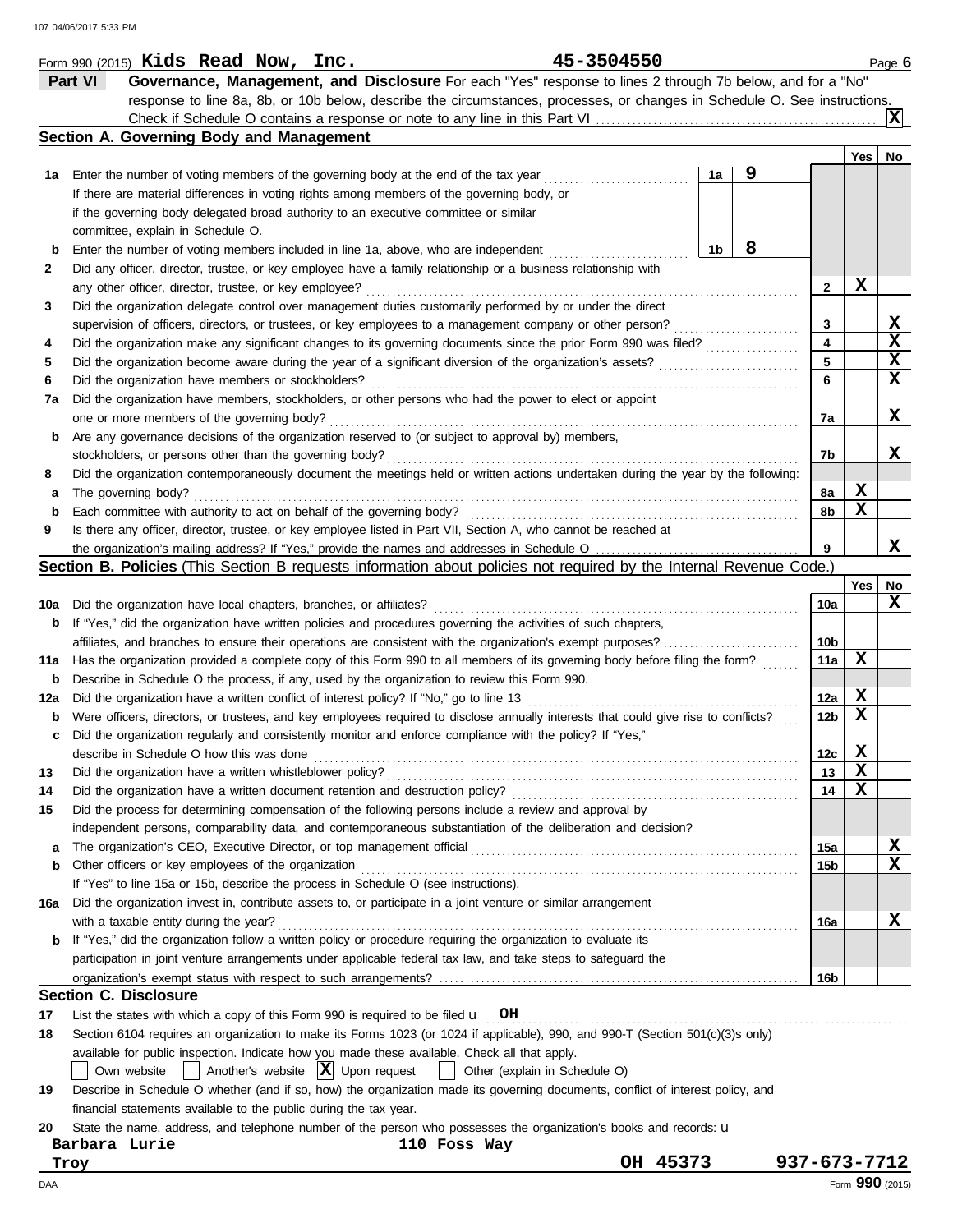|                                                                                               | Form 990 (2015) Kids Read Now, Inc.                                                                                                                           | 45-3504550                                                                                                                             | Page 7 |  |  |  |  |  |  |  |
|-----------------------------------------------------------------------------------------------|---------------------------------------------------------------------------------------------------------------------------------------------------------------|----------------------------------------------------------------------------------------------------------------------------------------|--------|--|--|--|--|--|--|--|
| Part VII                                                                                      |                                                                                                                                                               | Compensation of Officers, Directors, Trustees, Key Employees, Highest Compensated Employees, and                                       |        |  |  |  |  |  |  |  |
|                                                                                               | <b>Independent Contractors</b>                                                                                                                                |                                                                                                                                        |        |  |  |  |  |  |  |  |
|                                                                                               |                                                                                                                                                               |                                                                                                                                        |        |  |  |  |  |  |  |  |
| Section A.<br>Officers, Directors, Trustees, Key Employees, and Highest Compensated Employees |                                                                                                                                                               |                                                                                                                                        |        |  |  |  |  |  |  |  |
|                                                                                               | 1a Complete this table for all persons required to be listed. Report compensation for the calendar year ending with or within the<br>organization's tax year. |                                                                                                                                        |        |  |  |  |  |  |  |  |
|                                                                                               | compensation. Enter -0- in columns $(D)$ , $(E)$ , and $(F)$ if no compensation was paid.                                                                     | • List all of the organization's current officers, directors, trustees (whether individuals or organizations), regardless of amount of |        |  |  |  |  |  |  |  |

● List all of the organization's **current** key employees, if any. See instructions for definition of "key employee."

who received reportable compensation (Box 5 of Form W-2 and/or Box 7 of Form 1099-MISC) of more than \$100,000 from the organization and any related organizations. ■ List the organization's five **current** highest compensated employees (other than an officer, director, trustee, or key employee)<br> **•** Preceived reportable compensation (Box 5 of Form *M, 2 and/or Box 7 of Form 1000 MISC* 

■ List all of the organization's **former** officers, key employees, and highest compensated employees who received more than<br> **•** 00.000 of reportable compensation from the ergonization and any related ergonizations \$100,000 of reportable compensation from the organization and any related organizations.

■ List all of the organization's **former directors or trustees** that received, in the capacity as a former director or trustee of the<br>paization, more than \$10,000 of reportable compensation from the organization and any r organization, more than \$10,000 of reportable compensation from the organization and any related organizations. List persons in the following order: individual trustees or directors; institutional trustees; officers; key employees; highest compensated employees; and former such persons.

 $\overline{X}$  Check this box if neither the organization nor any related organization compensated any current officer, director, or trustee.

| (A)<br>Name and Title   | (B)<br>Average<br>hours per<br>week<br>(list any               |                                   |                          |                | (C)<br>Position | (do not check more than one<br>box, unless person is both an<br>officer and a director/trustee) |        | (D)<br>Reportable<br>compensation<br>from<br>the | (E)<br>Reportable<br>compensation from<br>related<br>organizations | (F)<br>Estimated<br>amount of<br>other<br>compensation<br>from the |  |  |
|-------------------------|----------------------------------------------------------------|-----------------------------------|--------------------------|----------------|-----------------|-------------------------------------------------------------------------------------------------|--------|--------------------------------------------------|--------------------------------------------------------------------|--------------------------------------------------------------------|--|--|
|                         | hours for<br>related<br>organizations<br>below dotted<br>line) | Individual trustee<br>or director | Institutional<br>trustee | <b>Officer</b> | Key employee    | Highest compensated<br>employee                                                                 | Former | organization<br>(W-2/1099-MISC)                  | (W-2/1099-MISC)                                                    | organization<br>and related<br>organizations                       |  |  |
| (1) Leib Lurie          | 40.00                                                          |                                   |                          |                |                 |                                                                                                 |        |                                                  |                                                                    |                                                                    |  |  |
| President               | 0.00                                                           | $\mathbf x$                       |                          | $\mathbf x$    |                 |                                                                                                 |        | 0                                                | 0                                                                  | $\mathbf 0$                                                        |  |  |
| $(2)$ Richard Allington |                                                                |                                   |                          |                |                 |                                                                                                 |        |                                                  |                                                                    |                                                                    |  |  |
|                         | 1.00                                                           |                                   |                          |                |                 |                                                                                                 |        |                                                  |                                                                    |                                                                    |  |  |
| Director                | 0.00                                                           | $\mathbf x$                       |                          |                |                 |                                                                                                 |        | 0                                                | 0                                                                  | $\mathbf 0$                                                        |  |  |
| (3) Matthew Hilliard    |                                                                |                                   |                          |                |                 |                                                                                                 |        |                                                  |                                                                    |                                                                    |  |  |
|                         | 1.00                                                           |                                   |                          |                |                 |                                                                                                 |        |                                                  |                                                                    |                                                                    |  |  |
| Director                | 0.00                                                           | $\mathbf x$                       |                          |                |                 |                                                                                                 |        | 0                                                | 0                                                                  | 0                                                                  |  |  |
| (4) Glenn Keifer        |                                                                |                                   |                          |                |                 |                                                                                                 |        |                                                  |                                                                    |                                                                    |  |  |
|                         | 1.00                                                           |                                   |                          |                |                 |                                                                                                 |        |                                                  |                                                                    |                                                                    |  |  |
| Director                | 0.00                                                           | $\mathbf x$                       |                          |                |                 |                                                                                                 |        | 0                                                | 0                                                                  | 0                                                                  |  |  |
| (5) Harry Loyle         | 1.00                                                           |                                   |                          |                |                 |                                                                                                 |        |                                                  |                                                                    |                                                                    |  |  |
| Director                | 0.00                                                           | $\mathbf x$                       |                          |                |                 |                                                                                                 |        | 0                                                | 0                                                                  | $\mathbf 0$                                                        |  |  |
| (6) Jon Steinke         |                                                                |                                   |                          |                |                 |                                                                                                 |        |                                                  |                                                                    |                                                                    |  |  |
|                         | 1.00                                                           |                                   |                          |                |                 |                                                                                                 |        |                                                  |                                                                    |                                                                    |  |  |
| Director                | 0.00                                                           | $\mathbf x$                       |                          |                |                 |                                                                                                 |        | 0                                                | 0                                                                  | $\mathbf 0$                                                        |  |  |
| (7) Michael Wathen      |                                                                |                                   |                          |                |                 |                                                                                                 |        |                                                  |                                                                    |                                                                    |  |  |
|                         | 1.00                                                           |                                   |                          |                |                 |                                                                                                 |        |                                                  |                                                                    |                                                                    |  |  |
| Director                | 0.00                                                           | $\mathbf x$                       |                          |                |                 |                                                                                                 |        | 0                                                | 0                                                                  | 0                                                                  |  |  |
| (8) Mary McCaffery      |                                                                |                                   |                          |                |                 |                                                                                                 |        |                                                  |                                                                    |                                                                    |  |  |
|                         | 1.00                                                           |                                   |                          |                |                 |                                                                                                 |        |                                                  |                                                                    |                                                                    |  |  |
| Director                | 0.00                                                           | $\mathbf x$                       |                          |                |                 |                                                                                                 |        | 0                                                | 0                                                                  | $\mathbf 0$                                                        |  |  |
| (9) Angela Manning      |                                                                |                                   |                          |                |                 |                                                                                                 |        |                                                  |                                                                    |                                                                    |  |  |
|                         | 1.00                                                           |                                   |                          |                |                 |                                                                                                 |        |                                                  |                                                                    |                                                                    |  |  |
| Director                | 0.00                                                           | $\mathbf x$                       |                          |                |                 |                                                                                                 |        | 0                                                | 0                                                                  | $\pmb{0}$                                                          |  |  |
| (10) Barbara Lurie      |                                                                |                                   |                          |                |                 |                                                                                                 |        |                                                  |                                                                    |                                                                    |  |  |
|                         | 10.00                                                          |                                   |                          |                |                 |                                                                                                 |        |                                                  |                                                                    |                                                                    |  |  |
| Executive Director      | 0.00                                                           |                                   |                          | $\mathbf x$    |                 |                                                                                                 |        | 0                                                | 0                                                                  | 0                                                                  |  |  |
| (11)                    |                                                                |                                   |                          |                |                 |                                                                                                 |        |                                                  |                                                                    |                                                                    |  |  |
|                         |                                                                |                                   |                          |                |                 |                                                                                                 |        |                                                  |                                                                    |                                                                    |  |  |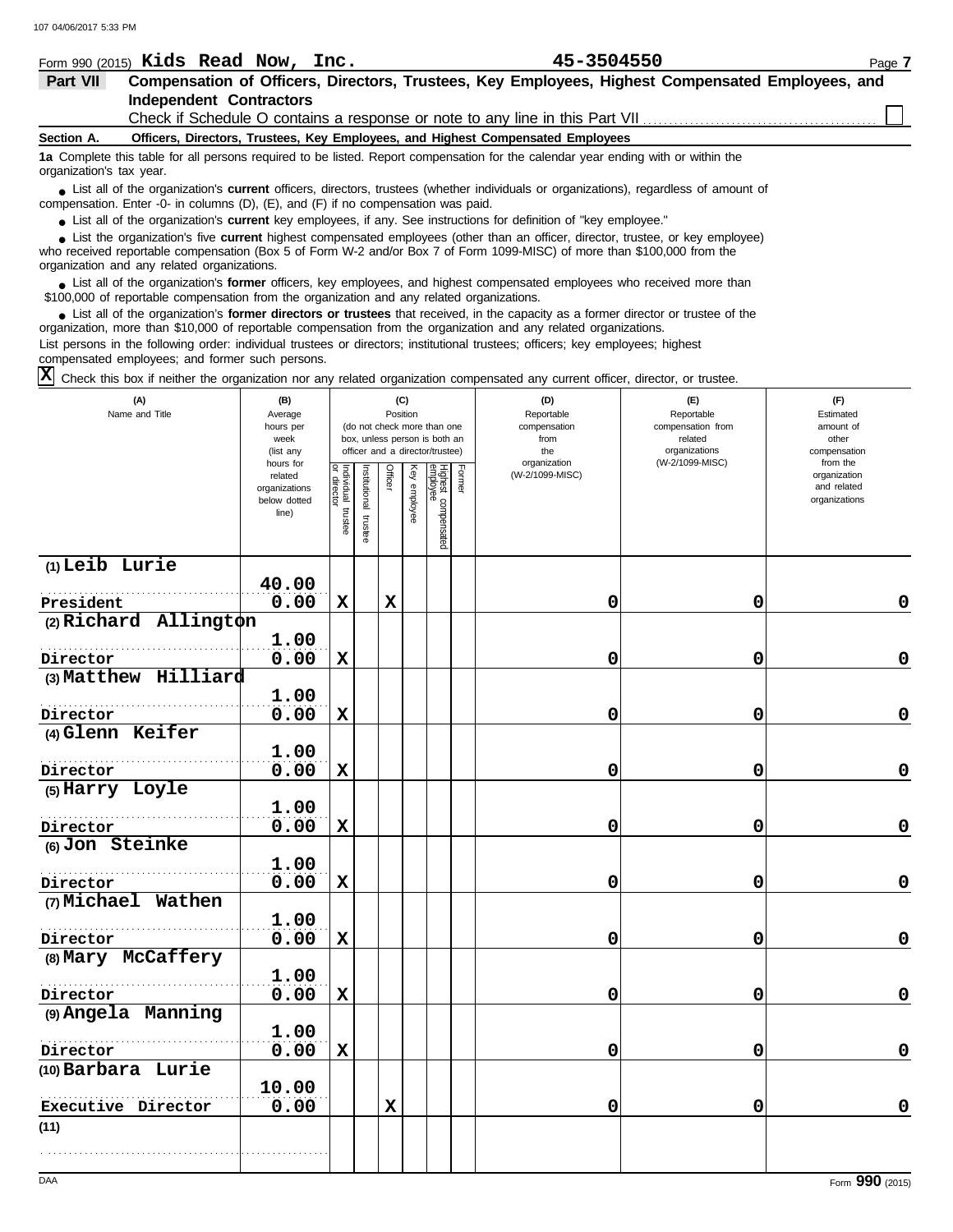| 107 04/06/2017 5:33 PM | Form 990 (2015) Kids Read Now, Inc.                                                                                                                                                                                                                                                                                                                                                                                                                                                                                                                                                                                                                                                        |                                  |                                                          |  |        | 45-3504550                                                                                                                                                                                                           |                                                                                                                                  |   | Page 8              |
|------------------------|--------------------------------------------------------------------------------------------------------------------------------------------------------------------------------------------------------------------------------------------------------------------------------------------------------------------------------------------------------------------------------------------------------------------------------------------------------------------------------------------------------------------------------------------------------------------------------------------------------------------------------------------------------------------------------------------|----------------------------------|----------------------------------------------------------|--|--------|----------------------------------------------------------------------------------------------------------------------------------------------------------------------------------------------------------------------|----------------------------------------------------------------------------------------------------------------------------------|---|---------------------|
| Part VII               | Section A. Officers, Directors, Trustees, Key Employees, and Highest Compensated Employees (continued)<br>(A)<br>(B)<br>(C)<br>(D)<br>(F)<br>Position<br>Reportable<br>Name and title<br>Average<br>Reportable<br>(do not check more than one<br>compensation<br>compensation from<br>hours per<br>box, unless person is both an<br>from<br>related<br>week<br>officer and a director/trustee)<br>the<br>organizations<br>(list any<br>organization<br>(W-2/1099-MISC)<br>hours for<br>Highest compensated<br>employee<br>Individual 1<br>Officer<br>Former<br>Institutional<br>Key employee<br>(W-2/1099-MISC)<br>related<br>organizations<br>below dotted<br>trustee<br>line)<br>trustee |                                  |                                                          |  |        |                                                                                                                                                                                                                      | (F)<br>Estimated<br>amount of<br>other<br>compensation                                                                           |   |                     |
|                        |                                                                                                                                                                                                                                                                                                                                                                                                                                                                                                                                                                                                                                                                                            |                                  | from the<br>organization<br>and related<br>organizations |  |        |                                                                                                                                                                                                                      |                                                                                                                                  |   |                     |
|                        |                                                                                                                                                                                                                                                                                                                                                                                                                                                                                                                                                                                                                                                                                            |                                  |                                                          |  |        |                                                                                                                                                                                                                      |                                                                                                                                  |   |                     |
|                        |                                                                                                                                                                                                                                                                                                                                                                                                                                                                                                                                                                                                                                                                                            |                                  |                                                          |  |        |                                                                                                                                                                                                                      |                                                                                                                                  |   |                     |
|                        |                                                                                                                                                                                                                                                                                                                                                                                                                                                                                                                                                                                                                                                                                            |                                  |                                                          |  |        |                                                                                                                                                                                                                      |                                                                                                                                  |   |                     |
|                        |                                                                                                                                                                                                                                                                                                                                                                                                                                                                                                                                                                                                                                                                                            |                                  |                                                          |  |        |                                                                                                                                                                                                                      |                                                                                                                                  |   |                     |
|                        |                                                                                                                                                                                                                                                                                                                                                                                                                                                                                                                                                                                                                                                                                            |                                  |                                                          |  |        |                                                                                                                                                                                                                      |                                                                                                                                  |   |                     |
|                        |                                                                                                                                                                                                                                                                                                                                                                                                                                                                                                                                                                                                                                                                                            |                                  |                                                          |  |        |                                                                                                                                                                                                                      |                                                                                                                                  |   |                     |
|                        |                                                                                                                                                                                                                                                                                                                                                                                                                                                                                                                                                                                                                                                                                            |                                  |                                                          |  |        |                                                                                                                                                                                                                      |                                                                                                                                  |   |                     |
|                        |                                                                                                                                                                                                                                                                                                                                                                                                                                                                                                                                                                                                                                                                                            |                                  |                                                          |  |        |                                                                                                                                                                                                                      |                                                                                                                                  |   |                     |
| d                      | c Total from continuation sheets to Part VII, Section A                                                                                                                                                                                                                                                                                                                                                                                                                                                                                                                                                                                                                                    |                                  |                                                          |  | u<br>п |                                                                                                                                                                                                                      |                                                                                                                                  |   |                     |
| $\mathbf{2}$           | reportable compensation from the organization $\bf{u}$ 0                                                                                                                                                                                                                                                                                                                                                                                                                                                                                                                                                                                                                                   |                                  |                                                          |  |        | Total number of individuals (including but not limited to those listed above) who received more than \$100,000 of                                                                                                    |                                                                                                                                  |   |                     |
| 3                      | employee on line 1a? If "Yes," complete Schedule J for such individual                                                                                                                                                                                                                                                                                                                                                                                                                                                                                                                                                                                                                     |                                  |                                                          |  |        | Did the organization list any former officer, director, or trustee, key employee, or highest compensated                                                                                                             |                                                                                                                                  | 3 | Yes<br>No<br>x      |
| 4                      |                                                                                                                                                                                                                                                                                                                                                                                                                                                                                                                                                                                                                                                                                            |                                  |                                                          |  |        | For any individual listed on line 1a, is the sum of reportable compensation and other compensation from the<br>organization and related organizations greater than \$150,000? If "Yes," complete Schedule J for such |                                                                                                                                  | 4 | x                   |
| 5                      |                                                                                                                                                                                                                                                                                                                                                                                                                                                                                                                                                                                                                                                                                            |                                  |                                                          |  |        | Did any person listed on line 1a receive or accrue compensation from any unrelated organization or individual                                                                                                        |                                                                                                                                  | 5 | X                   |
| 1                      | Section B. Independent Contractors                                                                                                                                                                                                                                                                                                                                                                                                                                                                                                                                                                                                                                                         |                                  |                                                          |  |        | Complete this table for your five highest compensated independent contractors that received more than \$100,000 of                                                                                                   | compensation from the organization. Report compensation for the calendar year ending with or within the organization's tax year. |   |                     |
|                        |                                                                                                                                                                                                                                                                                                                                                                                                                                                                                                                                                                                                                                                                                            | (A)<br>Name and business address |                                                          |  |        |                                                                                                                                                                                                                      | (B)<br>Description of services                                                                                                   |   | (C)<br>Compensation |
|                        |                                                                                                                                                                                                                                                                                                                                                                                                                                                                                                                                                                                                                                                                                            |                                  |                                                          |  |        |                                                                                                                                                                                                                      |                                                                                                                                  |   |                     |
|                        |                                                                                                                                                                                                                                                                                                                                                                                                                                                                                                                                                                                                                                                                                            |                                  |                                                          |  |        |                                                                                                                                                                                                                      |                                                                                                                                  |   |                     |
|                        |                                                                                                                                                                                                                                                                                                                                                                                                                                                                                                                                                                                                                                                                                            |                                  |                                                          |  |        |                                                                                                                                                                                                                      |                                                                                                                                  |   |                     |
| 2                      | Total number of independent contractors (including but not limited to those listed above) who<br>received more than \$100,000 of compensation from the organization u                                                                                                                                                                                                                                                                                                                                                                                                                                                                                                                      |                                  |                                                          |  |        |                                                                                                                                                                                                                      | 0                                                                                                                                |   |                     |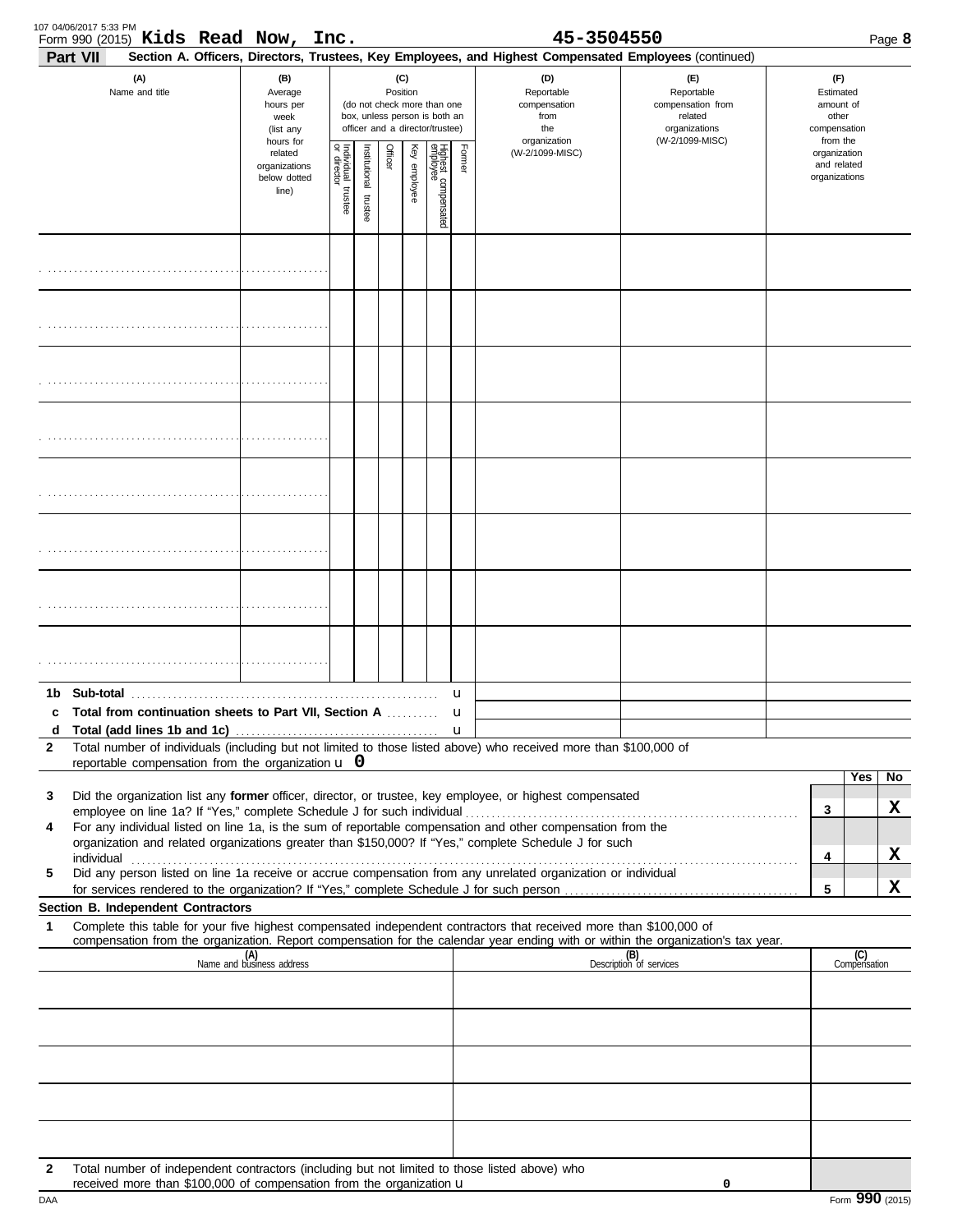#### Form 990 (2015) Page **9 Kids Read Now, Inc. 45-3504550**

| (C)<br>(D)<br>(A)<br>$(B)$<br>Related or<br>Revenue<br>Unrelated<br>Total revenue<br>exempt<br>business<br>under sections<br>function<br>revenue<br>512-514<br>revenue<br>Contributions, Gifts, Grants<br>and Other Similar Amounts<br>5,000<br>1a Federated campaigns<br>1a<br><b>b</b> Membership dues<br>1b<br>1 <sub>c</sub><br>c Fundraising events<br>1 <sub>d</sub><br>d Related organizations<br><b>e</b> Government grants (contributions)<br>1e<br>f All other contributions, gifts, grants,<br>and similar amounts not included above<br>321,923<br>1f<br>75,950<br>\$<br>g Noncash contributions included in lines 1a-1f:<br>326,923<br>u<br>Program Service Revenue<br><b>Busn. Code</b><br>2a<br>b<br>с<br>d<br>f All other program service revenue<br>$\mathbf{u}$<br>a<br>Investment income (including dividends, interest,<br>3<br>u<br>Income from investment of tax-exempt bond proceeds u<br>4<br>5<br>u<br>(i) Real<br>(ii) Personal<br>Gross rents<br>6а<br>Less: rental exps.<br>b<br>Rental inc. or (loss)<br>с<br>d<br>u<br>Gross amount from<br>7a<br>(i) Securities<br>(ii) Other<br>sales of assets<br>other than inventory<br>Less: cost or other<br>b<br>basis & sales exps.<br>Gain or (loss)<br>u<br>8a Gross income from fundraising events<br><b>Other Revenue</b><br>(not including $$$<br>.<br>of contributions reported on line 1c).<br>See Part IV, line $18$<br>a<br>b<br><b>b</b> Less: direct expenses<br>c Net income or (loss) from fundraising events  u<br>9a Gross income from gaming activities.<br>See Part IV, line 19<br>a l<br>b<br><b>b</b> Less: direct expenses<br>c Net income or (loss) from gaming activities  u<br>10a Gross sales of inventory, less<br>returns and allowances  a<br><b>b</b> Less: $cost$ of goods $sol$<br>b<br><b>c</b> Net income or (loss) from sales of inventory $\mathbf{u}$<br>Miscellaneous Revenue<br><b>Busn. Code</b><br>11a<br>b<br>c | Part VIII<br><b>Statement of Revenue</b> |  |  |  |  |                   |  |  |  |  |  |  |
|--------------------------------------------------------------------------------------------------------------------------------------------------------------------------------------------------------------------------------------------------------------------------------------------------------------------------------------------------------------------------------------------------------------------------------------------------------------------------------------------------------------------------------------------------------------------------------------------------------------------------------------------------------------------------------------------------------------------------------------------------------------------------------------------------------------------------------------------------------------------------------------------------------------------------------------------------------------------------------------------------------------------------------------------------------------------------------------------------------------------------------------------------------------------------------------------------------------------------------------------------------------------------------------------------------------------------------------------------------------------------------------------------------------------------------------------------------------------------------------------------------------------------------------------------------------------------------------------------------------------------------------------------------------------------------------------------------------------------------------------------------------------------------------------------------------------------------------------------------------------------------------------------------------------------------|------------------------------------------|--|--|--|--|-------------------|--|--|--|--|--|--|
|                                                                                                                                                                                                                                                                                                                                                                                                                                                                                                                                                                                                                                                                                                                                                                                                                                                                                                                                                                                                                                                                                                                                                                                                                                                                                                                                                                                                                                                                                                                                                                                                                                                                                                                                                                                                                                                                                                                                |                                          |  |  |  |  |                   |  |  |  |  |  |  |
|                                                                                                                                                                                                                                                                                                                                                                                                                                                                                                                                                                                                                                                                                                                                                                                                                                                                                                                                                                                                                                                                                                                                                                                                                                                                                                                                                                                                                                                                                                                                                                                                                                                                                                                                                                                                                                                                                                                                |                                          |  |  |  |  | excluded from tax |  |  |  |  |  |  |
|                                                                                                                                                                                                                                                                                                                                                                                                                                                                                                                                                                                                                                                                                                                                                                                                                                                                                                                                                                                                                                                                                                                                                                                                                                                                                                                                                                                                                                                                                                                                                                                                                                                                                                                                                                                                                                                                                                                                |                                          |  |  |  |  |                   |  |  |  |  |  |  |
|                                                                                                                                                                                                                                                                                                                                                                                                                                                                                                                                                                                                                                                                                                                                                                                                                                                                                                                                                                                                                                                                                                                                                                                                                                                                                                                                                                                                                                                                                                                                                                                                                                                                                                                                                                                                                                                                                                                                |                                          |  |  |  |  |                   |  |  |  |  |  |  |
|                                                                                                                                                                                                                                                                                                                                                                                                                                                                                                                                                                                                                                                                                                                                                                                                                                                                                                                                                                                                                                                                                                                                                                                                                                                                                                                                                                                                                                                                                                                                                                                                                                                                                                                                                                                                                                                                                                                                |                                          |  |  |  |  |                   |  |  |  |  |  |  |
|                                                                                                                                                                                                                                                                                                                                                                                                                                                                                                                                                                                                                                                                                                                                                                                                                                                                                                                                                                                                                                                                                                                                                                                                                                                                                                                                                                                                                                                                                                                                                                                                                                                                                                                                                                                                                                                                                                                                |                                          |  |  |  |  |                   |  |  |  |  |  |  |
|                                                                                                                                                                                                                                                                                                                                                                                                                                                                                                                                                                                                                                                                                                                                                                                                                                                                                                                                                                                                                                                                                                                                                                                                                                                                                                                                                                                                                                                                                                                                                                                                                                                                                                                                                                                                                                                                                                                                |                                          |  |  |  |  |                   |  |  |  |  |  |  |
|                                                                                                                                                                                                                                                                                                                                                                                                                                                                                                                                                                                                                                                                                                                                                                                                                                                                                                                                                                                                                                                                                                                                                                                                                                                                                                                                                                                                                                                                                                                                                                                                                                                                                                                                                                                                                                                                                                                                |                                          |  |  |  |  |                   |  |  |  |  |  |  |
|                                                                                                                                                                                                                                                                                                                                                                                                                                                                                                                                                                                                                                                                                                                                                                                                                                                                                                                                                                                                                                                                                                                                                                                                                                                                                                                                                                                                                                                                                                                                                                                                                                                                                                                                                                                                                                                                                                                                |                                          |  |  |  |  |                   |  |  |  |  |  |  |
|                                                                                                                                                                                                                                                                                                                                                                                                                                                                                                                                                                                                                                                                                                                                                                                                                                                                                                                                                                                                                                                                                                                                                                                                                                                                                                                                                                                                                                                                                                                                                                                                                                                                                                                                                                                                                                                                                                                                |                                          |  |  |  |  |                   |  |  |  |  |  |  |
|                                                                                                                                                                                                                                                                                                                                                                                                                                                                                                                                                                                                                                                                                                                                                                                                                                                                                                                                                                                                                                                                                                                                                                                                                                                                                                                                                                                                                                                                                                                                                                                                                                                                                                                                                                                                                                                                                                                                |                                          |  |  |  |  |                   |  |  |  |  |  |  |
|                                                                                                                                                                                                                                                                                                                                                                                                                                                                                                                                                                                                                                                                                                                                                                                                                                                                                                                                                                                                                                                                                                                                                                                                                                                                                                                                                                                                                                                                                                                                                                                                                                                                                                                                                                                                                                                                                                                                |                                          |  |  |  |  |                   |  |  |  |  |  |  |
|                                                                                                                                                                                                                                                                                                                                                                                                                                                                                                                                                                                                                                                                                                                                                                                                                                                                                                                                                                                                                                                                                                                                                                                                                                                                                                                                                                                                                                                                                                                                                                                                                                                                                                                                                                                                                                                                                                                                |                                          |  |  |  |  |                   |  |  |  |  |  |  |
|                                                                                                                                                                                                                                                                                                                                                                                                                                                                                                                                                                                                                                                                                                                                                                                                                                                                                                                                                                                                                                                                                                                                                                                                                                                                                                                                                                                                                                                                                                                                                                                                                                                                                                                                                                                                                                                                                                                                |                                          |  |  |  |  |                   |  |  |  |  |  |  |
|                                                                                                                                                                                                                                                                                                                                                                                                                                                                                                                                                                                                                                                                                                                                                                                                                                                                                                                                                                                                                                                                                                                                                                                                                                                                                                                                                                                                                                                                                                                                                                                                                                                                                                                                                                                                                                                                                                                                |                                          |  |  |  |  |                   |  |  |  |  |  |  |
|                                                                                                                                                                                                                                                                                                                                                                                                                                                                                                                                                                                                                                                                                                                                                                                                                                                                                                                                                                                                                                                                                                                                                                                                                                                                                                                                                                                                                                                                                                                                                                                                                                                                                                                                                                                                                                                                                                                                |                                          |  |  |  |  |                   |  |  |  |  |  |  |
|                                                                                                                                                                                                                                                                                                                                                                                                                                                                                                                                                                                                                                                                                                                                                                                                                                                                                                                                                                                                                                                                                                                                                                                                                                                                                                                                                                                                                                                                                                                                                                                                                                                                                                                                                                                                                                                                                                                                |                                          |  |  |  |  |                   |  |  |  |  |  |  |
|                                                                                                                                                                                                                                                                                                                                                                                                                                                                                                                                                                                                                                                                                                                                                                                                                                                                                                                                                                                                                                                                                                                                                                                                                                                                                                                                                                                                                                                                                                                                                                                                                                                                                                                                                                                                                                                                                                                                |                                          |  |  |  |  |                   |  |  |  |  |  |  |
|                                                                                                                                                                                                                                                                                                                                                                                                                                                                                                                                                                                                                                                                                                                                                                                                                                                                                                                                                                                                                                                                                                                                                                                                                                                                                                                                                                                                                                                                                                                                                                                                                                                                                                                                                                                                                                                                                                                                |                                          |  |  |  |  |                   |  |  |  |  |  |  |
|                                                                                                                                                                                                                                                                                                                                                                                                                                                                                                                                                                                                                                                                                                                                                                                                                                                                                                                                                                                                                                                                                                                                                                                                                                                                                                                                                                                                                                                                                                                                                                                                                                                                                                                                                                                                                                                                                                                                |                                          |  |  |  |  |                   |  |  |  |  |  |  |
|                                                                                                                                                                                                                                                                                                                                                                                                                                                                                                                                                                                                                                                                                                                                                                                                                                                                                                                                                                                                                                                                                                                                                                                                                                                                                                                                                                                                                                                                                                                                                                                                                                                                                                                                                                                                                                                                                                                                |                                          |  |  |  |  |                   |  |  |  |  |  |  |
|                                                                                                                                                                                                                                                                                                                                                                                                                                                                                                                                                                                                                                                                                                                                                                                                                                                                                                                                                                                                                                                                                                                                                                                                                                                                                                                                                                                                                                                                                                                                                                                                                                                                                                                                                                                                                                                                                                                                |                                          |  |  |  |  |                   |  |  |  |  |  |  |
|                                                                                                                                                                                                                                                                                                                                                                                                                                                                                                                                                                                                                                                                                                                                                                                                                                                                                                                                                                                                                                                                                                                                                                                                                                                                                                                                                                                                                                                                                                                                                                                                                                                                                                                                                                                                                                                                                                                                |                                          |  |  |  |  |                   |  |  |  |  |  |  |
|                                                                                                                                                                                                                                                                                                                                                                                                                                                                                                                                                                                                                                                                                                                                                                                                                                                                                                                                                                                                                                                                                                                                                                                                                                                                                                                                                                                                                                                                                                                                                                                                                                                                                                                                                                                                                                                                                                                                |                                          |  |  |  |  |                   |  |  |  |  |  |  |
|                                                                                                                                                                                                                                                                                                                                                                                                                                                                                                                                                                                                                                                                                                                                                                                                                                                                                                                                                                                                                                                                                                                                                                                                                                                                                                                                                                                                                                                                                                                                                                                                                                                                                                                                                                                                                                                                                                                                |                                          |  |  |  |  |                   |  |  |  |  |  |  |
|                                                                                                                                                                                                                                                                                                                                                                                                                                                                                                                                                                                                                                                                                                                                                                                                                                                                                                                                                                                                                                                                                                                                                                                                                                                                                                                                                                                                                                                                                                                                                                                                                                                                                                                                                                                                                                                                                                                                |                                          |  |  |  |  |                   |  |  |  |  |  |  |
|                                                                                                                                                                                                                                                                                                                                                                                                                                                                                                                                                                                                                                                                                                                                                                                                                                                                                                                                                                                                                                                                                                                                                                                                                                                                                                                                                                                                                                                                                                                                                                                                                                                                                                                                                                                                                                                                                                                                |                                          |  |  |  |  |                   |  |  |  |  |  |  |
|                                                                                                                                                                                                                                                                                                                                                                                                                                                                                                                                                                                                                                                                                                                                                                                                                                                                                                                                                                                                                                                                                                                                                                                                                                                                                                                                                                                                                                                                                                                                                                                                                                                                                                                                                                                                                                                                                                                                |                                          |  |  |  |  |                   |  |  |  |  |  |  |
|                                                                                                                                                                                                                                                                                                                                                                                                                                                                                                                                                                                                                                                                                                                                                                                                                                                                                                                                                                                                                                                                                                                                                                                                                                                                                                                                                                                                                                                                                                                                                                                                                                                                                                                                                                                                                                                                                                                                |                                          |  |  |  |  |                   |  |  |  |  |  |  |
|                                                                                                                                                                                                                                                                                                                                                                                                                                                                                                                                                                                                                                                                                                                                                                                                                                                                                                                                                                                                                                                                                                                                                                                                                                                                                                                                                                                                                                                                                                                                                                                                                                                                                                                                                                                                                                                                                                                                |                                          |  |  |  |  |                   |  |  |  |  |  |  |
|                                                                                                                                                                                                                                                                                                                                                                                                                                                                                                                                                                                                                                                                                                                                                                                                                                                                                                                                                                                                                                                                                                                                                                                                                                                                                                                                                                                                                                                                                                                                                                                                                                                                                                                                                                                                                                                                                                                                |                                          |  |  |  |  |                   |  |  |  |  |  |  |
|                                                                                                                                                                                                                                                                                                                                                                                                                                                                                                                                                                                                                                                                                                                                                                                                                                                                                                                                                                                                                                                                                                                                                                                                                                                                                                                                                                                                                                                                                                                                                                                                                                                                                                                                                                                                                                                                                                                                |                                          |  |  |  |  |                   |  |  |  |  |  |  |
|                                                                                                                                                                                                                                                                                                                                                                                                                                                                                                                                                                                                                                                                                                                                                                                                                                                                                                                                                                                                                                                                                                                                                                                                                                                                                                                                                                                                                                                                                                                                                                                                                                                                                                                                                                                                                                                                                                                                |                                          |  |  |  |  |                   |  |  |  |  |  |  |
|                                                                                                                                                                                                                                                                                                                                                                                                                                                                                                                                                                                                                                                                                                                                                                                                                                                                                                                                                                                                                                                                                                                                                                                                                                                                                                                                                                                                                                                                                                                                                                                                                                                                                                                                                                                                                                                                                                                                |                                          |  |  |  |  |                   |  |  |  |  |  |  |
|                                                                                                                                                                                                                                                                                                                                                                                                                                                                                                                                                                                                                                                                                                                                                                                                                                                                                                                                                                                                                                                                                                                                                                                                                                                                                                                                                                                                                                                                                                                                                                                                                                                                                                                                                                                                                                                                                                                                |                                          |  |  |  |  |                   |  |  |  |  |  |  |
|                                                                                                                                                                                                                                                                                                                                                                                                                                                                                                                                                                                                                                                                                                                                                                                                                                                                                                                                                                                                                                                                                                                                                                                                                                                                                                                                                                                                                                                                                                                                                                                                                                                                                                                                                                                                                                                                                                                                |                                          |  |  |  |  |                   |  |  |  |  |  |  |
|                                                                                                                                                                                                                                                                                                                                                                                                                                                                                                                                                                                                                                                                                                                                                                                                                                                                                                                                                                                                                                                                                                                                                                                                                                                                                                                                                                                                                                                                                                                                                                                                                                                                                                                                                                                                                                                                                                                                |                                          |  |  |  |  |                   |  |  |  |  |  |  |
|                                                                                                                                                                                                                                                                                                                                                                                                                                                                                                                                                                                                                                                                                                                                                                                                                                                                                                                                                                                                                                                                                                                                                                                                                                                                                                                                                                                                                                                                                                                                                                                                                                                                                                                                                                                                                                                                                                                                |                                          |  |  |  |  |                   |  |  |  |  |  |  |
|                                                                                                                                                                                                                                                                                                                                                                                                                                                                                                                                                                                                                                                                                                                                                                                                                                                                                                                                                                                                                                                                                                                                                                                                                                                                                                                                                                                                                                                                                                                                                                                                                                                                                                                                                                                                                                                                                                                                |                                          |  |  |  |  |                   |  |  |  |  |  |  |
|                                                                                                                                                                                                                                                                                                                                                                                                                                                                                                                                                                                                                                                                                                                                                                                                                                                                                                                                                                                                                                                                                                                                                                                                                                                                                                                                                                                                                                                                                                                                                                                                                                                                                                                                                                                                                                                                                                                                |                                          |  |  |  |  |                   |  |  |  |  |  |  |
|                                                                                                                                                                                                                                                                                                                                                                                                                                                                                                                                                                                                                                                                                                                                                                                                                                                                                                                                                                                                                                                                                                                                                                                                                                                                                                                                                                                                                                                                                                                                                                                                                                                                                                                                                                                                                                                                                                                                |                                          |  |  |  |  |                   |  |  |  |  |  |  |
|                                                                                                                                                                                                                                                                                                                                                                                                                                                                                                                                                                                                                                                                                                                                                                                                                                                                                                                                                                                                                                                                                                                                                                                                                                                                                                                                                                                                                                                                                                                                                                                                                                                                                                                                                                                                                                                                                                                                |                                          |  |  |  |  |                   |  |  |  |  |  |  |
|                                                                                                                                                                                                                                                                                                                                                                                                                                                                                                                                                                                                                                                                                                                                                                                                                                                                                                                                                                                                                                                                                                                                                                                                                                                                                                                                                                                                                                                                                                                                                                                                                                                                                                                                                                                                                                                                                                                                |                                          |  |  |  |  |                   |  |  |  |  |  |  |
|                                                                                                                                                                                                                                                                                                                                                                                                                                                                                                                                                                                                                                                                                                                                                                                                                                                                                                                                                                                                                                                                                                                                                                                                                                                                                                                                                                                                                                                                                                                                                                                                                                                                                                                                                                                                                                                                                                                                |                                          |  |  |  |  |                   |  |  |  |  |  |  |
|                                                                                                                                                                                                                                                                                                                                                                                                                                                                                                                                                                                                                                                                                                                                                                                                                                                                                                                                                                                                                                                                                                                                                                                                                                                                                                                                                                                                                                                                                                                                                                                                                                                                                                                                                                                                                                                                                                                                |                                          |  |  |  |  |                   |  |  |  |  |  |  |
|                                                                                                                                                                                                                                                                                                                                                                                                                                                                                                                                                                                                                                                                                                                                                                                                                                                                                                                                                                                                                                                                                                                                                                                                                                                                                                                                                                                                                                                                                                                                                                                                                                                                                                                                                                                                                                                                                                                                |                                          |  |  |  |  |                   |  |  |  |  |  |  |
|                                                                                                                                                                                                                                                                                                                                                                                                                                                                                                                                                                                                                                                                                                                                                                                                                                                                                                                                                                                                                                                                                                                                                                                                                                                                                                                                                                                                                                                                                                                                                                                                                                                                                                                                                                                                                                                                                                                                |                                          |  |  |  |  |                   |  |  |  |  |  |  |
|                                                                                                                                                                                                                                                                                                                                                                                                                                                                                                                                                                                                                                                                                                                                                                                                                                                                                                                                                                                                                                                                                                                                                                                                                                                                                                                                                                                                                                                                                                                                                                                                                                                                                                                                                                                                                                                                                                                                |                                          |  |  |  |  |                   |  |  |  |  |  |  |
|                                                                                                                                                                                                                                                                                                                                                                                                                                                                                                                                                                                                                                                                                                                                                                                                                                                                                                                                                                                                                                                                                                                                                                                                                                                                                                                                                                                                                                                                                                                                                                                                                                                                                                                                                                                                                                                                                                                                |                                          |  |  |  |  |                   |  |  |  |  |  |  |
|                                                                                                                                                                                                                                                                                                                                                                                                                                                                                                                                                                                                                                                                                                                                                                                                                                                                                                                                                                                                                                                                                                                                                                                                                                                                                                                                                                                                                                                                                                                                                                                                                                                                                                                                                                                                                                                                                                                                |                                          |  |  |  |  |                   |  |  |  |  |  |  |
|                                                                                                                                                                                                                                                                                                                                                                                                                                                                                                                                                                                                                                                                                                                                                                                                                                                                                                                                                                                                                                                                                                                                                                                                                                                                                                                                                                                                                                                                                                                                                                                                                                                                                                                                                                                                                                                                                                                                |                                          |  |  |  |  |                   |  |  |  |  |  |  |
| All other revenue<br>d<br>$\mathbf{u}$                                                                                                                                                                                                                                                                                                                                                                                                                                                                                                                                                                                                                                                                                                                                                                                                                                                                                                                                                                                                                                                                                                                                                                                                                                                                                                                                                                                                                                                                                                                                                                                                                                                                                                                                                                                                                                                                                         |                                          |  |  |  |  |                   |  |  |  |  |  |  |
| е<br>326,923<br>0<br>0<br>Total revenue. See instructions.<br>12<br>$\mathbf{u}$                                                                                                                                                                                                                                                                                                                                                                                                                                                                                                                                                                                                                                                                                                                                                                                                                                                                                                                                                                                                                                                                                                                                                                                                                                                                                                                                                                                                                                                                                                                                                                                                                                                                                                                                                                                                                                               |                                          |  |  |  |  | 0                 |  |  |  |  |  |  |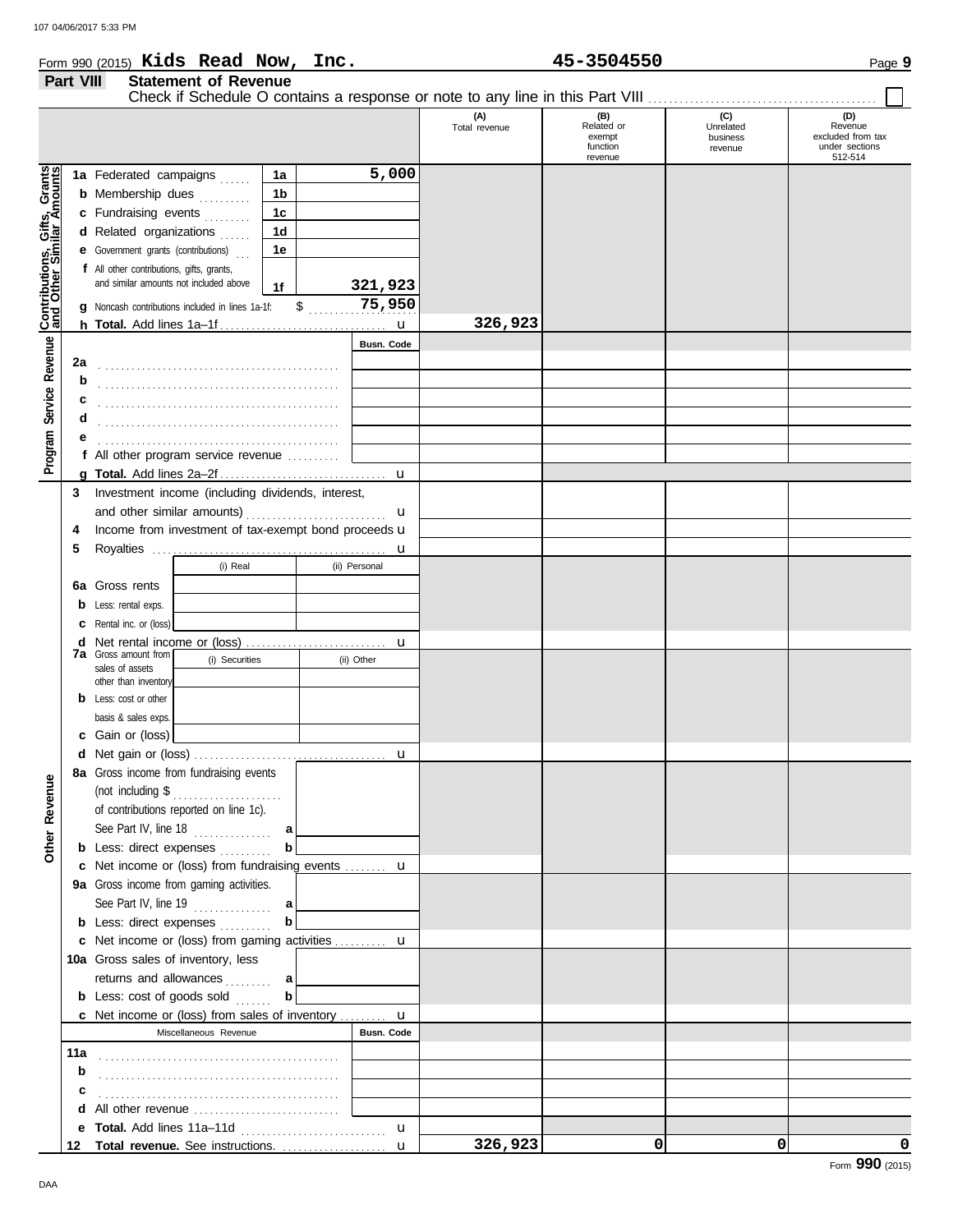#### **Part IX Statement of Functional Expenses** Form 990 (2015) Page **10 Kids Read Now, Inc. 45-3504550** Section 501(c)(3) and 501(c)(4) organizations must complete all columns. All other organizations must complete column (A). **Do not include amounts reported on lines 6b, 7b, 8b, 9b, and 10b of Part VIII. 1 2 3** Grants and other assistance to foreign **4 5 6 7 8 9 10** Payroll taxes . . . . . . . . . . . . . . . . . . . . . . . . . . . . . . . . . **11 a** Management ................................ **b** Legal . . . . . . . . . . . . . . . . . . . . . . . . . . . . . . . . . . . . . . . . . **c** Accounting . . . . . . . . . . . . . . . . . . . . . . . . . . . . . . . . . . . Grants and other assistance to domestic organizations and domestic governments. See Part IV, line 21 . . . . . . . . . . Grants and other assistance to domestic individuals. See Part IV, line 22 organizations, foreign governments, and foreign individuals. See Part IV, lines 15 and 16 Benefits paid to or for members ............. Compensation of current officers, directors, trustees, and key employees ................ Compensation not included above, to disqualified persons (as defined under section 4958(f)(1)) and persons described in section 4958(c)(3)(B) . . . . . . . . Other salaries and wages ................... Pension plan accruals and contributions (include section 401(k) and 403(b) employer contributions) Other employee benefits .................... Fees for services (non-employees): **(A) (B) (C) (D)** Total expenses Program service Management and expenses and general expenses (D)<br>Fundraising expenses Check if Schedule O contains a response or note to any line in this Part IX **202,112 159,403 34,880 7,829 12,827 12,160 454 213 5,000 5,000** 107 04/06/2017 5:33 PM

|    | <b>d</b> Lobbying                                         |         |         |        |        |
|----|-----------------------------------------------------------|---------|---------|--------|--------|
| е  | Professional fundraising services. See Part IV, line 17   |         |         |        |        |
|    | Investment management fees                                |         |         |        |        |
| a  | Other. (If line 11g amount exceeds 10% of line 25, column |         |         |        |        |
|    | (A) amount, list line 11g expenses on Schedule O.)        |         |         |        |        |
| 12 | Advertising and promotion                                 | 26,612  | 26,612  |        |        |
| 13 |                                                           | 60,495  | 6,662   | 49,317 | 4,516  |
| 14 | Information technology                                    | 5,036   | 5,036   |        |        |
| 15 |                                                           |         |         |        |        |
| 16 |                                                           | 11,970  | 10,773  | 1,197  |        |
| 17 |                                                           | 13,615  | 8,230   | 5,385  |        |
| 18 | Payments of travel or entertainment expenses              |         |         |        |        |
|    | for any federal, state, or local public officials         |         |         |        |        |
| 19 | Conferences, conventions, and meetings                    | 1,173   |         | 1,173  |        |
| 20 | Interest                                                  |         |         |        |        |
| 21 |                                                           |         |         |        |        |
| 22 | Depreciation, depletion, and amortization                 | 3,494   | 3,494   |        |        |
| 23 |                                                           | 2,014   | 1,124   | 890    |        |
| 24 | Other expenses. Itemize expenses not covered              |         |         |        |        |
|    | above (List miscellaneous expenses in line 24e. If        |         |         |        |        |
|    | line 24e amount exceeds 10% of line 25, column            |         |         |        |        |
|    | (A) amount, list line 24e expenses on Schedule O.)        |         |         |        |        |
| a  | Program Expense                                           | 168,635 | 168,635 |        |        |
| b  | Commissions<br>.                                          | 18,316  | 18,316  |        |        |
| c  | Contract Services                                         | 18,313  | 18,313  |        |        |
|    | Bad Debts                                                 | 6,795   | 6,795   |        |        |
|    | All other expenses                                        | 7,102   | 7,102   |        |        |
| 25 | Total functional expenses. Add lines 1 through 24e        | 563,509 | 457,655 | 93,296 | 12,558 |

**25 Total functional expenses.** Add lines 1 through 24e . . . . . **26** fundraising solicitation. Check here  $\mathbf{u}$  | if organization reported in column (B) joint costs from a combined educational campaign and following SOP 98-2 (ASC 958-720) **Joint costs.** Complete this line only if the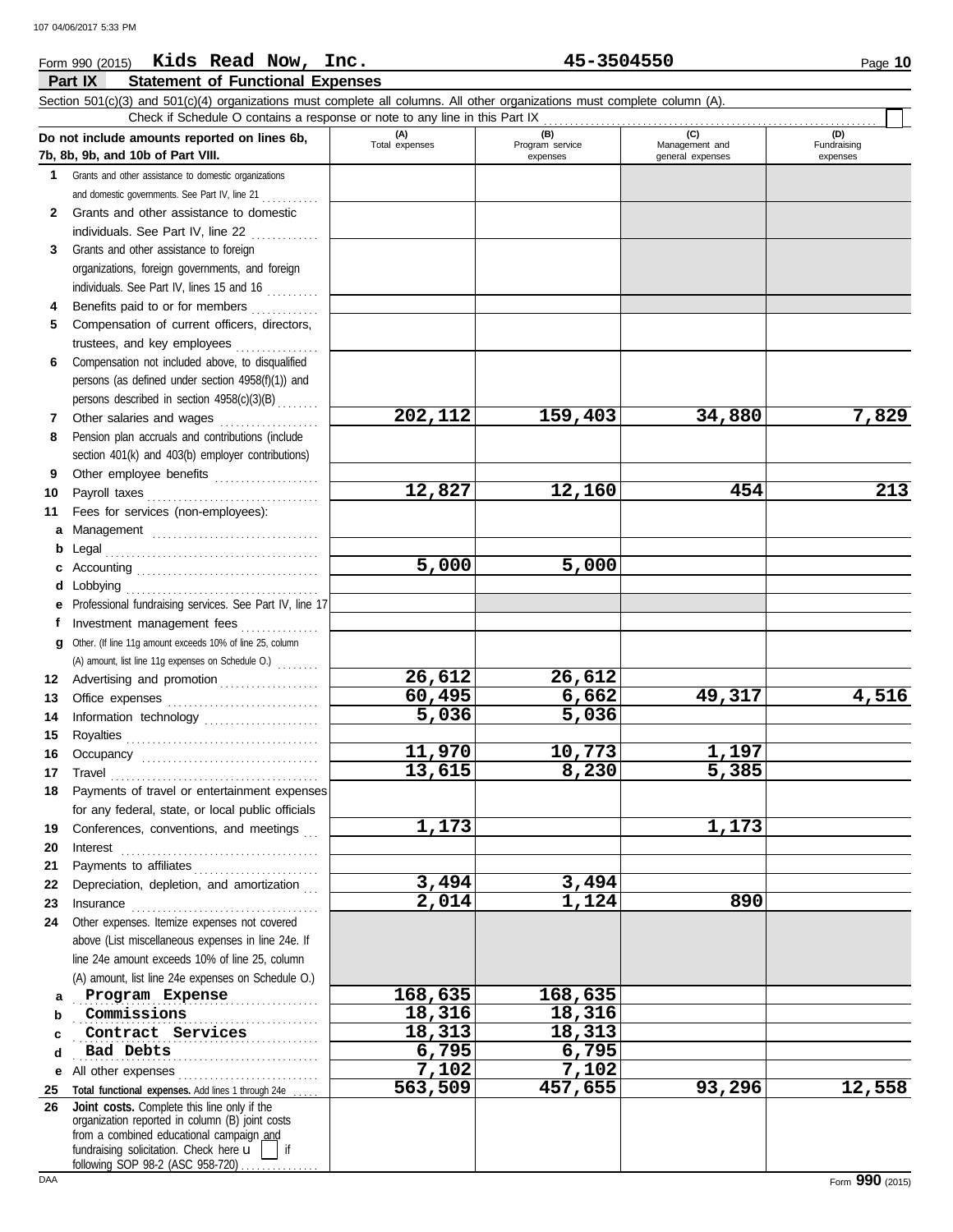#### Form 990 (2015) Page **11 Kids Read Now, Inc. 45-3504550 Part X Balance Sheet**

|                 |     |                                                                                                                                                                                                                                     |         |        | (A)               |              | (B)         |
|-----------------|-----|-------------------------------------------------------------------------------------------------------------------------------------------------------------------------------------------------------------------------------------|---------|--------|-------------------|--------------|-------------|
|                 |     |                                                                                                                                                                                                                                     |         |        | Beginning of year |              | End of year |
|                 | 1   | Cash-non-interest bearing                                                                                                                                                                                                           |         |        | 44,014            | $\mathbf{1}$ | 10,670      |
|                 | 2   |                                                                                                                                                                                                                                     |         |        |                   | $\mathbf{2}$ |             |
|                 | 3   |                                                                                                                                                                                                                                     |         |        | 20,000            | 3            |             |
|                 | 4   | Accounts receivable, net                                                                                                                                                                                                            |         |        |                   | 4            |             |
|                 | 5   | Loans and other receivables from current and former officers, directors,                                                                                                                                                            |         |        |                   |              |             |
|                 |     | trustees, key employees, and highest compensated employees.                                                                                                                                                                         |         |        |                   |              |             |
|                 |     |                                                                                                                                                                                                                                     |         | 5      |                   |              |             |
|                 | 6   | Loans and other receivables from other disqualified persons (as defined under section                                                                                                                                               |         |        |                   |              |             |
|                 |     | $4958(f)(1)$ ), persons described in section $4958(c)(3)(B)$ , and contributing employers and                                                                                                                                       |         |        |                   |              |             |
|                 |     | sponsoring organizations of section 501(c)(9) voluntary employees' beneficiary                                                                                                                                                      |         |        |                   |              |             |
|                 |     | organizations (see instructions). Complete Part II of Schedule L                                                                                                                                                                    |         |        |                   | 6            |             |
| Assets          | 7   |                                                                                                                                                                                                                                     |         |        |                   | 7            |             |
|                 | 8   | Inventories for sale or use <i>communication</i> and the state or use of the contract of the state or use of the state or the state or the state or the state or the state or the state of the state or the state or the state or t |         |        | 310,611           | 8            | 195,720     |
|                 | 9   |                                                                                                                                                                                                                                     |         |        |                   | 9            | 1,000       |
|                 | 10a | Land, buildings, and equipment: cost or                                                                                                                                                                                             |         |        |                   |              |             |
|                 |     | other basis. Complete Part VI of Schedule D  10a                                                                                                                                                                                    |         | 18,600 |                   |              |             |
|                 |     |                                                                                                                                                                                                                                     |         | 3,494  |                   | 10c          | 15,106      |
|                 | 11  |                                                                                                                                                                                                                                     |         |        |                   | 11           |             |
|                 | 12  |                                                                                                                                                                                                                                     |         |        |                   | 12           |             |
|                 | 13  |                                                                                                                                                                                                                                     |         |        | 13                |              |             |
|                 | 14  | Intangible assets                                                                                                                                                                                                                   |         |        | 14                |              |             |
|                 | 15  |                                                                                                                                                                                                                                     |         | 15     |                   |              |             |
|                 | 16  | Total assets. Add lines 1 through 15 (must equal line 34)                                                                                                                                                                           | 374,625 | 16     | 222,496           |              |             |
|                 | 17  |                                                                                                                                                                                                                                     |         | 2,859  | 17                | 12,907       |             |
|                 | 18  | Grants payable                                                                                                                                                                                                                      |         |        | 18                |              |             |
|                 | 19  |                                                                                                                                                                                                                                     |         |        | 19                |              |             |
|                 | 20  |                                                                                                                                                                                                                                     |         |        |                   | 20           |             |
|                 | 21  | Escrow or custodial account liability. Complete Part IV of Schedule D                                                                                                                                                               |         |        |                   | 21           |             |
|                 | 22  | Loans and other payables to current and former officers, directors,                                                                                                                                                                 |         |        |                   |              |             |
| Liabilities     |     | trustees, key employees, highest compensated employees, and                                                                                                                                                                         |         |        |                   |              |             |
|                 |     |                                                                                                                                                                                                                                     |         |        |                   | 22           |             |
|                 | 23  |                                                                                                                                                                                                                                     |         |        |                   | 23           | 74,409      |
|                 | 24  | Unsecured notes and loans payable to unrelated third parties                                                                                                                                                                        |         |        |                   | 24           |             |
|                 | 25  | Other liabilities (including federal income tax, payables to related third                                                                                                                                                          |         |        |                   |              |             |
|                 |     | parties, and other liabilities not included on lines 17-24). Complete Part X                                                                                                                                                        |         |        |                   |              |             |
|                 |     | of Schedule D                                                                                                                                                                                                                       |         |        |                   | 25           |             |
|                 | 26  |                                                                                                                                                                                                                                     |         |        | 2,859             | 26           | 87,316      |
|                 |     | Organizations that follow SFAS 117 (ASC 958), check here $\mathbf{u}$   $\overline{\mathbf{X}}$ and                                                                                                                                 |         |        |                   |              |             |
|                 |     | complete lines 27 through 29, and lines 33 and 34.                                                                                                                                                                                  |         |        |                   |              |             |
| <b>Balances</b> | 27  | Unrestricted net assets                                                                                                                                                                                                             |         |        | 351,766           | 27           | 135,180     |
|                 | 28  |                                                                                                                                                                                                                                     |         |        | 20,000            | 28           |             |
| or Fund         | 29  | Permanently restricted net assets                                                                                                                                                                                                   |         |        |                   | 29           |             |
|                 |     | Organizations that do not follow SFAS 117 (ASC 958), check here u                                                                                                                                                                   |         | and    |                   |              |             |
|                 |     | complete lines 30 through 34.                                                                                                                                                                                                       |         |        |                   |              |             |
| Assets          | 30  | Capital stock or trust principal, or current funds                                                                                                                                                                                  |         |        |                   | 30           |             |
|                 | 31  | Paid-in or capital surplus, or land, building, or equipment fund                                                                                                                                                                    |         |        |                   | 31           |             |
| ğ               | 32  | Retained earnings, endowment, accumulated income, or other funds                                                                                                                                                                    |         |        | 371,766           | 32           | 135,180     |
|                 | 33  | Total net assets or fund balances                                                                                                                                                                                                   |         |        | 374,625           | 33<br>34     | 222,496     |
|                 | 34  |                                                                                                                                                                                                                                     |         |        |                   |              |             |

Form **990** (2015)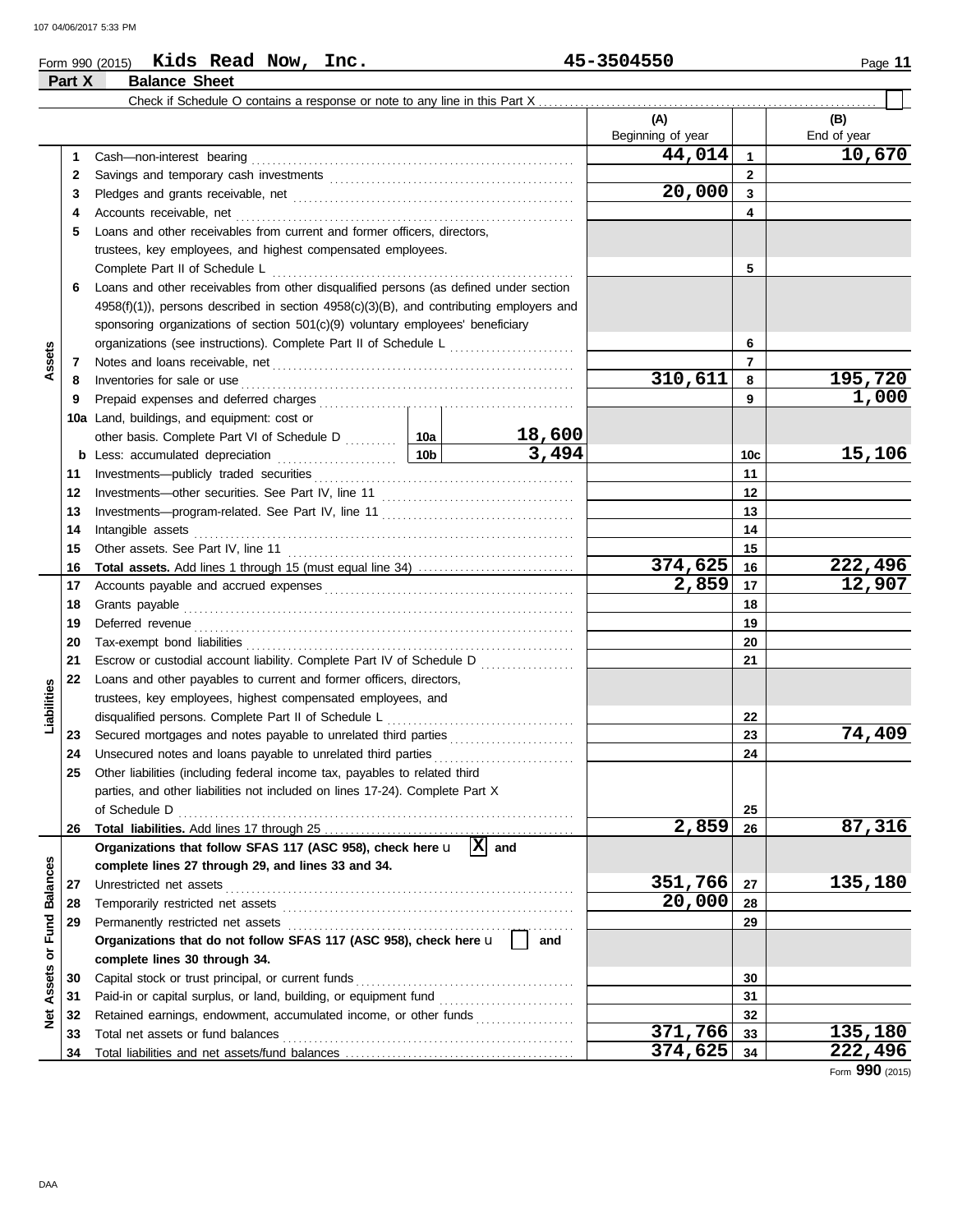|    | 45-3504550<br>Form 990 (2015) Kids Read Now, Inc.                                                                                                                                                                              |                         |    |                     | Page 12    |
|----|--------------------------------------------------------------------------------------------------------------------------------------------------------------------------------------------------------------------------------|-------------------------|----|---------------------|------------|
|    | Part XI<br><b>Reconciliation of Net Assets</b>                                                                                                                                                                                 |                         |    |                     |            |
|    |                                                                                                                                                                                                                                |                         |    |                     |            |
| 1  |                                                                                                                                                                                                                                | $\mathbf{1}$            |    |                     | 326, 923   |
| 2  |                                                                                                                                                                                                                                | $\overline{2}$          |    |                     | 563,509    |
| 3  | Revenue less expenses. Subtract line 2 from line 1                                                                                                                                                                             | $\overline{\mathbf{3}}$ |    |                     | $-236,586$ |
| 4  | Net assets or fund balances at beginning of year (must equal Part X, line 33, column (A)) [[[[[[[[[[[[[[[[[[[                                                                                                                  | $\overline{\mathbf{4}}$ |    |                     | 371,766    |
| 5  |                                                                                                                                                                                                                                | 5                       |    |                     |            |
| 6  | Donated services and use of facilities <b>constructs</b> and the construction of the service of facilities <b>constructs</b>                                                                                                   | $6\phantom{a}$          |    |                     |            |
| 7  |                                                                                                                                                                                                                                | $\overline{7}$          |    |                     |            |
| 8  | Prior period adjustments entertainments and adjustments and account of the contract of the contract of the contract of the contract of the contract of the contract of the contract of the contract of the contract of the con | 8                       |    |                     |            |
| 9  |                                                                                                                                                                                                                                | $\mathbf{9}$            |    |                     |            |
| 10 | Net assets or fund balances at end of year. Combine lines 3 through 9 (must equal Part X, line                                                                                                                                 |                         |    |                     |            |
|    |                                                                                                                                                                                                                                | 10                      |    | 135,180             |            |
|    | <b>Financial Statements and Reporting</b><br>Part XII                                                                                                                                                                          |                         |    |                     |            |
|    |                                                                                                                                                                                                                                |                         |    |                     |            |
|    |                                                                                                                                                                                                                                |                         |    | Yes                 | <b>No</b>  |
| 1  | $ \mathbf{X} $ Accrual<br>Accounting method used to prepare the Form 990:<br>Cash<br>Other                                                                                                                                     |                         |    |                     |            |
|    | If the organization changed its method of accounting from a prior year or checked "Other," explain in                                                                                                                          |                         |    |                     |            |
|    | Schedule O.                                                                                                                                                                                                                    |                         |    |                     |            |
|    | 2a Were the organization's financial statements compiled or reviewed by an independent accountant?                                                                                                                             |                         |    | 2a                  | x          |
|    | If "Yes," check a box below to indicate whether the financial statements for the year were compiled or                                                                                                                         |                         |    |                     |            |
|    | reviewed on a separate basis, consolidated basis, or both:                                                                                                                                                                     |                         |    |                     |            |
|    | Separate basis<br>  Consolidated basis<br>  Both consolidated and separate basis                                                                                                                                               |                         |    |                     |            |
|    | <b>b</b> Were the organization's financial statements audited by an independent accountant?                                                                                                                                    |                         |    | X<br>2 <sub>b</sub> |            |
|    | If "Yes," check a box below to indicate whether the financial statements for the year were audited on a                                                                                                                        |                         |    |                     |            |
|    | separate basis, consolidated basis, or both:                                                                                                                                                                                   |                         |    |                     |            |
|    | X<br>Separate basis<br>Consolidated basis<br>    Both consolidated and separate basis                                                                                                                                          |                         |    |                     |            |
|    | c If "Yes" to line 2a or 2b, does the organization have a committee that assumes responsibility for oversight                                                                                                                  |                         |    |                     |            |
|    | of the audit, review, or compilation of its financial statements and selection of an independent accountant?                                                                                                                   |                         | 2c | x                   |            |
|    | If the organization changed either its oversight process or selection process during the tax year, explain in                                                                                                                  |                         |    |                     |            |
|    | Schedule O.                                                                                                                                                                                                                    |                         |    |                     |            |
|    | 3a As a result of a federal award, was the organization required to undergo an audit or audits as set forth in                                                                                                                 |                         |    |                     |            |
|    |                                                                                                                                                                                                                                |                         |    | 3a                  |            |
|    | <b>b</b> If "Yes," did the organization undergo the required audit or audits? If the organization did not undergo the                                                                                                          |                         |    |                     |            |
|    | required audit or audits, explain why in Schedule O and describe any steps taken to undergo such audits.                                                                                                                       |                         |    | 3 <sub>b</sub>      |            |

Form **990** (2015)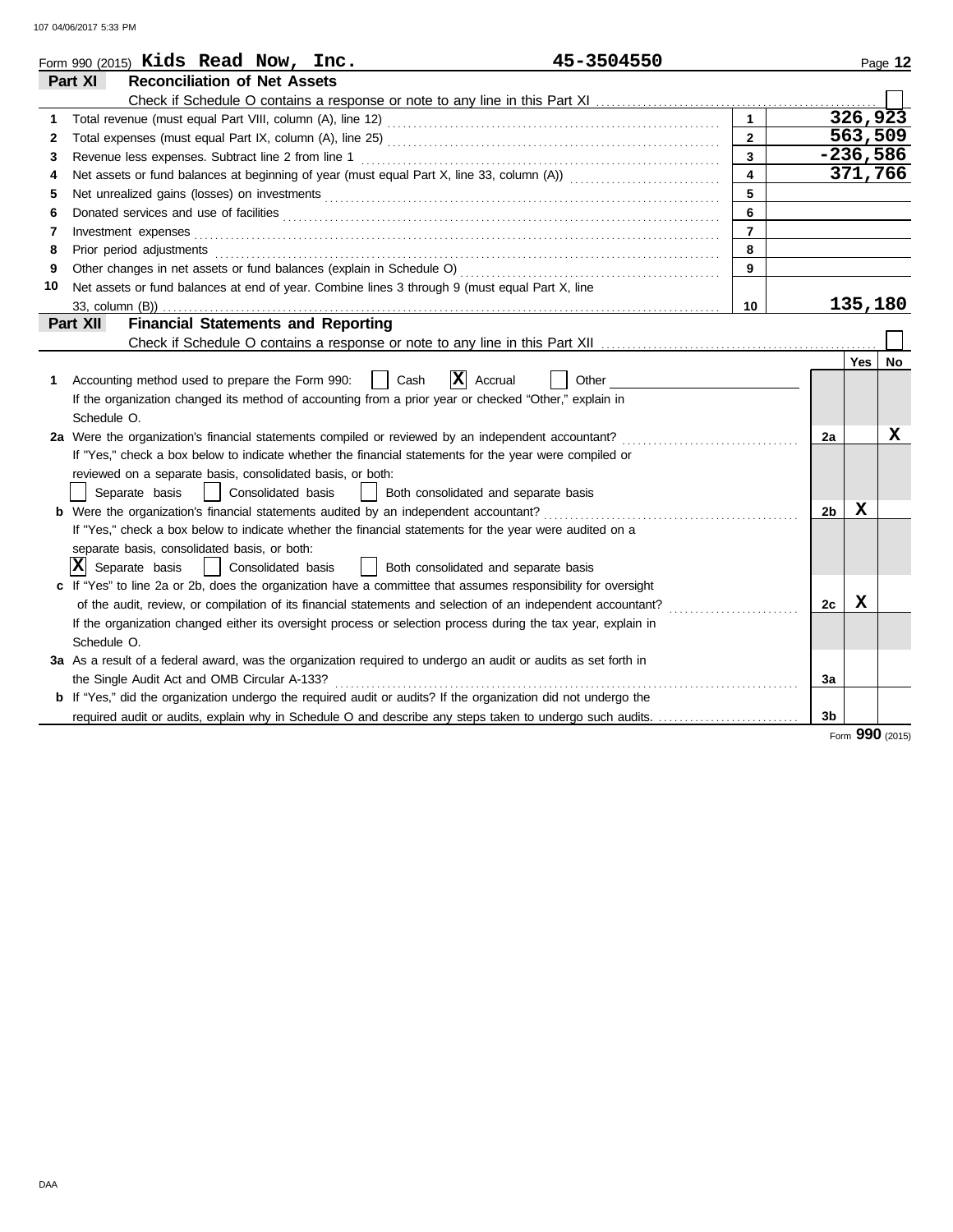| <b>SCHEDULE A</b>                                      |                                                                        | <b>Public Charity Status and Public Support</b>                                                                                                                                                                                                                |           |                                                      |                                        | OMB No. 1545-0047                    |
|--------------------------------------------------------|------------------------------------------------------------------------|----------------------------------------------------------------------------------------------------------------------------------------------------------------------------------------------------------------------------------------------------------------|-----------|------------------------------------------------------|----------------------------------------|--------------------------------------|
| (Form 990 or 990-EZ)                                   |                                                                        | Complete if the organization is a section 501(c)(3) organization or a section                                                                                                                                                                                  |           |                                                      |                                        | 15                                   |
|                                                        |                                                                        | 4947(a)(1) nonexempt charitable trust.<br>u Attach to Form 990 or Form 990-EZ.                                                                                                                                                                                 |           |                                                      |                                        | Open to Public                       |
| Department of the Treasury<br>Internal Revenue Service |                                                                        | <b>u</b> Information about Schedule A (Form 990 or 990-EZ) and its instructions is at www.irs.gov/form990.                                                                                                                                                     |           |                                                      |                                        | Inspection                           |
| Name of the organization                               |                                                                        |                                                                                                                                                                                                                                                                |           |                                                      |                                        | Employer identification number       |
| Part I                                                 | Kids Read Now, Inc.                                                    | Reason for Public Charity Status (All organizations must complete this part.) See instructions.                                                                                                                                                                |           |                                                      | 45-3504550                             |                                      |
|                                                        |                                                                        | The organization is not a private foundation because it is: (For lines 1 through 11, check only one box.)                                                                                                                                                      |           |                                                      |                                        |                                      |
| 1                                                      |                                                                        | A church, convention of churches, or association of churches described in <b>section 170(b)(1)(A)(i).</b>                                                                                                                                                      |           |                                                      |                                        |                                      |
| 2                                                      |                                                                        | A school described in section 170(b)(1)(A)(ii). (Attach Schedule E (Form 990 or 990-EZ).)                                                                                                                                                                      |           |                                                      |                                        |                                      |
| 3                                                      |                                                                        | A hospital or a cooperative hospital service organization described in section 170(b)(1)(A)(iii).                                                                                                                                                              |           |                                                      |                                        |                                      |
| 4                                                      |                                                                        | A medical research organization operated in conjunction with a hospital described in section 170(b)(1)(A)(iii). Enter the hospital's name,                                                                                                                     |           |                                                      |                                        |                                      |
| city, and state:<br>5                                  |                                                                        | An organization operated for the benefit of a college or university owned or operated by a governmental unit described in                                                                                                                                      |           |                                                      |                                        |                                      |
|                                                        | section 170(b)(1)(A)(iv). (Complete Part II.)                          |                                                                                                                                                                                                                                                                |           |                                                      |                                        |                                      |
| 6<br> X<br>7                                           |                                                                        | A federal, state, or local government or governmental unit described in section 170(b)(1)(A)(v).<br>An organization that normally receives a substantial part of its support from a governmental unit or from the general public                               |           |                                                      |                                        |                                      |
|                                                        | described in section 170(b)(1)(A)(vi). (Complete Part II.)             |                                                                                                                                                                                                                                                                |           |                                                      |                                        |                                      |
| 8                                                      |                                                                        | A community trust described in section 170(b)(1)(A)(vi). (Complete Part II.)                                                                                                                                                                                   |           |                                                      |                                        |                                      |
| 9                                                      |                                                                        | An organization that normally receives: (1) more than 33 1/3% of its support from contributions, membership fees, and gross                                                                                                                                    |           |                                                      |                                        |                                      |
|                                                        |                                                                        | receipts from activities related to its exempt functions—subject to certain exceptions, and (2) no more than 33 1/3% of its                                                                                                                                    |           |                                                      |                                        |                                      |
|                                                        |                                                                        | support from gross investment income and unrelated business taxable income (less section 511 tax) from businesses<br>acquired by the organization after June 30, 1975. See section 509(a)(2). (Complete Part III.)                                             |           |                                                      |                                        |                                      |
| 10                                                     |                                                                        | An organization organized and operated exclusively to test for public safety. See section 509(a)(4).                                                                                                                                                           |           |                                                      |                                        |                                      |
| 11                                                     |                                                                        | An organization organized and operated exclusively for the benefit of, to perform the functions of, or to carry out the purposes of                                                                                                                            |           |                                                      |                                        |                                      |
|                                                        |                                                                        | one or more publicly supported organizations described in section 509(a)(1) or section 509(a)(2). See section 509(a)(3). Check                                                                                                                                 |           |                                                      |                                        |                                      |
|                                                        |                                                                        | the box in lines 11a through 11d that describes the type of supporting organization and complete lines 11e, 11f, and 11g.                                                                                                                                      |           |                                                      |                                        |                                      |
| a                                                      |                                                                        | Type I. A supporting organization operated, supervised, or controlled by its supported organization(s), typically by giving<br>the supported organization(s) the power to regularly appoint or elect a majority of the directors or trustees of the supporting |           |                                                      |                                        |                                      |
|                                                        | organization. You must complete Part IV, Sections A and B.             |                                                                                                                                                                                                                                                                |           |                                                      |                                        |                                      |
| b                                                      |                                                                        | Type II. A supporting organization supervised or controlled in connection with its supported organization(s), by having                                                                                                                                        |           |                                                      |                                        |                                      |
|                                                        |                                                                        | control or management of the supporting organization vested in the same persons that control or manage the supported                                                                                                                                           |           |                                                      |                                        |                                      |
|                                                        | organization(s). You must complete Part IV, Sections A and C.          | Type III functionally integrated. A supporting organization operated in connection with, and functionally integrated with,                                                                                                                                     |           |                                                      |                                        |                                      |
| с                                                      |                                                                        | its supported organization(s) (see instructions). You must complete Part IV, Sections A, D, and E.                                                                                                                                                             |           |                                                      |                                        |                                      |
| d                                                      |                                                                        | <b>Type III non-functionally integrated.</b> A supporting organization operated in connection with its supported organization(s)                                                                                                                               |           |                                                      |                                        |                                      |
|                                                        |                                                                        | that is not functionally integrated. The organization generally must satisfy a distribution requirement and an attentiveness                                                                                                                                   |           |                                                      |                                        |                                      |
|                                                        |                                                                        | requirement (see instructions). You must complete Part IV, Sections A and D, and Part V.                                                                                                                                                                       |           |                                                      |                                        |                                      |
| е                                                      |                                                                        | Check this box if the organization received a written determination from the IRS that it is a Type I, Type II, Type III<br>functionally integrated, or Type III non-functionally integrated supporting organization.                                           |           |                                                      |                                        |                                      |
|                                                        | Enter the number of supported organizations                            |                                                                                                                                                                                                                                                                |           |                                                      |                                        |                                      |
|                                                        | Provide the following information about the supported organization(s). |                                                                                                                                                                                                                                                                |           |                                                      |                                        |                                      |
| (i) Name of supported<br>organization                  | (ii) EIN                                                               | (iii) Type of organization<br>(described on lines 1-9                                                                                                                                                                                                          |           | (iv) Is the organization<br>listed in your governing | (v) Amount of monetary<br>support (see | (vi) Amount of<br>other support (see |
|                                                        |                                                                        | above (see instructions))                                                                                                                                                                                                                                      | document? |                                                      | instructions)                          | instructions)                        |
| (A)                                                    |                                                                        |                                                                                                                                                                                                                                                                | Yes       | No                                                   |                                        |                                      |
| (B)                                                    |                                                                        |                                                                                                                                                                                                                                                                |           |                                                      |                                        |                                      |
|                                                        |                                                                        |                                                                                                                                                                                                                                                                |           |                                                      |                                        |                                      |
| (C)                                                    |                                                                        |                                                                                                                                                                                                                                                                |           |                                                      |                                        |                                      |
| (D)                                                    |                                                                        |                                                                                                                                                                                                                                                                |           |                                                      |                                        |                                      |
| (E)                                                    |                                                                        |                                                                                                                                                                                                                                                                |           |                                                      |                                        |                                      |
| Total                                                  |                                                                        |                                                                                                                                                                                                                                                                |           |                                                      |                                        |                                      |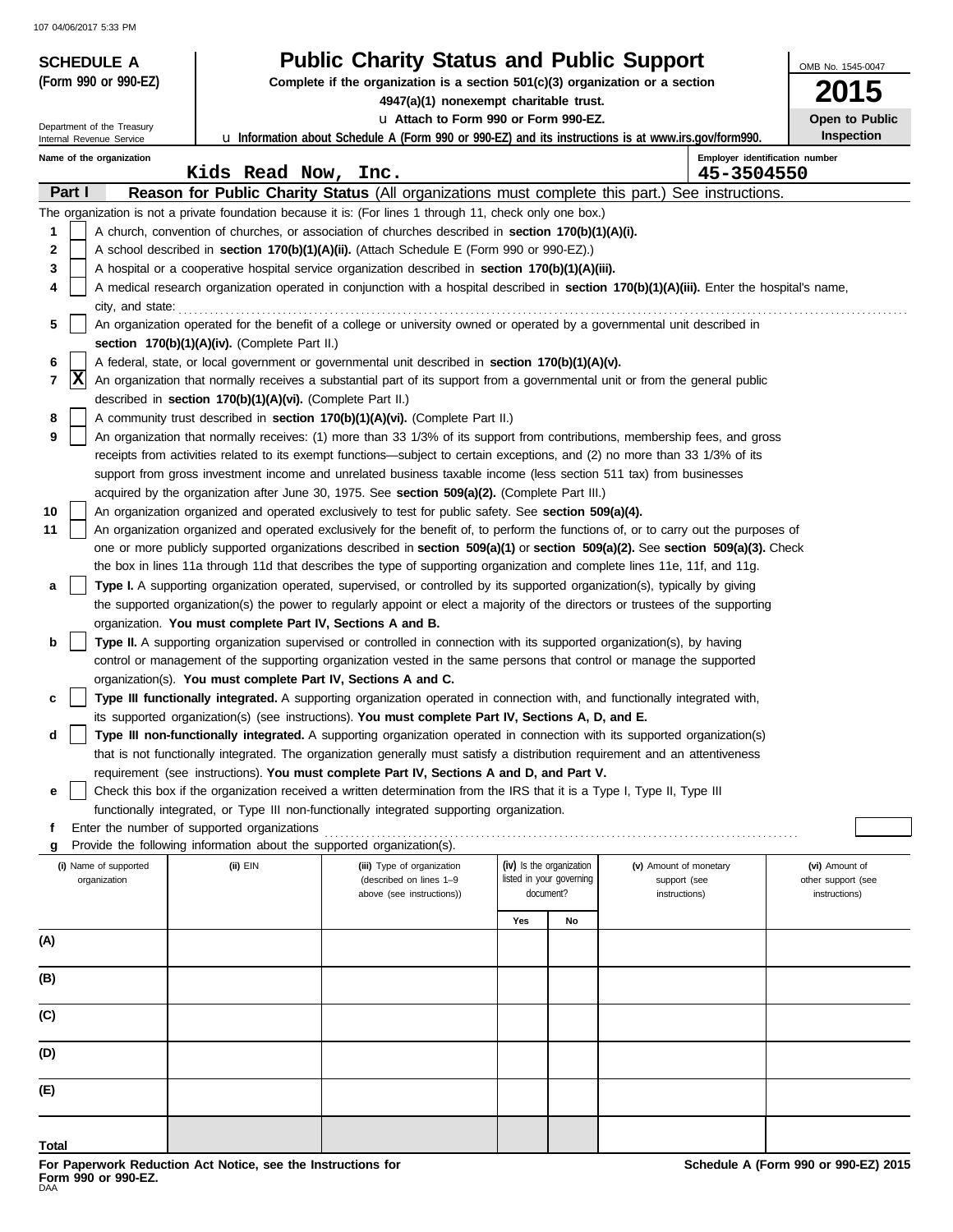|              | Schedule A (Form 990 or 990-EZ) 2015 Kids Read Now, Inc.                                                                                                                                                                    |          |          |            |            | 45-3504550 | Page 2                  |
|--------------|-----------------------------------------------------------------------------------------------------------------------------------------------------------------------------------------------------------------------------|----------|----------|------------|------------|------------|-------------------------|
|              | Part II<br>Support Schedule for Organizations Described in Sections 170(b)(1)(A)(iv) and 170(b)(1)(A)(vi)                                                                                                                   |          |          |            |            |            |                         |
|              | (Complete only if you checked the box on line 5, 7, or 8 of Part I or if the organization failed to qualify under                                                                                                           |          |          |            |            |            |                         |
|              | Part III. If the organization fails to qualify under the tests listed below, please complete Part III.)                                                                                                                     |          |          |            |            |            |                         |
|              | <b>Section A. Public Support</b>                                                                                                                                                                                            |          |          |            |            |            |                         |
|              | Calendar year (or fiscal year beginning in) u                                                                                                                                                                               | (a) 2011 | (b) 2012 | $(c)$ 2013 | (d) $2014$ | (e) $2015$ | (f) Total               |
| 1            | Gifts, grants, contributions, and<br>membership fees received. (Do not                                                                                                                                                      |          |          |            |            |            |                         |
|              | include any "unusual grants.")                                                                                                                                                                                              | 831,902  | 89,980   | 143,047    | 162,938    | 326,923    | 1,554,790               |
| $\mathbf{2}$ | Tax revenues levied for the<br>organization's benefit and either paid<br>to or expended on its behalf                                                                                                                       |          |          |            |            |            |                         |
| 3            | The value of services or facilities<br>furnished by a governmental unit to the<br>organization without charge                                                                                                               |          |          |            |            |            |                         |
| 4            | Total. Add lines 1 through 3                                                                                                                                                                                                | 831,902  | 89,980   | 143,047    | 162,938    | 326,923    | 1,554,790               |
| 5            | The portion of total contributions by<br>each person (other than a<br>governmental unit or publicly<br>supported organization) included on<br>line 1 that exceeds 2% of the amount<br>shown on line 11, column (f) $\ldots$ |          |          |            |            |            |                         |
| 6            | Public support. Subtract line 5 from line 4.                                                                                                                                                                                |          |          |            |            |            | 1,554,790               |
|              | <b>Section B. Total Support</b>                                                                                                                                                                                             |          |          |            |            |            |                         |
|              | Calendar year (or fiscal year beginning in) u                                                                                                                                                                               | (a) 2011 | (b) 2012 | $(c)$ 2013 | (d) $2014$ | (e) $2015$ | (f) Total               |
| 7            | Amounts from line 4<br>.                                                                                                                                                                                                    | 831,902  | 89,980   | 143,047    | 162,938    | 326,923    | 1,554,790               |
| 8            | Gross income from interest, dividends,<br>payments received on securities loans,<br>rents, royalties and income from similar                                                                                                |          |          |            |            |            |                         |
| 9            | Net income from unrelated business<br>activities, whether or not the business<br>is regularly carried on                                                                                                                    |          |          |            |            |            |                         |
| 10           | Other income. Do not include gain or<br>loss from the sale of capital assets                                                                                                                                                |          |          |            |            |            |                         |
| 11           | Total support. Add lines 7 through 10                                                                                                                                                                                       |          |          |            |            |            | 1,554,790               |
| 12           |                                                                                                                                                                                                                             |          |          |            |            | $12 \,$    |                         |
| 13           | First five years. If the Form 990 is for the organization's first, second, third, fourth, or fifth tax year as a section 501(c)(3)                                                                                          |          |          |            |            |            |                         |
|              | organization, check this box and stop here<br>Section C. Computation of Public Support Percentage                                                                                                                           |          |          |            |            |            |                         |
|              |                                                                                                                                                                                                                             |          |          |            |            | 14         |                         |
| 14           |                                                                                                                                                                                                                             |          |          |            |            | 15         | 100.00%                 |
| 15           | Public support percentage from 2014 Schedule A, Part II, line 14<br>33 1/3% support test-2015. If the organization did not check the box on line 13, and line 14 is 33 1/3% or more, check this                             |          |          |            |            |            | %                       |
| 16a          |                                                                                                                                                                                                                             |          |          |            |            |            | $\overline{\mathbf{x}}$ |
|              | box and stop here. The organization qualifies as a publicly supported organization<br>33 1/3% support test-2014. If the organization did not check a box on line 13 or 16a, and line 15 is 33 1/3% or more,                 |          |          |            |            |            |                         |
| b            |                                                                                                                                                                                                                             |          |          |            |            |            |                         |
|              | check this box and stop here. The organization qualifies as a publicly supported organization                                                                                                                               |          |          |            |            |            |                         |
| 17a          | 10%-facts-and-circumstances test-2015. If the organization did not check a box on line 13, 16a, or 16b, and line 14 is                                                                                                      |          |          |            |            |            |                         |
|              | 10% or more, and if the organization meets the "facts-and-circumstances" test, check this box and stop here. Explain in                                                                                                     |          |          |            |            |            |                         |
|              | Part VI how the organization meets the "facts-and-circumstances" test. The organization qualifies as a publicly supported                                                                                                   |          |          |            |            |            |                         |
|              | organization                                                                                                                                                                                                                |          |          |            |            |            |                         |
| b            | 10%-facts-and-circumstances test-2014. If the organization did not check a box on line 13, 16a, 16b, or 17a, and line                                                                                                       |          |          |            |            |            |                         |
|              | 15 is 10% or more, and if the organization meets the "facts-and-circumstances" test, check this box and stop here.                                                                                                          |          |          |            |            |            |                         |
|              | Explain in Part VI how the organization meets the "facts-and-circumstances" test. The organization qualifies as a publicly                                                                                                  |          |          |            |            |            |                         |
| 18           | supported organization<br>Private foundation. If the organization did not check a box on line 13, 16a, 16b, 17a, or 17b, check this box and see                                                                             |          |          |            |            |            |                         |
|              | instructions                                                                                                                                                                                                                |          |          |            |            |            |                         |

**Schedule A (Form 990 or 990-EZ) 2015**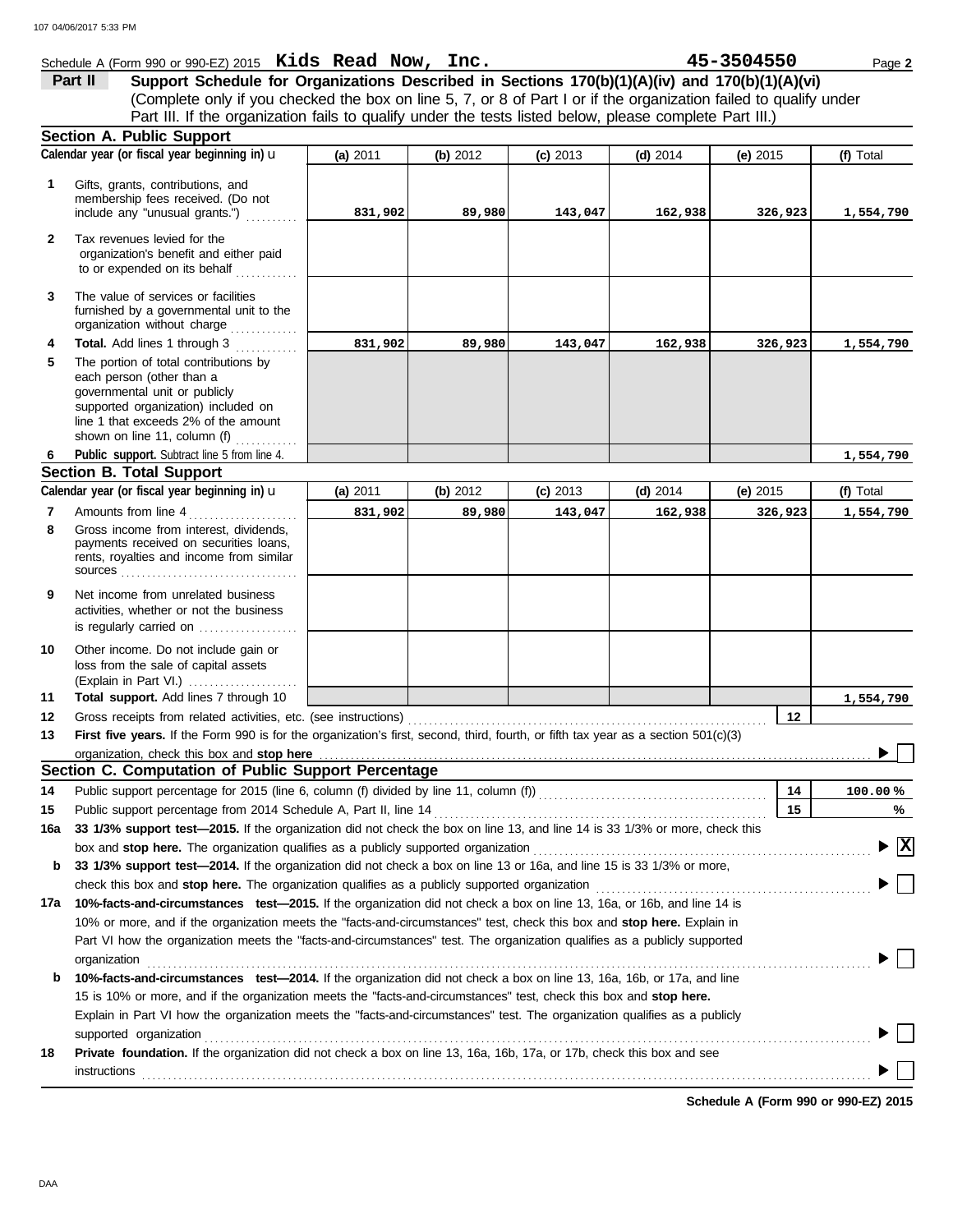### Schedule A (Form 990 or 990-EZ) 2015 Page **3 Kids Read Now, Inc. 45-3504550**

**Part III** Support Schedule for Organizations Described in Section 509(a)(2)

|              | If the organization fails to qualify under the tests listed below, please complete Part II.)                                                                                                   |          |          |            |            |            |    |                                      |  |
|--------------|------------------------------------------------------------------------------------------------------------------------------------------------------------------------------------------------|----------|----------|------------|------------|------------|----|--------------------------------------|--|
|              | Section A. Public Support                                                                                                                                                                      |          |          |            |            |            |    |                                      |  |
|              | Calendar year (or fiscal year beginning in) $\mathbf u$                                                                                                                                        | (a) 2011 | (b) 2012 | $(c)$ 2013 | $(d)$ 2014 | (e) $2015$ |    | (f) Total                            |  |
| 1            | Gifts, grants, contributions, and membership<br>fees received. (Do not include any "unusual<br>grants.") $\ldots \ldots \ldots \ldots \ldots \ldots \ldots \ldots \ldots \ldots \ldots \ldots$ |          |          |            |            |            |    |                                      |  |
| $\mathbf{2}$ | Gross receipts from admissions, merchandise<br>sold or services performed, or facilities<br>furnished in any activity that is related to the<br>organization's tax-exempt purpose              |          |          |            |            |            |    |                                      |  |
| 3            | Gross receipts from activities that are not an<br>unrelated trade or business under section 513                                                                                                |          |          |            |            |            |    |                                      |  |
| 4            | Tax revenues levied for the<br>organization's benefit and either paid<br>to or expended on its behalf<br>.                                                                                     |          |          |            |            |            |    |                                      |  |
| 5            | The value of services or facilities<br>furnished by a governmental unit to the<br>organization without charge                                                                                  |          |          |            |            |            |    |                                      |  |
| 6            | Total. Add lines 1 through 5                                                                                                                                                                   |          |          |            |            |            |    |                                      |  |
| 7a           | Amounts included on lines 1, 2, and 3<br>received from disqualified persons                                                                                                                    |          |          |            |            |            |    |                                      |  |
|              | Amounts included on lines 2 and 3<br>received from other than disqualified<br>persons that exceed the greater of \$5,000<br>or 1% of the amount on line 13 for the year $\ldots$               |          |          |            |            |            |    |                                      |  |
|              | c Add lines 7a and 7b                                                                                                                                                                          |          |          |            |            |            |    |                                      |  |
| 8            | Public support. (Subtract line 7c from                                                                                                                                                         |          |          |            |            |            |    |                                      |  |
|              | <u>line 6.)</u><br><b>Section B. Total Support</b>                                                                                                                                             |          |          |            |            |            |    |                                      |  |
|              | Calendar year (or fiscal year beginning in) $\mathbf u$                                                                                                                                        | (a) 2011 | (b) 2012 | $(c)$ 2013 | $(d)$ 2014 | $(e)$ 2015 |    | (f) Total                            |  |
| 9            | Amounts from line 6                                                                                                                                                                            |          |          |            |            |            |    |                                      |  |
|              |                                                                                                                                                                                                |          |          |            |            |            |    |                                      |  |
| 10a          | Gross income from interest, dividends,<br>payments received on securities loans, rents,<br>royalties and income from similar sources                                                           |          |          |            |            |            |    |                                      |  |
|              | <b>b</b> Unrelated business taxable income (less<br>section 511 taxes) from businesses<br>acquired after June 30, 1975                                                                         |          |          |            |            |            |    |                                      |  |
|              | <b>c</b> Add lines 10a and 10b $\ldots$                                                                                                                                                        |          |          |            |            |            |    |                                      |  |
| 11           | Net income from unrelated business<br>activities not included in line 10b, whether<br>or not the business is regularly carried on                                                              |          |          |            |            |            |    |                                      |  |
| 12           | Other income. Do not include gain or<br>loss from the sale of capital assets<br>(Explain in Part VI.)                                                                                          |          |          |            |            |            |    |                                      |  |
| 13           | Total support. (Add lines 9, 10c, 11,<br>and $12.$ )                                                                                                                                           |          |          |            |            |            |    |                                      |  |
| 14           | First five years. If the Form 990 is for the organization's first, second, third, fourth, or fifth tax year as a section 501(c)(3)                                                             |          |          |            |            |            |    |                                      |  |
|              | organization, check this box and stop here                                                                                                                                                     |          |          |            |            |            |    |                                      |  |
|              | Section C. Computation of Public Support Percentage                                                                                                                                            |          |          |            |            |            |    |                                      |  |
| 15           | Public support percentage for 2015 (line 8, column (f) divided by line 13, column (f)) [[[[[[[[[[[[[[[[[[[[[[                                                                                  |          |          |            |            |            | 15 | %                                    |  |
| 16           |                                                                                                                                                                                                |          |          |            |            |            | 16 | %                                    |  |
|              | Section D. Computation of Investment Income Percentage                                                                                                                                         |          |          |            |            |            |    |                                      |  |
| 17           |                                                                                                                                                                                                |          |          |            |            |            | 17 | %                                    |  |
| 18           | Investment income percentage from 2014 Schedule A, Part III, line 17                                                                                                                           |          |          |            |            |            | 18 | %                                    |  |
| 19a          | 33 1/3% support tests-2015. If the organization did not check the box on line 14, and line 15 is more than 33 1/3%, and line                                                                   |          |          |            |            |            |    |                                      |  |
|              | 17 is not more than 33 1/3%, check this box and stop here. The organization qualifies as a publicly supported organization                                                                     |          |          |            |            |            |    |                                      |  |
| b            | 33 1/3% support tests-2014. If the organization did not check a box on line 14 or line 19a, and line 16 is more than 33 1/3%, and                                                              |          |          |            |            |            |    |                                      |  |
|              |                                                                                                                                                                                                |          |          |            |            |            |    |                                      |  |
| 20           | Private foundation. If the organization did not check a box on line 14, 19a, or 19b, check this box and see instructions                                                                       |          |          |            |            |            |    |                                      |  |
|              |                                                                                                                                                                                                |          |          |            |            |            |    | Schedule A (Form 990 or 990-EZ) 2015 |  |

(Complete only if you checked the box on line 9 of Part I or if the organization failed to qualify under Part II.

**16**

**18**

**17**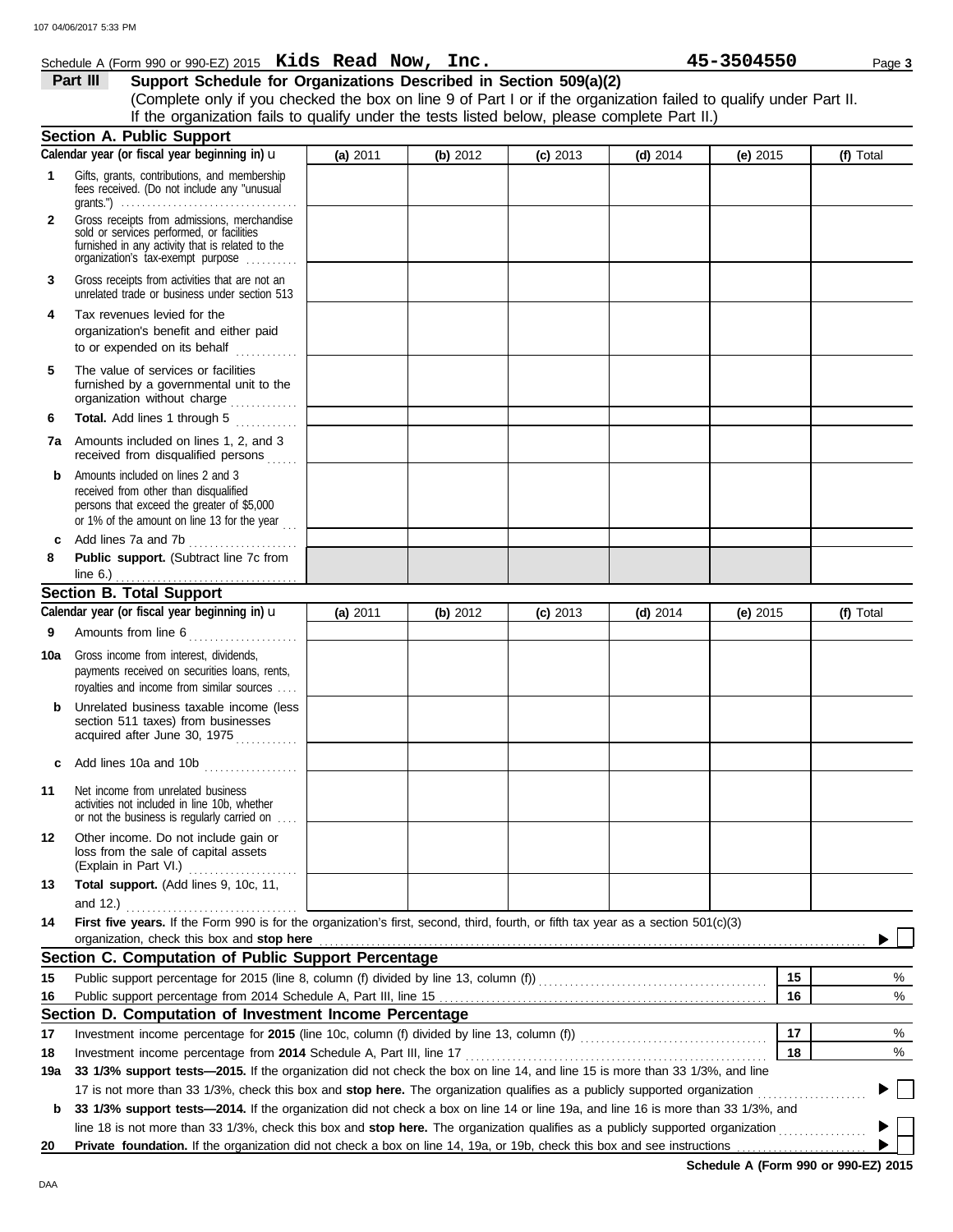|     | Schedule A (Form 990 or 990-EZ) 2015 Kids Read Now, Inc.                                                                                                                                                                    | 45-3504550   |     | Page 4 |
|-----|-----------------------------------------------------------------------------------------------------------------------------------------------------------------------------------------------------------------------------|--------------|-----|--------|
|     | Part IV<br><b>Supporting Organizations</b>                                                                                                                                                                                  |              |     |        |
|     | (Complete only if you checked a box in line 11 on Part I. If you checked 11a of Part I, complete Sections A                                                                                                                 |              |     |        |
|     | and B. If you checked 11b of Part I, complete Sections A and C. If you checked 11c of Part I, complete                                                                                                                      |              |     |        |
|     | Sections A, D, and E. If you checked 11d of Part I, complete Sections A and D, and complete Part V.)                                                                                                                        |              |     |        |
|     | <b>Section A. All Supporting Organizations</b>                                                                                                                                                                              |              |     |        |
|     |                                                                                                                                                                                                                             |              | Yes | No     |
| 1   | Are all of the organization's supported organizations listed by name in the organization's governing                                                                                                                        |              |     |        |
|     | documents? If "No," describe in Part VI how the supported organizations are designated. If designated by                                                                                                                    | 1            |     |        |
| 2   | class or purpose, describe the designation. If historic and continuing relationship, explain.<br>Did the organization have any supported organization that does not have an IRS determination of status                     |              |     |        |
|     | under section $509(a)(1)$ or (2)? If "Yes," explain in <b>Part VI</b> how the organization determined that the supported                                                                                                    |              |     |        |
|     | organization was described in section 509(a)(1) or (2).                                                                                                                                                                     | $\mathbf{2}$ |     |        |
| За  | Did the organization have a supported organization described in section $501(c)(4)$ , $(5)$ , or $(6)$ ? If "Yes," answer                                                                                                   |              |     |        |
|     | (b) and (c) below.                                                                                                                                                                                                          | За           |     |        |
| b   | Did the organization confirm that each supported organization qualified under section $501(c)(4)$ , $(5)$ , or $(6)$ and                                                                                                    |              |     |        |
|     | satisfied the public support tests under section $509(a)(2)?$ If "Yes," describe in <b>Part VI</b> when and how the                                                                                                         |              |     |        |
|     | organization made the determination.                                                                                                                                                                                        | 3b           |     |        |
| c   | Did the organization ensure that all support to such organizations was used exclusively for section $170(c)(2)(B)$                                                                                                          |              |     |        |
|     | purposes? If "Yes," explain in Part VI what controls the organization put in place to ensure such use.                                                                                                                      | 3c           |     |        |
| 4a  | Was any supported organization not organized in the United States ("foreign supported organization")? If                                                                                                                    |              |     |        |
|     | "Yes," and if you checked 11a or 11b in Part I, answer (b) and (c) below.                                                                                                                                                   | 4a           |     |        |
| b   | Did the organization have ultimate control and discretion in deciding whether to make grants to the foreign                                                                                                                 |              |     |        |
|     | supported organization? If "Yes," describe in Part VI how the organization had such control and discretion                                                                                                                  |              |     |        |
|     | despite being controlled or supervised by or in connection with its supported organizations.                                                                                                                                | 4b           |     |        |
| c   | Did the organization support any foreign supported organization that does not have an IRS determination                                                                                                                     |              |     |        |
|     | under sections $501(c)(3)$ and $509(a)(1)$ or (2)? If "Yes," explain in <b>Part VI</b> what controls the organization used                                                                                                  |              |     |        |
|     | to ensure that all support to the foreign supported organization was used exclusively for section $170(c)(2)(B)$                                                                                                            |              |     |        |
|     | purposes.                                                                                                                                                                                                                   | 4с           |     |        |
| 5a  | Did the organization add, substitute, or remove any supported organizations during the tax year? If "Yes,"                                                                                                                  |              |     |        |
|     | answer (b) and (c) below (if applicable). Also, provide detail in Part VI, including (i) the names and EIN<br>numbers of the supported organizations added, substituted, or removed; (ii) the reasons for each such action; |              |     |        |
|     | (iii) the authority under the organization's organizing document authorizing such action; and (iv) how the action                                                                                                           |              |     |        |
|     | was accomplished (such as by amendment to the organizing document).                                                                                                                                                         | 5a           |     |        |
| b   | Type I or Type II only. Was any added or substituted supported organization part of a class already                                                                                                                         |              |     |        |
|     | designated in the organization's organizing document?                                                                                                                                                                       | 5b           |     |        |
| с   | Substitutions only. Was the substitution the result of an event beyond the organization's control?                                                                                                                          | 5c           |     |        |
| 6   | Did the organization provide support (whether in the form of grants or the provision of services or facilities) to                                                                                                          |              |     |        |
|     | anyone other than (i) its supported organizations, (ii) individuals that are part of the charitable class benefited                                                                                                         |              |     |        |
|     | by one or more of its supported organizations, or (iii) other supporting organizations that also support or                                                                                                                 |              |     |        |
|     | benefit one or more of the filing organization's supported organizations? If "Yes," provide detail in Part VI.                                                                                                              | 6            |     |        |
| 7   | Did the organization provide a grant, loan, compensation, or other similar payment to a substantial contributor                                                                                                             |              |     |        |
|     | (defined in section $4958(c)(3)(C)$ ), a family member of a substantial contributor, or a 35% controlled entity with                                                                                                        |              |     |        |
|     | regard to a substantial contributor? If "Yes," complete Part I of Schedule L (Form 990 or 990-EZ).                                                                                                                          | 7            |     |        |
| 8   | Did the organization make a loan to a disqualified person (as defined in section 4958) not described in line 7?                                                                                                             |              |     |        |
|     | If "Yes," complete Part I of Schedule L (Form 990 or 990-EZ).                                                                                                                                                               | 8            |     |        |
| 9a  | Was the organization controlled directly or indirectly at any time during the tax year by one or more                                                                                                                       |              |     |        |
|     | disqualified persons as defined in section 4946 (other than foundation managers and organizations described                                                                                                                 |              |     |        |
|     | in section $509(a)(1)$ or (2))? If "Yes," provide detail in Part VI.                                                                                                                                                        | 9a           |     |        |
| b   | Did one or more disqualified persons (as defined in line 9a) hold a controlling interest in any entity in which<br>the supporting organization had an interest? If "Yes," provide detail in Part VI.                        | 9b           |     |        |
| c   | Did a disqualified person (as defined in line 9a) have an ownership interest in, or derive any personal benefit                                                                                                             |              |     |        |
|     | from, assets in which the supporting organization also had an interest? If "Yes," provide detail in Part VI.                                                                                                                | 9с           |     |        |
| 10a | Was the organization subject to the excess business holdings rules of section 4943 because of section                                                                                                                       |              |     |        |
|     | 4943(f) (regarding certain Type II supporting organizations, and all Type III non-functionally integrated                                                                                                                   |              |     |        |
|     | supporting organizations)? If "Yes," answer 10b below.                                                                                                                                                                      | 10a          |     |        |
| b   | Did the organization have any excess business holdings in the tax year? (Use Schedule C, Form 4720, to                                                                                                                      |              |     |        |

**Schedule A (Form 990 or 990-EZ) 2015 10b**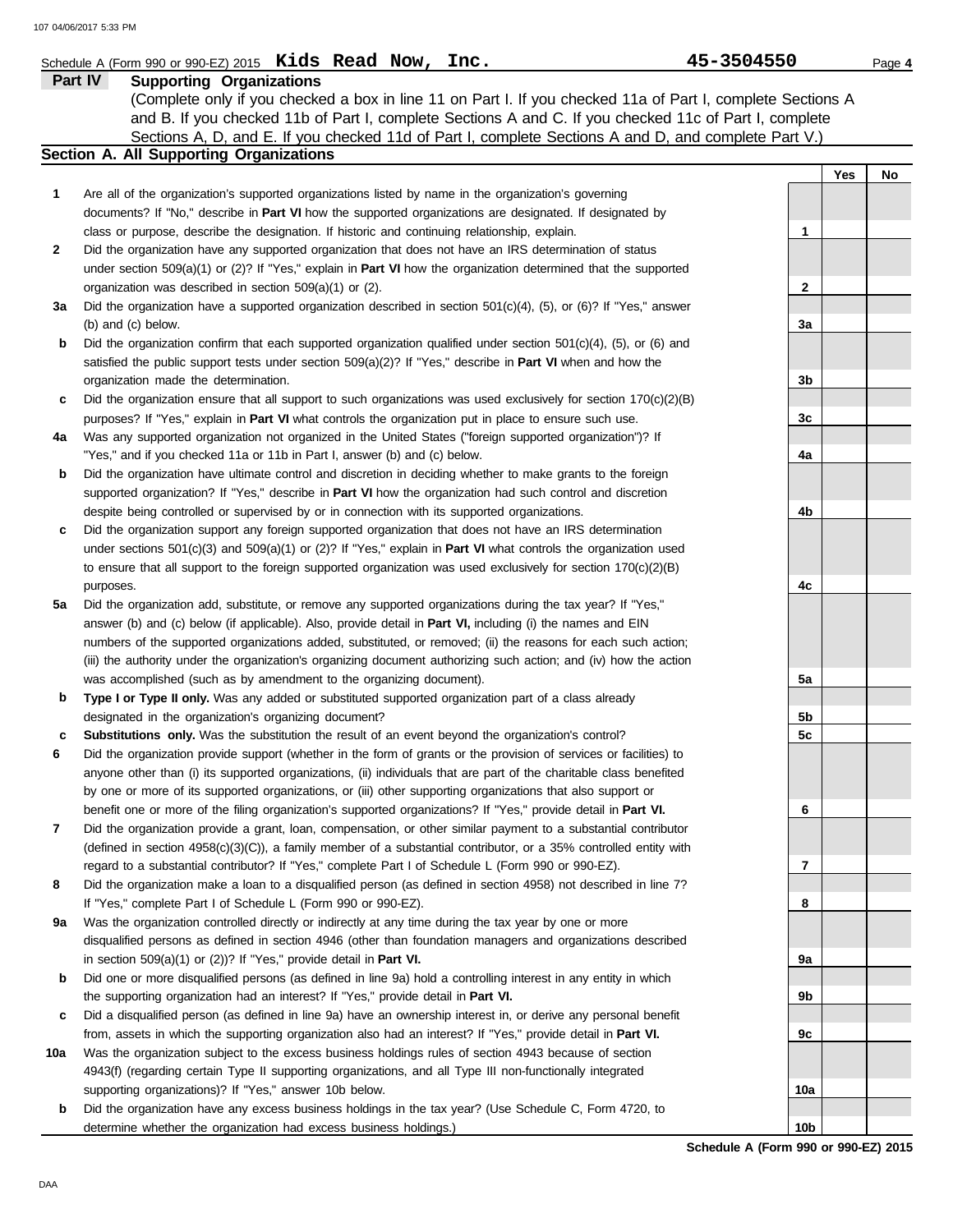## **Part IV Supporting Organizations** (continued) Schedule A (Form 990 or 990-EZ) 2015 Page **5 Kids Read Now, Inc. 45-3504550**

| .  .         | oupporting organizations (continued                                                                                                                                      |                 |     |    |
|--------------|--------------------------------------------------------------------------------------------------------------------------------------------------------------------------|-----------------|-----|----|
|              |                                                                                                                                                                          |                 | Yes | No |
| 11           | Has the organization accepted a gift or contribution from any of the following persons?                                                                                  |                 |     |    |
|              | a A person who directly or indirectly controls, either alone or together with persons described in (b) and (c)<br>below, the governing body of a supported organization? | 11a             |     |    |
|              | <b>b</b> A family member of a person described in (a) above?                                                                                                             | 11 <sub>b</sub> |     |    |
|              | c A 35% controlled entity of a person described in (a) or (b) above? If "Yes" to a, b, or c, provide detail in Part VI.                                                  | 11c             |     |    |
|              | <b>Section B. Type I Supporting Organizations</b>                                                                                                                        |                 |     |    |
|              |                                                                                                                                                                          |                 | Yes | No |
| 1            | Did the directors, trustees, or membership of one or more supported organizations have the power to                                                                      |                 |     |    |
|              | regularly appoint or elect at least a majority of the organization's directors or trustees at all times during the                                                       |                 |     |    |
|              | tax year? If "No," describe in Part VI how the supported organization(s) effectively operated, supervised, or                                                            |                 |     |    |
|              | controlled the organization's activities. If the organization had more than one supported organization,                                                                  |                 |     |    |
|              | describe how the powers to appoint and/or remove directors or trustees were allocated among the supported                                                                |                 |     |    |
|              | organizations and what conditions or restrictions, if any, applied to such powers during the tax year.                                                                   | 1               |     |    |
| 2            | Did the organization operate for the benefit of any supported organization other than the supported                                                                      |                 |     |    |
|              | organization(s) that operated, supervised, or controlled the supporting organization? If "Yes," explain in Part                                                          |                 |     |    |
|              | VI how providing such benefit carried out the purposes of the supported organization(s) that operated,                                                                   |                 |     |    |
|              | supervised, or controlled the supporting organization.                                                                                                                   | $\mathbf{2}$    |     |    |
|              | Section C. Type II Supporting Organizations                                                                                                                              |                 |     |    |
|              |                                                                                                                                                                          |                 | Yes | No |
| 1            | Were a majority of the organization's directors or trustees during the tax year also a majority of the directors                                                         |                 |     |    |
|              | or trustees of each of the organization's supported organization(s)? If "No," describe in Part VI how control                                                            |                 |     |    |
|              | or management of the supporting organization was vested in the same persons that controlled or managed                                                                   |                 |     |    |
|              | the supported organization(s).                                                                                                                                           | 1               |     |    |
|              | Section D. All Type III Supporting Organizations                                                                                                                         |                 |     |    |
|              |                                                                                                                                                                          |                 | Yes | No |
| 1            | Did the organization provide to each of its supported organizations, by the last day of the fifth month of the                                                           |                 |     |    |
|              | organization's tax year, (i) a written notice describing the type and amount of support provided during the prior tax                                                    |                 |     |    |
|              | year, (ii) a copy of the Form 990 that was most recently filed as of the date of notification, and (iii) copies of the                                                   |                 |     |    |
|              | organization's governing documents in effect on the date of notification, to the extent not previously provided?                                                         | 1               |     |    |
| 2            | Were any of the organization's officers, directors, or trustees either (i) appointed or elected by the supported                                                         |                 |     |    |
|              | organization(s) or (ii) serving on the governing body of a supported organization? If "No," explain in <b>Part VI</b> how                                                |                 |     |    |
|              | the organization maintained a close and continuous working relationship with the supported organization(s).                                                              | 2               |     |    |
| 3            | By reason of the relationship described in (2), did the organization's supported organizations have a                                                                    |                 |     |    |
|              | significant voice in the organization's investment policies and in directing the use of the organization's                                                               |                 |     |    |
|              | income or assets at all times during the tax year? If "Yes," describe in Part VI the role the organization's                                                             |                 |     |    |
|              | supported organizations played in this regard.                                                                                                                           | 3               |     |    |
|              | Section E. Type III Functionally-Integrated Supporting Organizations                                                                                                     |                 |     |    |
| 1            | Check the box next to the method that the organization used to satisfy the Integral Part Test during the year (see instructions):                                        |                 |     |    |
| a            | The organization satisfied the Activities Test. Complete line 2 below.                                                                                                   |                 |     |    |
| b            | The organization is the parent of each of its supported organizations. Complete line 3 below.                                                                            |                 |     |    |
| c            | The organization supported a governmental entity. Describe in Part VI how you supported a government entity (see instructions).                                          |                 |     |    |
| $\mathbf{z}$ | Activities Test. Answer (a) and (b) below.                                                                                                                               |                 | Yes | No |
| а            | Did substantially all of the organization's activities during the tax year directly further the exempt purposes of                                                       |                 |     |    |
|              | the supported organization(s) to which the organization was responsive? If "Yes," then in Part VI identify                                                               |                 |     |    |
|              | those supported organizations and explain how these activities directly furthered their exempt purposes,                                                                 |                 |     |    |
|              | how the organization was responsive to those supported organizations, and how the organization determined                                                                |                 |     |    |
|              | that these activities constituted substantially all of its activities.                                                                                                   | 2a              |     |    |
| b            | Did the activities described in (a) constitute activities that, but for the organization's involvement, one or more                                                      |                 |     |    |
|              | of the organization's supported organization(s) would have been engaged in? If "Yes," explain in Part VI the                                                             |                 |     |    |
|              | reasons for the organization's position that its supported organization(s) would have engaged in these                                                                   |                 |     |    |
|              | activities but for the organization's involvement.                                                                                                                       | 2b              |     |    |
| 3            | Parent of Supported Organizations. Answer (a) and (b) below.                                                                                                             |                 |     |    |
| а            | Did the organization have the power to regularly appoint or elect a majority of the officers, directors, or                                                              |                 |     |    |
|              | trustees of each of the supported organizations? Provide details in Part VI.                                                                                             | За              |     |    |
| b            | Did the organization exercise a substantial degree of direction over the policies, programs, and activities of each                                                      |                 |     |    |
|              | of its supported organizations? If "Yes," describe in <b>Part VI</b> the role played by the organization in this regard.                                                 | 3b              |     |    |
| DAA          | Schedule A (Form 990 or 990-EZ) 2015                                                                                                                                     |                 |     |    |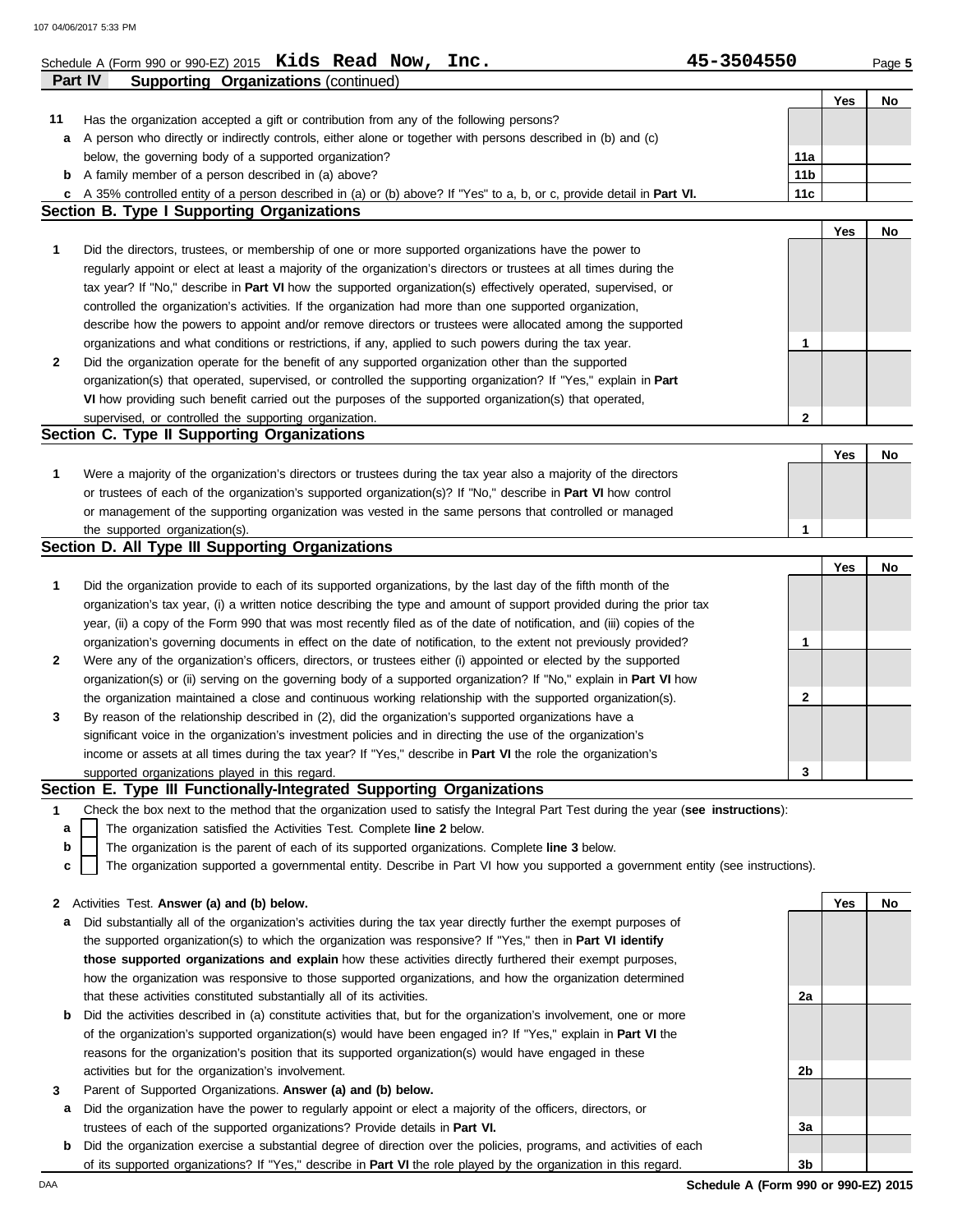|              | Schedule A (Form 990 or 990-EZ) 2015 Kids Read Now, Inc.                                                                      |                         | 45-3504550     | Page 6                         |
|--------------|-------------------------------------------------------------------------------------------------------------------------------|-------------------------|----------------|--------------------------------|
| Part V       | Type III Non-Functionally Integrated 509(a)(3) Supporting Organizations                                                       |                         |                |                                |
| $\mathbf{1}$ | Check here if the organization satisfied the Integral Part Test as a qualifying trust on Nov. 20, 1970. See instructions. All |                         |                |                                |
|              | other Type III non-functionally integrated supporting organizations must complete Sections A through E.                       |                         |                |                                |
|              | Section A - Adjusted Net Income                                                                                               |                         | (A) Prior Year | (B) Current Year<br>(optional) |
| 1            | Net short-term capital gain                                                                                                   | $\mathbf{1}$            |                |                                |
| 2            | Recoveries of prior-year distributions                                                                                        | $\mathbf{2}$            |                |                                |
| 3            | Other gross income (see instructions)                                                                                         | 3                       |                |                                |
| 4            | Add lines 1 through 3                                                                                                         | 4                       |                |                                |
| 5            | Depreciation and depletion                                                                                                    | 5                       |                |                                |
| 6.           | Portion of operating expenses paid or incurred for production or                                                              |                         |                |                                |
|              | collection of gross income or for management, conservation, or                                                                |                         |                |                                |
|              | maintenance of property held for production of income (see instructions)                                                      | 6                       |                |                                |
| 7            | Other expenses (see instructions)                                                                                             | 7                       |                |                                |
| 8            | Adjusted Net Income (subtract lines 5, 6 and 7 from line 4)                                                                   | 8                       |                |                                |
|              | <b>Section B - Minimum Asset Amount</b>                                                                                       |                         | (A) Prior Year | (B) Current Year<br>(optional) |
| 1            | Aggregate fair market value of all non-exempt-use assets (see                                                                 |                         |                |                                |
|              | instructions for short tax year or assets held for part of year):                                                             |                         |                |                                |
|              | Average monthly value of securities<br>a                                                                                      | 1a                      |                |                                |
|              | Average monthly cash balances<br>b                                                                                            | 1 <sub>b</sub>          |                |                                |
|              | Fair market value of other non-exempt-use assets<br>C                                                                         | 1 <sub>c</sub>          |                |                                |
|              | <b>d Total</b> (add lines 1a, 1b, and 1c)                                                                                     | 1d                      |                |                                |
|              | <b>Discount</b> claimed for blockage or other<br>е                                                                            |                         |                |                                |
|              | factors (explain in detail in Part VI):                                                                                       |                         |                |                                |
| $\mathbf{2}$ | Acquisition indebtedness applicable to non-exempt-use assets                                                                  | $\mathbf{2}$            |                |                                |
| 3            | Subtract line 2 from line 1d                                                                                                  | 3                       |                |                                |
| 4            | Cash deemed held for exempt use. Enter 1-1/2% of line 3 (for greater amount,                                                  |                         |                |                                |
|              | see instructions).                                                                                                            | 4                       |                |                                |
| 5.           | Net value of non-exempt-use assets (subtract line 4 from line 3)                                                              | 5                       |                |                                |
| 6            | Multiply line 5 by .035                                                                                                       | 6                       |                |                                |
| 7            | Recoveries of prior-year distributions                                                                                        | $\overline{7}$          |                |                                |
| 8            | Minimum Asset Amount (add line 7 to line 6)                                                                                   | 8                       |                |                                |
|              | Section C - Distributable Amount                                                                                              |                         |                | <b>Current Year</b>            |
| 1            | Adjusted net income for prior year (from Section A, line 8, Column A)                                                         | $\mathbf 1$             |                |                                |
| $\mathbf{2}$ | Enter 85% of line 1                                                                                                           | $\overline{2}$          |                |                                |
| 3            | Minimum asset amount for prior year (from Section B, line 8, Column A)                                                        | 3                       |                |                                |
| 4            | Enter greater of line 2 or line 3                                                                                             | $\overline{\mathbf{4}}$ |                |                                |
| 5            | Income tax imposed in prior year                                                                                              | 5                       |                |                                |
| 6            | <b>Distributable Amount.</b> Subtract line 5 from line 4, unless subject to                                                   |                         |                |                                |
|              | emergency temporary reduction (see instructions)                                                                              | 6                       |                |                                |

**7** Check here if the current year is the organization's first as a non-functionally-integrated Type III supporting organization (see instructions).

**Schedule A (Form 990 or 990-EZ) 2015**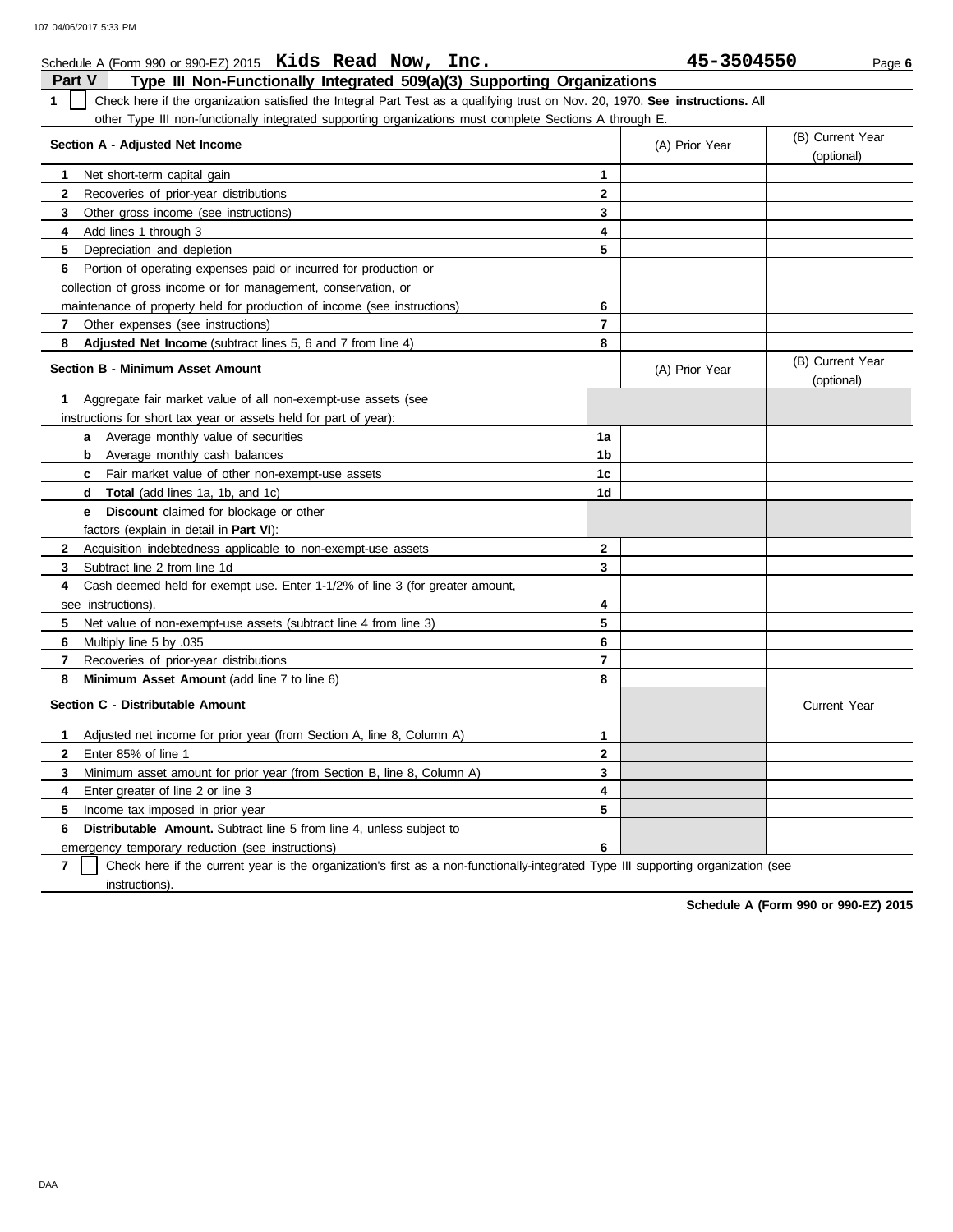|              | Schedule A (Form 990 or 990-EZ) 2015 Kids Read Now, Inc.                                   |                             | 45-3504550                | Page 7               |
|--------------|--------------------------------------------------------------------------------------------|-----------------------------|---------------------------|----------------------|
| Part V       | Type III Non-Functionally Integrated 509(a)(3) Supporting Organizations (continued)        |                             |                           |                      |
|              | Section D - Distributions                                                                  |                             |                           | <b>Current Year</b>  |
| 1            | Amounts paid to supported organizations to accomplish exempt purposes                      |                             |                           |                      |
| $\mathbf{2}$ | Amounts paid to perform activity that directly furthers exempt purposes of supported       |                             |                           |                      |
|              | organizations, in excess of income from activity                                           |                             |                           |                      |
| 3            | Administrative expenses paid to accomplish exempt purposes of supported organizations      |                             |                           |                      |
| 4            | Amounts paid to acquire exempt-use assets                                                  |                             |                           |                      |
| 5            | Qualified set-aside amounts (prior IRS approval required)                                  |                             |                           |                      |
| 6            | Other distributions (describe in Part VI). See instructions.                               |                             |                           |                      |
| 7            | Total annual distributions. Add lines 1 through 6.                                         |                             |                           |                      |
| 8            | Distributions to attentive supported organizations to which the organization is responsive |                             |                           |                      |
|              | (provide details in Part VI). See instructions.                                            |                             |                           |                      |
| 9            | Distributable amount for 2015 from Section C, line 6                                       |                             |                           |                      |
| 10           | Line 8 amount divided by Line 9 amount                                                     |                             |                           |                      |
|              |                                                                                            | (i)                         | (ii)                      | (iii)                |
|              | Section E - Distribution Allocations (see instructions)                                    | <b>Excess Distributions</b> | <b>Underdistributions</b> | <b>Distributable</b> |
|              |                                                                                            |                             | Pre-2015                  | Amount for 2015      |
| 1            | Distributable amount for 2015 from Section C, line 6                                       |                             |                           |                      |
| $\mathbf{2}$ | Underdistributions, if any, for years prior to 2015                                        |                             |                           |                      |
|              | (reasonable cause required-see instructions)                                               |                             |                           |                      |
| 3            | Excess distributions carryover, if any, to 2015:                                           |                             |                           |                      |
| а            |                                                                                            |                             |                           |                      |
| b            |                                                                                            |                             |                           |                      |
| c            |                                                                                            |                             |                           |                      |
|              |                                                                                            |                             |                           |                      |
|              |                                                                                            |                             |                           |                      |
|              | f Total of lines 3a through e                                                              |                             |                           |                      |
|              | g Applied to underdistributions of prior years                                             |                             |                           |                      |
|              | h Applied to 2015 distributable amount                                                     |                             |                           |                      |
|              | <i>i</i> Carryover from 2010 not applied (see instructions)                                |                             |                           |                      |
|              | Remainder. Subtract lines 3g, 3h, and 3i from 3f.                                          |                             |                           |                      |
| 4            | Distributions for 2015 from Section                                                        |                             |                           |                      |
|              | \$<br>D, line $7$ :                                                                        |                             |                           |                      |
|              | a Applied to underdistributions of prior years                                             |                             |                           |                      |
|              | <b>b</b> Applied to 2015 distributable amount                                              |                             |                           |                      |
|              | c Remainder. Subtract lines 4a and 4b from 4.                                              |                             |                           |                      |
|              | Remaining underdistributions for years prior to 2015, if                                   |                             |                           |                      |
|              | any. Subtract lines 3g and 4a from line 2 (if amount                                       |                             |                           |                      |
|              | greater than zero, see instructions).                                                      |                             |                           |                      |
| 6            | Remaining underdistributions for 2015. Subtract lines 3h                                   |                             |                           |                      |
|              | and 4b from line 1 (if amount greater than zero, see                                       |                             |                           |                      |
|              | instructions).                                                                             |                             |                           |                      |
| 7            | Excess distributions carryover to 2016. Add lines 3j                                       |                             |                           |                      |
|              | and 4c.                                                                                    |                             |                           |                      |
| 8            | Breakdown of line 7:                                                                       |                             |                           |                      |
|              |                                                                                            |                             |                           |                      |
| a<br>b       |                                                                                            |                             |                           |                      |
|              |                                                                                            |                             |                           |                      |
|              | <b>c</b> Excess from 2013                                                                  |                             |                           |                      |
|              | d Excess from 2014<br>.                                                                    |                             |                           |                      |
|              | e Excess from 2015                                                                         |                             |                           |                      |

**Schedule A (Form 990 or 990-EZ) 2015**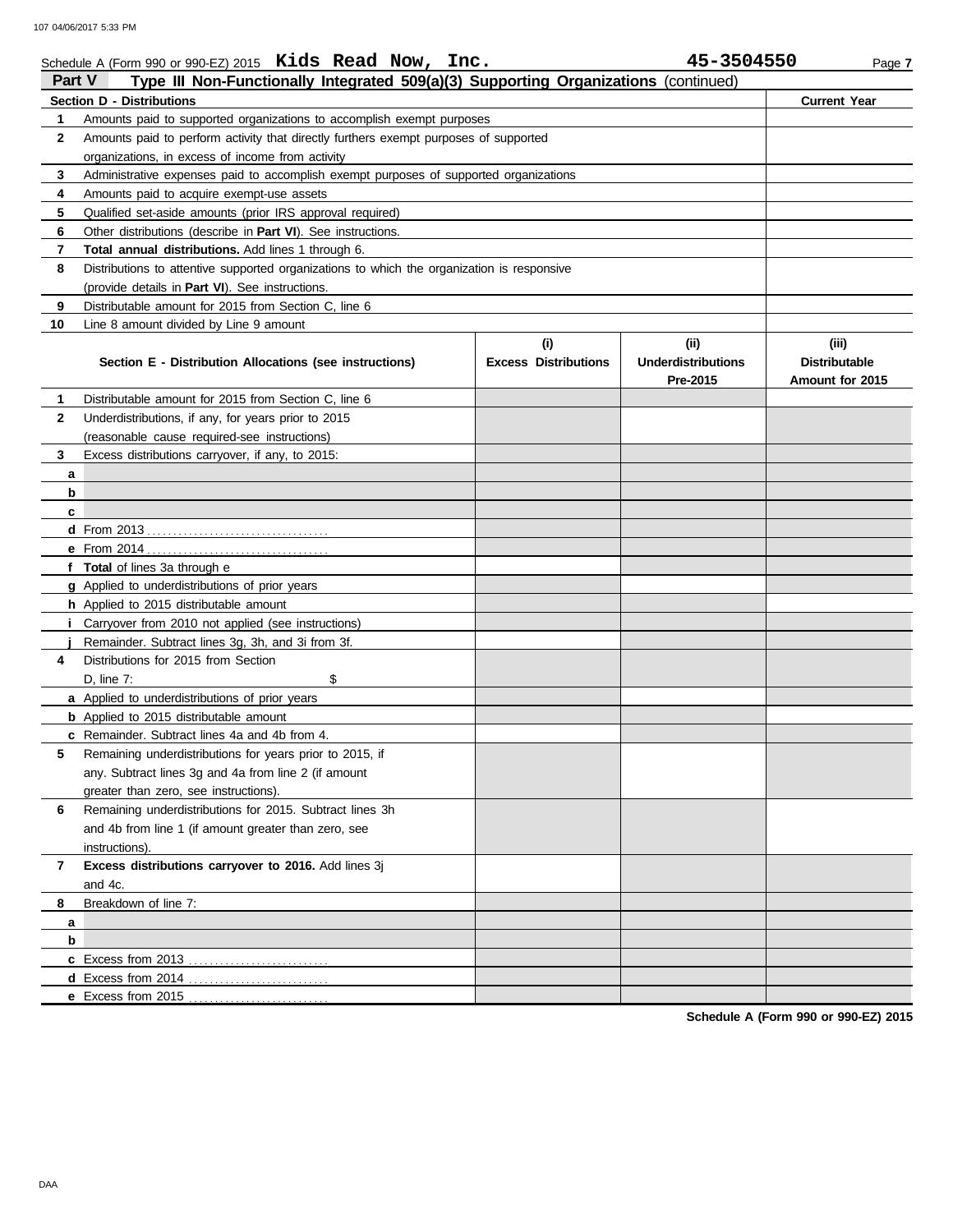|         | Schedule A (Form 990 or 990-EZ) 2015 Kids Read Now, $Inc.$                                                                                                                                                                                    |  | 45-3504550 | Page 8 |
|---------|-----------------------------------------------------------------------------------------------------------------------------------------------------------------------------------------------------------------------------------------------|--|------------|--------|
| Part VI | Supplemental Information. Provide the explanations required by Part II, line 10; Part II, line 17a or 17b; Part                                                                                                                               |  |            |        |
|         | III, line 12; Part IV, Section A, lines 1, 2, 3b, 3c, 4b, 4c, 5a, 6, 9a, 9b, 9c, 11a, 11b, and 11c; Part IV, Section                                                                                                                          |  |            |        |
|         | B, lines 1 and 2; Part IV, Section C, line 1; Part IV, Section D, lines 2 and 3; Part IV, Section E, lines 1c, 2a, 2b,<br>3a and 3b; Part V, line 1; Part V, Section B, line 1e; Part V, Section D, lines 5, 6, and 8; and Part V, Section E, |  |            |        |
|         | lines 2, 5, and 6. Also complete this part for any additional information. (See instructions.)                                                                                                                                                |  |            |        |
|         |                                                                                                                                                                                                                                               |  |            |        |
|         | Supplemental Information                                                                                                                                                                                                                      |  |            |        |
|         | Organization is filing a short year return for the period January 1, 2014                                                                                                                                                                     |  |            |        |
|         |                                                                                                                                                                                                                                               |  |            |        |
|         | through September 30, 2014 as the Organization was previously a calendar                                                                                                                                                                      |  |            |        |
|         |                                                                                                                                                                                                                                               |  |            |        |
|         | year-end and changed its fiscal year-end to September 30th commencing the                                                                                                                                                                     |  |            |        |
|         | the year beginning January 1, 2014.                                                                                                                                                                                                           |  |            |        |
|         |                                                                                                                                                                                                                                               |  |            |        |
|         |                                                                                                                                                                                                                                               |  |            |        |
|         |                                                                                                                                                                                                                                               |  |            |        |
|         |                                                                                                                                                                                                                                               |  |            |        |
|         |                                                                                                                                                                                                                                               |  |            |        |
|         |                                                                                                                                                                                                                                               |  |            |        |
|         |                                                                                                                                                                                                                                               |  |            |        |
|         |                                                                                                                                                                                                                                               |  |            |        |
|         |                                                                                                                                                                                                                                               |  |            |        |
|         |                                                                                                                                                                                                                                               |  |            |        |
|         |                                                                                                                                                                                                                                               |  |            |        |
|         |                                                                                                                                                                                                                                               |  |            |        |
|         |                                                                                                                                                                                                                                               |  |            |        |
|         |                                                                                                                                                                                                                                               |  |            |        |
|         |                                                                                                                                                                                                                                               |  |            |        |
|         |                                                                                                                                                                                                                                               |  |            |        |
|         |                                                                                                                                                                                                                                               |  |            |        |
|         |                                                                                                                                                                                                                                               |  |            |        |
|         |                                                                                                                                                                                                                                               |  |            |        |
|         |                                                                                                                                                                                                                                               |  |            |        |
|         |                                                                                                                                                                                                                                               |  |            |        |
|         |                                                                                                                                                                                                                                               |  |            |        |
|         |                                                                                                                                                                                                                                               |  |            |        |
|         |                                                                                                                                                                                                                                               |  |            |        |
|         |                                                                                                                                                                                                                                               |  |            |        |
|         |                                                                                                                                                                                                                                               |  |            |        |
|         |                                                                                                                                                                                                                                               |  |            |        |
|         |                                                                                                                                                                                                                                               |  |            |        |
|         |                                                                                                                                                                                                                                               |  |            |        |
|         |                                                                                                                                                                                                                                               |  |            |        |
|         |                                                                                                                                                                                                                                               |  |            |        |
|         |                                                                                                                                                                                                                                               |  |            |        |
|         |                                                                                                                                                                                                                                               |  |            |        |
|         |                                                                                                                                                                                                                                               |  |            |        |
|         |                                                                                                                                                                                                                                               |  |            |        |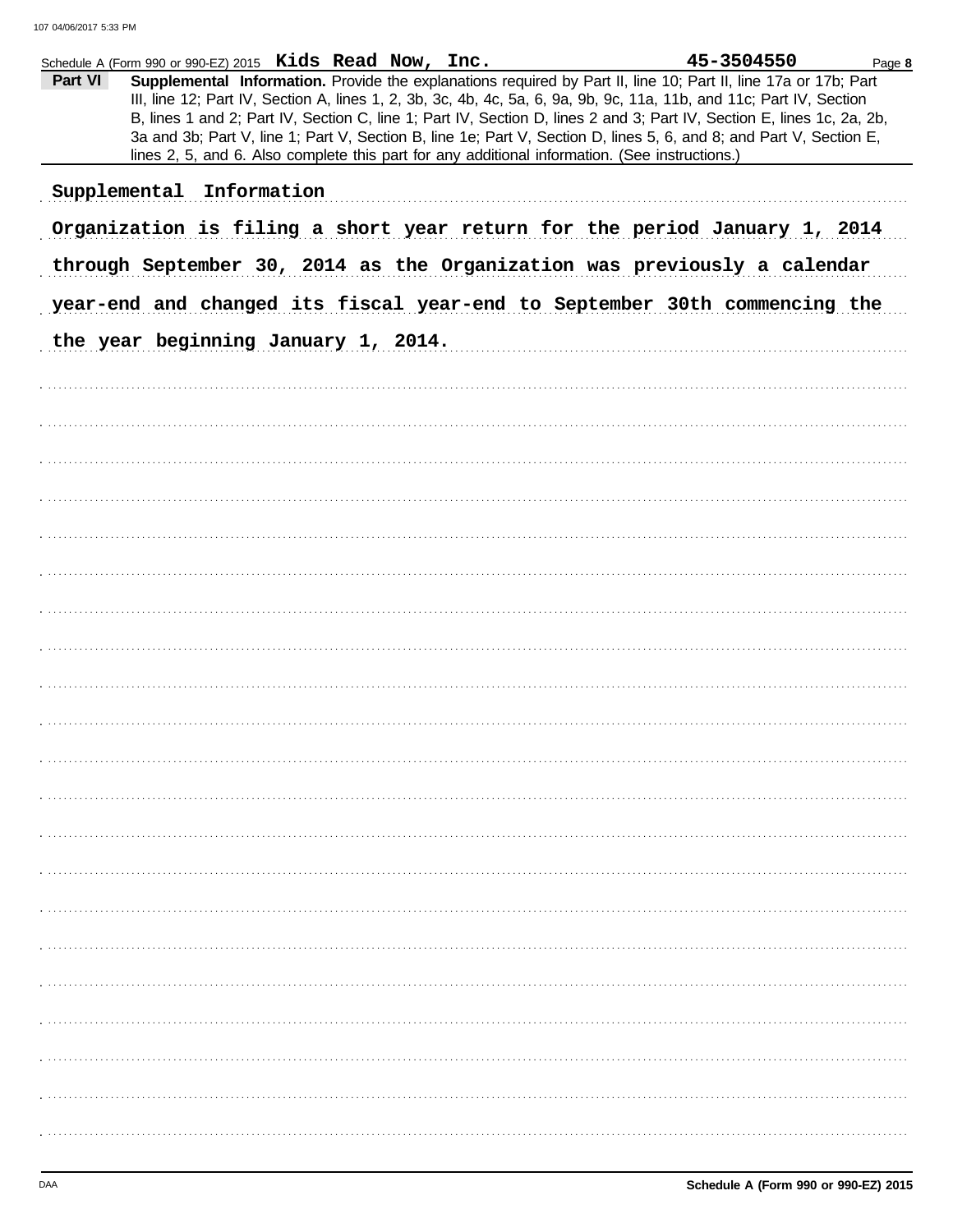**(Form 990)**

Department of the Treasury Internal Revenue Service

## **SCHEDULE D Supplemental Financial Statements**

**Part IV, line 6, 7, 8, 9, 10, 11a, 11b, 11c, 11d, 11e, 11f, 12a, or 12b.** u **Complete if the organization answered "Yes" on Form 990,**

u **Attach to Form 990.**  u **Information about Schedule D (Form 990) and its instructions is at www.irs.gov/form990.**

**Employer identification number Open to Public Inspection**

**2015**

OMB No. 1545-0047

|    | Name of the organization |                                                                                                                                                                |                                                                                                                       |                | Employer identification number  |
|----|--------------------------|----------------------------------------------------------------------------------------------------------------------------------------------------------------|-----------------------------------------------------------------------------------------------------------------------|----------------|---------------------------------|
|    |                          | Kids Read Now, Inc.                                                                                                                                            |                                                                                                                       |                | 45-3504550                      |
|    | Part I                   | Organizations Maintaining Donor Advised Funds or Other Similar Funds or Accounts.<br>Complete if the organization answered "Yes" on Form 990, Part IV, line 6. |                                                                                                                       |                |                                 |
|    |                          |                                                                                                                                                                | (a) Donor advised funds                                                                                               |                | (b) Funds and other accounts    |
| 1. |                          |                                                                                                                                                                | <u> 1980 - Johann Barbara, martxa a</u>                                                                               |                |                                 |
| 2  |                          | Aggregate value of contributions to (during year)                                                                                                              | the control of the control of the control of the control of the control of the control of                             |                |                                 |
| 3  |                          |                                                                                                                                                                | <u> 1980 - Johann Barbara, martin amerikan basal dan berasal dalam basal dalam basal dalam basal dalam basal dala</u> |                |                                 |
| 4  |                          | Aggregate value at end of year                                                                                                                                 |                                                                                                                       |                |                                 |
| 5. |                          | Did the organization inform all donors and donor advisors in writing that the assets held in donor advised                                                     |                                                                                                                       |                |                                 |
|    |                          |                                                                                                                                                                |                                                                                                                       |                | Yes<br>No                       |
| 6  |                          | Did the organization inform all grantees, donors, and donor advisors in writing that grant funds can be used                                                   |                                                                                                                       |                |                                 |
|    |                          | only for charitable purposes and not for the benefit of the donor or donor advisor, or for any other purpose                                                   |                                                                                                                       |                |                                 |
|    |                          |                                                                                                                                                                |                                                                                                                       |                | <b>Yes</b><br>No                |
|    | Part II                  | <b>Conservation Easements.</b><br>Complete if the organization answered "Yes" on Form 990, Part IV, line 7.                                                    |                                                                                                                       |                |                                 |
| 1. |                          | Purpose(s) of conservation easements held by the organization (check all that apply).                                                                          |                                                                                                                       |                |                                 |
|    |                          | Preservation of land for public use (e.g., recreation or education)                                                                                            | Preservation of a historically important land area                                                                    |                |                                 |
|    |                          | Protection of natural habitat                                                                                                                                  | Preservation of a certified historic structure                                                                        |                |                                 |
|    |                          | Preservation of open space                                                                                                                                     |                                                                                                                       |                |                                 |
| 2  |                          | Complete lines 2a through 2d if the organization held a qualified conservation contribution in the form of a conservation                                      |                                                                                                                       |                |                                 |
|    |                          | easement on the last day of the tax year.                                                                                                                      |                                                                                                                       |                | Held at the End of the Tax Year |
| a  |                          |                                                                                                                                                                |                                                                                                                       | 2a             |                                 |
| b  |                          |                                                                                                                                                                |                                                                                                                       | 2 <sub>b</sub> |                                 |
| с  |                          | Number of conservation easements on a certified historic structure included in (a) [[[[[[[[[[[[[[[[[[[[[[[[[]]]]]]]                                            |                                                                                                                       | 2c             |                                 |
| d  |                          | Number of conservation easements included in (c) acquired after 8/17/06, and not on a                                                                          |                                                                                                                       |                |                                 |
|    |                          | historic structure listed in the National Register                                                                                                             |                                                                                                                       | 2d             |                                 |
| 3. |                          | Number of conservation easements modified, transferred, released, extinguished, or terminated by the organization during the                                   |                                                                                                                       |                |                                 |
|    |                          | tax year $\mathbf u$<br>Number of states where property subject to conservation easement is located u                                                          |                                                                                                                       |                |                                 |
| 5. |                          | Does the organization have a written policy regarding the periodic monitoring, inspection, handling of                                                         |                                                                                                                       |                |                                 |
|    |                          |                                                                                                                                                                |                                                                                                                       |                | <b>Yes</b><br>No                |
| 6  |                          | Staff and volunteer hours devoted to monitoring, inspecting, handling of violations, and enforcing conservation easements during the year                      |                                                                                                                       |                |                                 |
|    | u                        |                                                                                                                                                                |                                                                                                                       |                |                                 |
|    |                          | Amount of expenses incurred in monitoring, inspecting, handling of violations, and enforcing conservation easements during the year                            |                                                                                                                       |                |                                 |
|    |                          |                                                                                                                                                                |                                                                                                                       |                |                                 |
|    |                          | Does each conservation easement reported on line 2(d) above satisfy the requirements of section 170(h)(4)(B)(i)                                                |                                                                                                                       |                |                                 |
|    |                          | and section $170(h)(4)(B)(ii)?$                                                                                                                                |                                                                                                                       |                | Yes<br>No                       |
| 9  |                          | In Part XIII, describe how the organization reports conservation easements in its revenue and expense statement, and                                           |                                                                                                                       |                |                                 |
|    |                          | balance sheet, and include, if applicable, the text of the footnote to the organization's financial statements that describes the                              |                                                                                                                       |                |                                 |
|    | Part III                 | organization's accounting for conservation easements.<br>Organizations Maintaining Collections of Art, Historical Treasures, or Other Similar Assets.          |                                                                                                                       |                |                                 |
|    |                          | Complete if the organization answered "Yes" on Form 990, Part IV, line 8.                                                                                      |                                                                                                                       |                |                                 |
|    |                          | 1a If the organization elected, as permitted under SFAS 116 (ASC 958), not to report in its revenue statement and balance sheet                                |                                                                                                                       |                |                                 |
|    |                          | works of art, historical treasures, or other similar assets held for public exhibition, education, or research in furtherance of                               |                                                                                                                       |                |                                 |
|    |                          | public service, provide, in Part XIII, the text of the footnote to its financial statements that describes these items.                                        |                                                                                                                       |                |                                 |
| b  |                          | If the organization elected, as permitted under SFAS 116 (ASC 958), to report in its revenue statement and balance sheet                                       |                                                                                                                       |                |                                 |
|    |                          | works of art, historical treasures, or other similar assets held for public exhibition, education, or research in furtherance of                               |                                                                                                                       |                |                                 |
|    |                          | public service, provide the following amounts relating to these items:                                                                                         |                                                                                                                       |                |                                 |
|    |                          |                                                                                                                                                                |                                                                                                                       |                |                                 |
|    |                          | (ii) Assets included in Form 990, Part X                                                                                                                       |                                                                                                                       |                | $\mathbf{u}$ \$ $\ldots$        |
| 2  |                          | If the organization received or held works of art, historical treasures, or other similar assets for financial gain, provide the                               |                                                                                                                       |                |                                 |
|    |                          | following amounts required to be reported under SFAS 116 (ASC 958) relating to these items:                                                                    |                                                                                                                       |                |                                 |
| a  |                          |                                                                                                                                                                |                                                                                                                       |                | u \$                            |
|    |                          |                                                                                                                                                                |                                                                                                                       |                |                                 |

DAA **For Paperwork Reduction Act Notice, see the Instructions for Form 990.**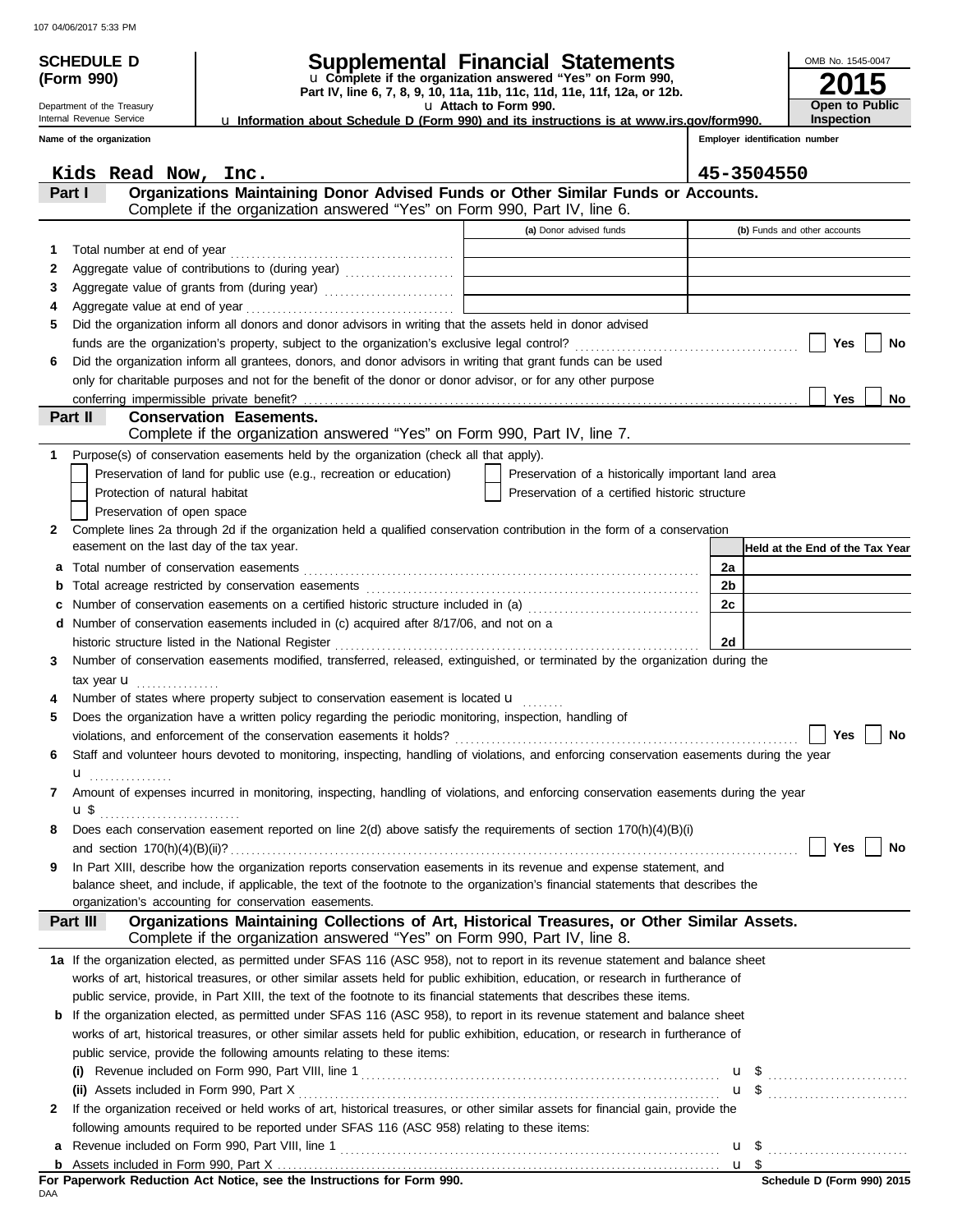|   | Schedule D (Form 990) 2015 Kids Read Now, $Inc.$                                                                                                                                                                               |                         |                           |                         | 45-3504550      |                      |                | Page 2              |  |
|---|--------------------------------------------------------------------------------------------------------------------------------------------------------------------------------------------------------------------------------|-------------------------|---------------------------|-------------------------|-----------------|----------------------|----------------|---------------------|--|
|   | Organizations Maintaining Collections of Art, Historical Treasures, or Other Similar Assets (continued)<br>Part III                                                                                                            |                         |                           |                         |                 |                      |                |                     |  |
|   | 3 Using the organization's acquisition, accession, and other records, check any of the following that are a significant use of its<br>collection items (check all that apply):                                                 |                         |                           |                         |                 |                      |                |                     |  |
| a | Public exhibition                                                                                                                                                                                                              | d                       | Loan or exchange programs |                         |                 |                      |                |                     |  |
| b | Scholarly research                                                                                                                                                                                                             | е                       |                           |                         |                 |                      |                |                     |  |
| c | Preservation for future generations                                                                                                                                                                                            |                         |                           |                         |                 |                      |                |                     |  |
|   | Provide a description of the organization's collections and explain how they further the organization's exempt purpose in Part<br>XIII.                                                                                        |                         |                           |                         |                 |                      |                |                     |  |
| 5 | During the year, did the organization solicit or receive donations of art, historical treasures, or other similar                                                                                                              |                         |                           |                         |                 |                      |                |                     |  |
|   | assets to be sold to raise funds rather than to be maintained as part of the organization's collection?                                                                                                                        |                         |                           |                         |                 |                      | Yes            | No                  |  |
|   | Part IV<br><b>Escrow and Custodial Arrangements.</b>                                                                                                                                                                           |                         |                           |                         |                 |                      |                |                     |  |
|   | Complete if the organization answered "Yes" on Form 990, Part IV, line 9, or reported an amount on Form<br>990, Part X, line 21.                                                                                               |                         |                           |                         |                 |                      |                |                     |  |
|   | 1a Is the organization an agent, trustee, custodian or other intermediary for contributions or other assets not                                                                                                                |                         |                           |                         |                 |                      | Yes            |                     |  |
|   | <b>b</b> If "Yes," explain the arrangement in Part XIII and complete the following table:                                                                                                                                      |                         |                           |                         |                 |                      |                |                     |  |
|   |                                                                                                                                                                                                                                |                         |                           |                         |                 |                      | Amount         |                     |  |
|   | c Beginning balance encourance and all the contract of the contract of the contract of the contract of the contract of the contract of the contract of the contract of the contract of the contract of the contract of the con |                         |                           |                         |                 | 1с                   |                |                     |  |
|   |                                                                                                                                                                                                                                |                         |                           |                         |                 | 1d                   |                |                     |  |
| е |                                                                                                                                                                                                                                |                         |                           |                         |                 | 1е                   |                |                     |  |
| f |                                                                                                                                                                                                                                |                         |                           |                         |                 | 1f                   |                |                     |  |
|   | 2a Did the organization include an amount on Form 990, Part X, line 21, for escrow or custodial account liability?                                                                                                             |                         |                           |                         |                 |                      | Yes            | No                  |  |
|   |                                                                                                                                                                                                                                |                         |                           |                         |                 |                      |                |                     |  |
|   | Part V<br><b>Endowment Funds.</b>                                                                                                                                                                                              |                         |                           |                         |                 |                      |                |                     |  |
|   | Complete if the organization answered "Yes" on Form 990, Part IV, line 10.                                                                                                                                                     |                         |                           |                         |                 |                      |                |                     |  |
|   |                                                                                                                                                                                                                                | (a) Current year        | (b) Prior year            | (c) Two years back      |                 | (d) Three years back |                | (e) Four years back |  |
|   | 1a Beginning of year balance                                                                                                                                                                                                   |                         |                           |                         |                 |                      |                |                     |  |
|   | <b>b</b> Contributions                                                                                                                                                                                                         |                         |                           |                         |                 |                      |                |                     |  |
|   | c Net investment earnings, gains, and                                                                                                                                                                                          |                         |                           |                         |                 |                      |                |                     |  |
|   | d Grants or scholarships                                                                                                                                                                                                       |                         |                           |                         |                 |                      |                |                     |  |
|   | e Other expenditures for facilities and                                                                                                                                                                                        |                         |                           |                         |                 |                      |                |                     |  |
|   | f Administrative expenses                                                                                                                                                                                                      |                         |                           |                         |                 |                      |                |                     |  |
| g | End of year balance                                                                                                                                                                                                            |                         |                           |                         |                 |                      |                |                     |  |
|   | 2 Provide the estimated percentage of the current year end balance (line 1g, column (a)) held as:                                                                                                                              |                         |                           |                         |                 |                      |                |                     |  |
|   | a Board designated or quasi-endowment u                                                                                                                                                                                        |                         |                           |                         |                 |                      |                |                     |  |
|   | <b>b</b> Permanent endowment $\mathbf{u}$ %                                                                                                                                                                                    |                         |                           |                         |                 |                      |                |                     |  |
|   | c Temporarily restricted endowment <b>u</b>                                                                                                                                                                                    | %                       |                           |                         |                 |                      |                |                     |  |
|   | The percentages on lines 2a, 2b, and 2c should equal 100%.                                                                                                                                                                     |                         |                           |                         |                 |                      |                |                     |  |
|   | 3a Are there endowment funds not in the possession of the organization that are held and administered for the                                                                                                                  |                         |                           |                         |                 |                      |                |                     |  |
|   | organization by:                                                                                                                                                                                                               |                         |                           |                         |                 |                      |                | Yes<br>No           |  |
|   |                                                                                                                                                                                                                                |                         |                           |                         |                 |                      | 3a(i)          |                     |  |
|   |                                                                                                                                                                                                                                |                         |                           |                         |                 |                      | 3a(ii)         |                     |  |
|   |                                                                                                                                                                                                                                |                         |                           |                         |                 |                      | 3b             |                     |  |
|   | Describe in Part XIII the intended uses of the organization's endowment funds.                                                                                                                                                 |                         |                           |                         |                 |                      |                |                     |  |
|   | Land, Buildings, and Equipment.<br><b>Part VI</b>                                                                                                                                                                              |                         |                           |                         |                 |                      |                |                     |  |
|   | Complete if the organization answered "Yes" on Form 990, Part IV, line 11a. See Form 990, Part X, line 10.                                                                                                                     |                         |                           |                         |                 |                      |                |                     |  |
|   | Description of property                                                                                                                                                                                                        | (a) Cost or other basis |                           | (b) Cost or other basis | (c) Accumulated |                      | (d) Book value |                     |  |
|   |                                                                                                                                                                                                                                | (investment)            |                           | (other)                 | depreciation    |                      |                |                     |  |
|   |                                                                                                                                                                                                                                |                         |                           |                         |                 |                      |                |                     |  |
|   |                                                                                                                                                                                                                                |                         |                           |                         |                 |                      |                |                     |  |
|   | c Leasehold improvements                                                                                                                                                                                                       |                         |                           |                         |                 |                      |                |                     |  |
| d |                                                                                                                                                                                                                                |                         |                           | 18,600                  |                 | 3,494                |                | 15,106              |  |
|   |                                                                                                                                                                                                                                |                         |                           |                         |                 |                      |                |                     |  |
|   |                                                                                                                                                                                                                                |                         |                           |                         |                 | u                    |                | 15,106              |  |

**Schedule D (Form 990) 2015**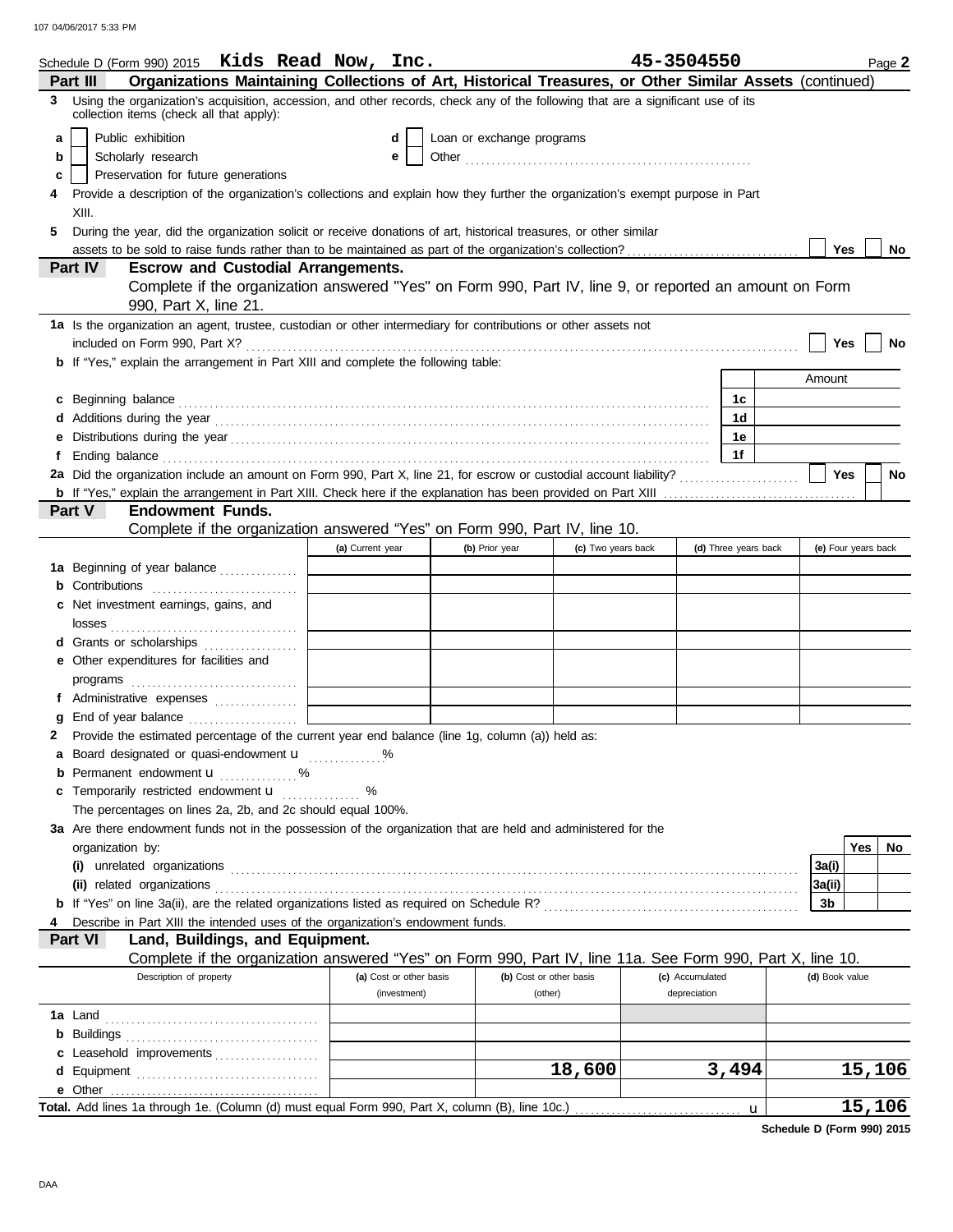|                           | Schedule D (Form 990) 2015 $Kids$ Read Now, Inc.                                                           |                | 45-3504550                       | Page 3         |
|---------------------------|------------------------------------------------------------------------------------------------------------|----------------|----------------------------------|----------------|
| Part VII                  | Investments-Other Securities.                                                                              |                |                                  |                |
|                           | Complete if the organization answered "Yes" on Form 990, Part IV, line 11b. See Form 990, Part X, line 12. |                |                                  |                |
|                           | (a) Description of security or category                                                                    | (b) Book value | (c) Method of valuation:         |                |
|                           | (including name of security)                                                                               |                | Cost or end-of-year market value |                |
| (1) Financial derivatives |                                                                                                            |                |                                  |                |
|                           |                                                                                                            |                |                                  |                |
| $(3)$ Other               |                                                                                                            |                |                                  |                |
| (A)                       |                                                                                                            |                |                                  |                |
| (B)                       |                                                                                                            |                |                                  |                |
| (C)                       |                                                                                                            |                |                                  |                |
| (D)                       |                                                                                                            |                |                                  |                |
| $\mathbf{E}(\mathsf{E})$  |                                                                                                            |                |                                  |                |
| (F)                       |                                                                                                            |                |                                  |                |
| (G)                       |                                                                                                            |                |                                  |                |
| (H)                       |                                                                                                            |                |                                  |                |
|                           | Total. (Column (b) must equal Form 990, Part X, col. (B) line 12.) u                                       |                |                                  |                |
| Part VIII                 | Investments-Program Related.                                                                               |                |                                  |                |
|                           | Complete if the organization answered "Yes" on Form 990, Part IV, line 11c. See Form 990, Part X, line 13. |                |                                  |                |
|                           | (a) Description of investment                                                                              | (b) Book value | (c) Method of valuation:         |                |
|                           |                                                                                                            |                | Cost or end-of-year market value |                |
| (1)                       |                                                                                                            |                |                                  |                |
| (2)                       |                                                                                                            |                |                                  |                |
| (3)                       |                                                                                                            |                |                                  |                |
| (4)                       |                                                                                                            |                |                                  |                |
| (5)                       |                                                                                                            |                |                                  |                |
| (6)                       |                                                                                                            |                |                                  |                |
| (7)                       |                                                                                                            |                |                                  |                |
| (8)                       |                                                                                                            |                |                                  |                |
| (9)                       |                                                                                                            |                |                                  |                |
|                           | Total. (Column (b) must equal Form 990, Part X, col. (B) line 13.) u                                       |                |                                  |                |
| Part IX                   | Other Assets.                                                                                              |                |                                  |                |
|                           | Complete if the organization answered "Yes" on Form 990, Part IV, line 11d. See Form 990, Part X, line 15. |                |                                  |                |
|                           | (a) Description                                                                                            |                |                                  | (b) Book value |
| (1)                       |                                                                                                            |                |                                  |                |
| (2)                       |                                                                                                            |                |                                  |                |
| (3)                       |                                                                                                            |                |                                  |                |
| (4)                       |                                                                                                            |                |                                  |                |
| (5)                       |                                                                                                            |                |                                  |                |
| (6)                       |                                                                                                            |                |                                  |                |
| (7)                       |                                                                                                            |                |                                  |                |
| (8)                       |                                                                                                            |                |                                  |                |
| (9)                       |                                                                                                            |                |                                  |                |
|                           | Total. (Column (b) must equal Form 990, Part X, col. (B) line 15.)                                         |                | u                                |                |
| Part X                    | Other Liabilities.                                                                                         |                |                                  |                |
|                           | Complete if the organization answered "Yes" on Form 990, Part IV, line 11e or 11f. See Form 990, Part X,   |                |                                  |                |
|                           | line 25.                                                                                                   |                |                                  |                |
| 1.                        | (a) Description of liability                                                                               | (b) Book value |                                  |                |
| (1)                       | Federal income taxes                                                                                       |                |                                  |                |
| (2)                       |                                                                                                            |                |                                  |                |
| (3)                       |                                                                                                            |                |                                  |                |
| (4)                       |                                                                                                            |                |                                  |                |
| (5)                       |                                                                                                            |                |                                  |                |
| (6)                       |                                                                                                            |                |                                  |                |
| (7)                       |                                                                                                            |                |                                  |                |
| (8)                       |                                                                                                            |                |                                  |                |
| (9)                       |                                                                                                            |                |                                  |                |

Total. (Column (b) must equal Form 990, Part X, col. (B) line 25.) u

Liability for uncertain tax positions. In Part XIII, provide the text of the footnote to the organization's financial statements that reports the **2.** organization's liability for uncertain tax positions under FIN 48 (ASC 740). Check here if the text of the footnote has been provided in Part XIII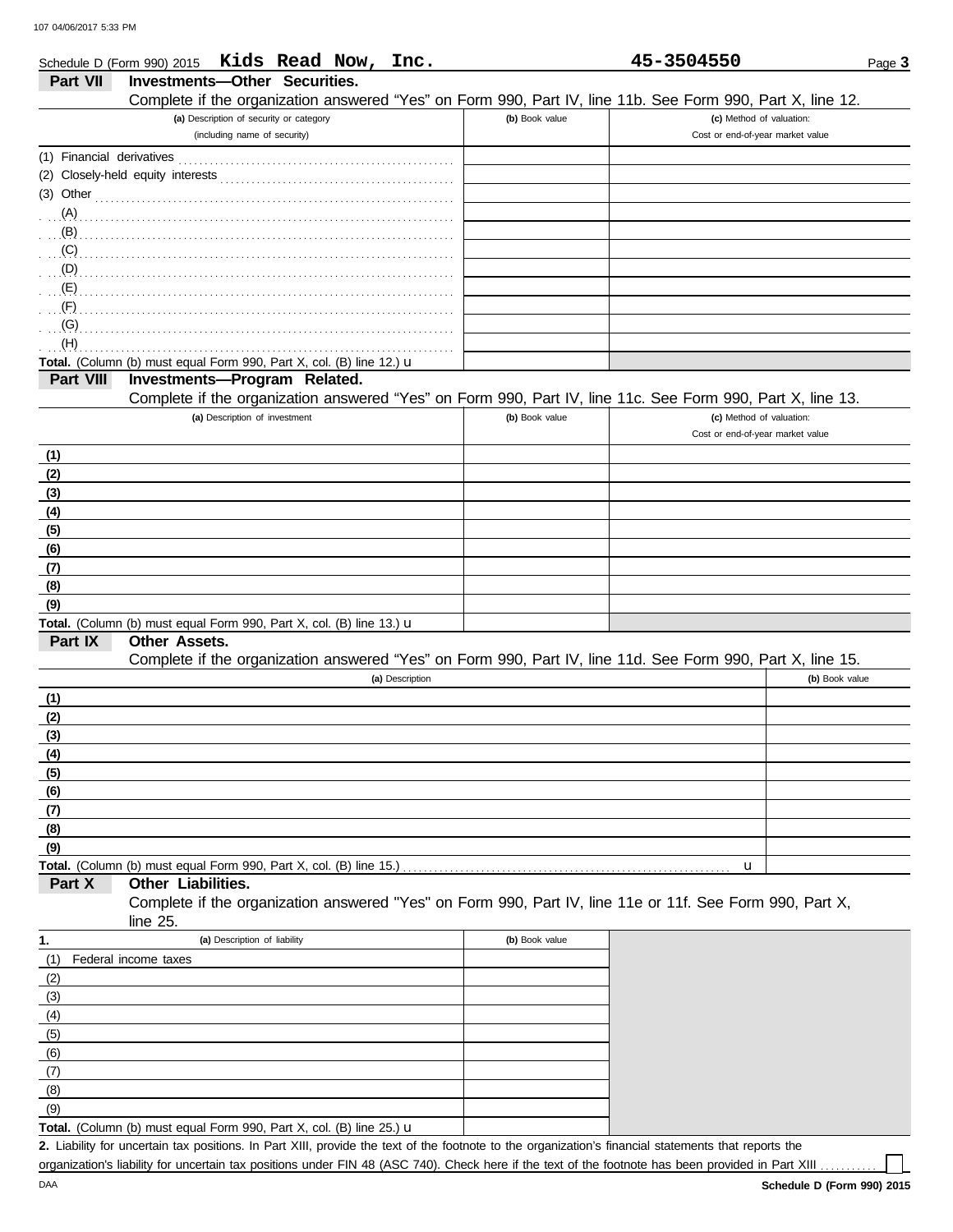| Schedule D (Form 990) 2015 Kids Read Now, Inc.                                                                                                                                                                                           |                | 45-3504550   | Page 4  |
|------------------------------------------------------------------------------------------------------------------------------------------------------------------------------------------------------------------------------------------|----------------|--------------|---------|
| Reconciliation of Revenue per Audited Financial Statements With Revenue per Return.<br>Part XI                                                                                                                                           |                |              |         |
| Complete if the organization answered "Yes" on Form 990, Part IV, line 12a.                                                                                                                                                              |                |              |         |
| 1                                                                                                                                                                                                                                        |                | 1            | 326,923 |
| Amounts included on line 1 but not on Form 990, Part VIII, line 12:<br>2                                                                                                                                                                 |                |              |         |
| а                                                                                                                                                                                                                                        | 2a             |              |         |
|                                                                                                                                                                                                                                          | 2 <sub>b</sub> |              |         |
| c                                                                                                                                                                                                                                        | 2c             |              |         |
|                                                                                                                                                                                                                                          | 2d             |              |         |
| Add lines 2a through 2d [11] Additional Contract of the Additional Contract of the Additional Contract of the Additional Contract of the Additional Contract of the Additional Contract of the Additional Contract of the Addi<br>е      |                | 2e           |         |
| 3                                                                                                                                                                                                                                        |                | 3            | 326,923 |
| Amounts included on Form 990, Part VIII, line 12, but not on line 1:<br>4                                                                                                                                                                |                |              |         |
| a Investment expenses not included on Form 990, Part VIII, line 7b                                                                                                                                                                       | 4a             |              |         |
|                                                                                                                                                                                                                                          | 4b             |              |         |
| Add lines 4a and 4b <b>contract and 4b</b> and 4b and 4b and 4b and 4b and 4b and 4b and 4b and 4b and 4b and 4b and 4b and 4b and 4b and 4b and 4b and 4b and 4b and 4b and 4b and 4b and 4b and 4b and 4b and 4b and 4b and 4b an<br>c |                | 4c           |         |
| 5.                                                                                                                                                                                                                                       |                | 5            | 326,923 |
| Reconciliation of Expenses per Audited Financial Statements With Expenses per Return.<br>Part XII                                                                                                                                        |                |              |         |
| Complete if the organization answered "Yes" on Form 990, Part IV, line 12a.                                                                                                                                                              |                |              |         |
| Total expenses and losses per audited financial statements [11] contain the container and statements and the statements and statements and the statements and the statements and statements are statements and statements are<br>1       |                | $\mathbf{1}$ | 563,509 |
| Amounts included on line 1 but not on Form 990, Part IX, line 25:<br>2                                                                                                                                                                   |                |              |         |
| а                                                                                                                                                                                                                                        | 2a             |              |         |
|                                                                                                                                                                                                                                          | 2 <sub>b</sub> |              |         |
| Other losses <b>contracts Other losses</b><br>c                                                                                                                                                                                          | 2c             |              |         |
| d                                                                                                                                                                                                                                        | 2d             |              |         |
|                                                                                                                                                                                                                                          |                | 2e           |         |
| 3                                                                                                                                                                                                                                        |                | 3            | 563,509 |
| Amounts included on Form 990, Part IX, line 25, but not on line 1:<br>4                                                                                                                                                                  |                |              |         |
|                                                                                                                                                                                                                                          | 4a             |              |         |
| <b>b</b> Other (Describe in Part XIII.) <b>CONSIDENT</b> 1                                                                                                                                                                               | 4b             |              |         |
| c Add lines 4a and 4b (a) and the contract of the contract of the contract of the contract of the contract of the contract of the contract of the contract of the contract of the contract of the contract of the contract of            |                | 4c           |         |
|                                                                                                                                                                                                                                          |                | 5            | 563,509 |
| Part XIII Supplemental Information.                                                                                                                                                                                                      |                |              |         |
| Provide the descriptions required for Part II, lines 3, 5, and 9; Part III, lines 1a and 4; Part IV, lines 1b and 2b; Part V, line 4; Part X, line                                                                                       |                |              |         |
| 2; Part XI, lines 2d and 4b; and Part XII, lines 2d and 4b. Also complete this part to provide any additional information.                                                                                                               |                |              |         |
|                                                                                                                                                                                                                                          |                |              |         |
|                                                                                                                                                                                                                                          |                |              |         |
|                                                                                                                                                                                                                                          |                |              |         |
|                                                                                                                                                                                                                                          |                |              |         |
|                                                                                                                                                                                                                                          |                |              |         |
|                                                                                                                                                                                                                                          |                |              |         |
|                                                                                                                                                                                                                                          |                |              |         |
|                                                                                                                                                                                                                                          |                |              |         |
|                                                                                                                                                                                                                                          |                |              |         |
|                                                                                                                                                                                                                                          |                |              |         |
|                                                                                                                                                                                                                                          |                |              |         |
|                                                                                                                                                                                                                                          |                |              |         |
|                                                                                                                                                                                                                                          |                |              |         |
|                                                                                                                                                                                                                                          |                |              |         |
|                                                                                                                                                                                                                                          |                |              |         |
|                                                                                                                                                                                                                                          |                |              |         |
|                                                                                                                                                                                                                                          |                |              |         |
|                                                                                                                                                                                                                                          |                |              |         |
|                                                                                                                                                                                                                                          |                |              |         |
|                                                                                                                                                                                                                                          |                |              |         |
|                                                                                                                                                                                                                                          |                |              |         |
|                                                                                                                                                                                                                                          |                |              |         |
|                                                                                                                                                                                                                                          |                |              |         |
|                                                                                                                                                                                                                                          |                |              |         |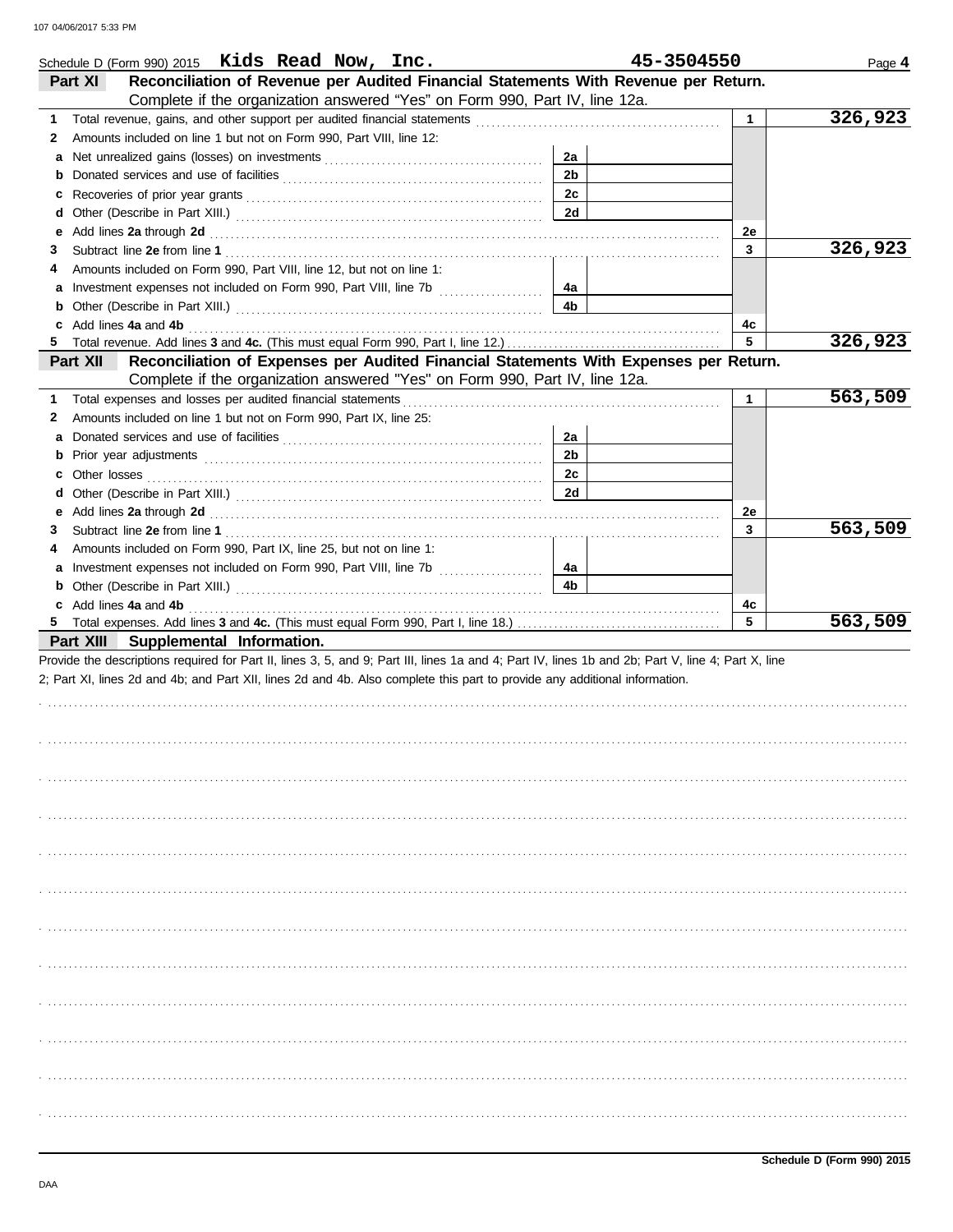|                                                                                                  |  |  | 45-3504550 | Page 5 |
|--------------------------------------------------------------------------------------------------|--|--|------------|--------|
| Schedule D (Form 990) 2015 Kids Read Now, Inc.<br>Part XIII Supplemental Information (continued) |  |  |            |        |
|                                                                                                  |  |  |            |        |
|                                                                                                  |  |  |            |        |
|                                                                                                  |  |  |            |        |
|                                                                                                  |  |  |            |        |
|                                                                                                  |  |  |            |        |
|                                                                                                  |  |  |            |        |
|                                                                                                  |  |  |            |        |
|                                                                                                  |  |  |            |        |
|                                                                                                  |  |  |            |        |
|                                                                                                  |  |  |            |        |
|                                                                                                  |  |  |            |        |
|                                                                                                  |  |  |            |        |
|                                                                                                  |  |  |            |        |
|                                                                                                  |  |  |            |        |
|                                                                                                  |  |  |            |        |
|                                                                                                  |  |  |            |        |
|                                                                                                  |  |  |            |        |
|                                                                                                  |  |  |            |        |
|                                                                                                  |  |  |            |        |
|                                                                                                  |  |  |            |        |
|                                                                                                  |  |  |            |        |
|                                                                                                  |  |  |            |        |
|                                                                                                  |  |  |            |        |
|                                                                                                  |  |  |            |        |
|                                                                                                  |  |  |            |        |
|                                                                                                  |  |  |            |        |
|                                                                                                  |  |  |            |        |
|                                                                                                  |  |  |            |        |
|                                                                                                  |  |  |            |        |
|                                                                                                  |  |  |            |        |
|                                                                                                  |  |  |            |        |
|                                                                                                  |  |  |            |        |
|                                                                                                  |  |  |            |        |
|                                                                                                  |  |  |            |        |
|                                                                                                  |  |  |            |        |
|                                                                                                  |  |  |            |        |
|                                                                                                  |  |  |            |        |
|                                                                                                  |  |  |            |        |
|                                                                                                  |  |  |            |        |
|                                                                                                  |  |  |            |        |
|                                                                                                  |  |  |            |        |
|                                                                                                  |  |  |            |        |
|                                                                                                  |  |  |            |        |
|                                                                                                  |  |  |            |        |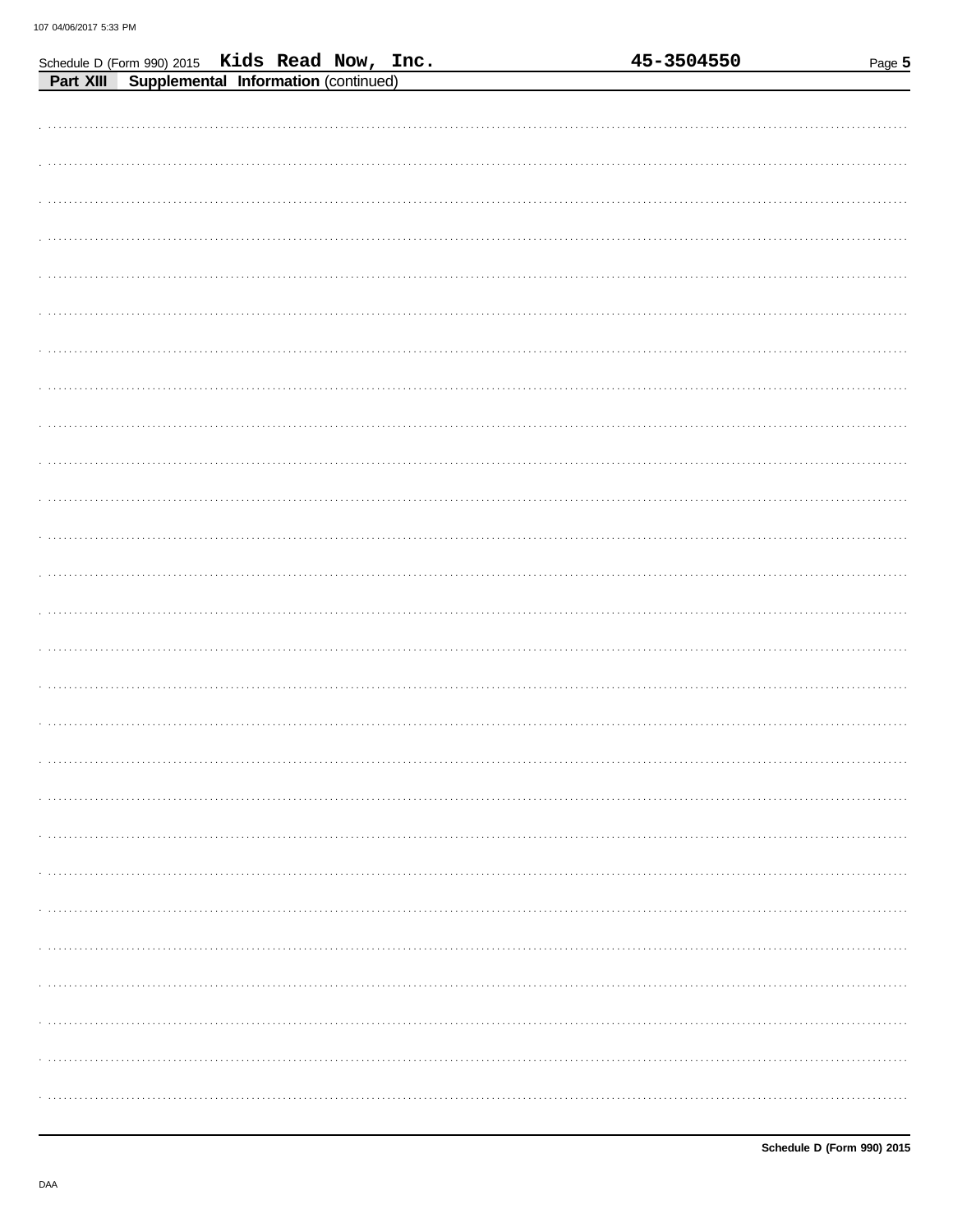# **SCHEDULE M Noncash Contributions**

OMB No. 1545-0047 **2015**

**Open To Public**

| ---------  |  |
|------------|--|
| (Form 990) |  |

Department of the Treasury<br>Internal Revenue Service

u **Complete if the organizations answered "Yes" on Form 990, Part IV, lines 29 or 30.**

u **Attach to Form 990.**

u **Information about Schedule M (Form 990) and its instructions is at www.irs.gov/form990.**

**Inspection**

|  | Employer identification |
|--|-------------------------|
|  |                         |

|            | Name of the organization                                                                                                                                                    |                               |                                                        |                                                    |    | Employer identification number                               |     |     |     |
|------------|-----------------------------------------------------------------------------------------------------------------------------------------------------------------------------|-------------------------------|--------------------------------------------------------|----------------------------------------------------|----|--------------------------------------------------------------|-----|-----|-----|
|            | Kids Read Now, Inc.                                                                                                                                                         |                               |                                                        |                                                    |    | 45-3504550                                                   |     |     |     |
|            | <b>Types of Property</b><br>Part I                                                                                                                                          |                               |                                                        |                                                    |    |                                                              |     |     |     |
|            |                                                                                                                                                                             | (a)<br>Check if<br>applicable | (b)<br>Number of contributions or<br>items contributed | (c)<br>Noncash contribution<br>amounts reported on |    | (d)<br>Method of determining<br>noncash contribution amounts |     |     |     |
|            |                                                                                                                                                                             |                               |                                                        | Form 990, Part VIII, line 1g                       |    |                                                              |     |     |     |
| 1          | Art - Works of art                                                                                                                                                          |                               |                                                        |                                                    |    |                                                              |     |     |     |
| 2          | Art - Historical treasures                                                                                                                                                  |                               |                                                        |                                                    |    |                                                              |     |     |     |
| 3          | Art - Fractional interests                                                                                                                                                  |                               |                                                        |                                                    |    |                                                              |     |     |     |
| 4          | Books and publications                                                                                                                                                      |                               |                                                        |                                                    |    |                                                              |     |     |     |
| 5          | Clothing and household                                                                                                                                                      |                               |                                                        |                                                    |    |                                                              |     |     |     |
|            | $\mathsf{goods}\xrightarrow{\hspace{0.5cm}}$                                                                                                                                |                               |                                                        |                                                    |    |                                                              |     |     |     |
| 6          | Cars and other vehicles                                                                                                                                                     |                               |                                                        |                                                    |    |                                                              |     |     |     |
| 7          | Boats and planes                                                                                                                                                            |                               |                                                        |                                                    |    |                                                              |     |     |     |
| 8          | Intellectual property                                                                                                                                                       |                               |                                                        |                                                    |    |                                                              |     |     |     |
| 9          | Securities - Publicly traded                                                                                                                                                |                               |                                                        |                                                    |    |                                                              |     |     |     |
| 10         | Securities - Closely held stock                                                                                                                                             |                               |                                                        |                                                    |    |                                                              |     |     |     |
| 11         | Securities - Partnership, LLC,                                                                                                                                              |                               |                                                        |                                                    |    |                                                              |     |     |     |
|            | or trust interests                                                                                                                                                          |                               |                                                        |                                                    |    |                                                              |     |     |     |
| 12         | Securities - Miscellaneous                                                                                                                                                  |                               |                                                        |                                                    |    |                                                              |     |     |     |
| 13         | Qualified conservation                                                                                                                                                      |                               |                                                        |                                                    |    |                                                              |     |     |     |
|            | contribution - Historic                                                                                                                                                     |                               |                                                        |                                                    |    |                                                              |     |     |     |
|            |                                                                                                                                                                             |                               |                                                        |                                                    |    |                                                              |     |     |     |
| 14         | Qualified conservation                                                                                                                                                      |                               |                                                        |                                                    |    |                                                              |     |     |     |
|            | contribution - Other                                                                                                                                                        |                               |                                                        |                                                    |    |                                                              |     |     |     |
| 15         | Real estate - Residential                                                                                                                                                   |                               |                                                        |                                                    |    |                                                              |     |     |     |
| 16         | Real estate - Commercial                                                                                                                                                    |                               |                                                        |                                                    |    |                                                              |     |     |     |
| 17         | Real estate - Other                                                                                                                                                         |                               |                                                        |                                                    |    |                                                              |     |     |     |
| 18         |                                                                                                                                                                             |                               |                                                        |                                                    |    |                                                              |     |     |     |
| 19         | Food inventory                                                                                                                                                              |                               |                                                        |                                                    |    |                                                              |     |     |     |
| 20         | Drugs and medical supplies                                                                                                                                                  |                               |                                                        |                                                    |    |                                                              |     |     |     |
| 21         |                                                                                                                                                                             |                               |                                                        |                                                    |    |                                                              |     |     |     |
| 22         | Historical artifacts                                                                                                                                                        |                               |                                                        |                                                    |    |                                                              |     |     |     |
| 23         | Scientific specimens                                                                                                                                                        |                               |                                                        |                                                    |    |                                                              |     |     |     |
| 24         | Archeological artifacts                                                                                                                                                     | $\mathbf x$                   | $\mathbf{2}$                                           | 75,950                                             |    |                                                              |     |     |     |
| 25         | Other $\mathbf{u}(\dots, \dots, \dots, \dots, \dots)$                                                                                                                       |                               |                                                        |                                                    |    |                                                              |     |     |     |
| 26         | Other $\mathbf{u}(\dots, \dots, \dots, \dots, \dots)$                                                                                                                       |                               |                                                        |                                                    |    |                                                              |     |     |     |
| 27         | Other $\mathbf{u}$ (                                                                                                                                                        |                               |                                                        |                                                    |    |                                                              |     |     |     |
| 28         | Other $\mathbf{u}$ (                                                                                                                                                        |                               |                                                        |                                                    |    |                                                              |     |     |     |
| 29         | Number of Forms 8283 received by the organization during the tax year for contributions for<br>which the organization completed Form 8283, Part IV, Donee Acknowledgement [ |                               |                                                        |                                                    |    |                                                              |     |     |     |
|            |                                                                                                                                                                             |                               |                                                        |                                                    | 29 |                                                              |     | Yes | No. |
|            | During the year, did the organization receive by contribution any property reported in Part I, lines 1 through                                                              |                               |                                                        |                                                    |    |                                                              |     |     |     |
| <b>30a</b> | 28, that it must hold for at least three years from the date of the initial contribution, and which is not required                                                         |                               |                                                        |                                                    |    |                                                              |     |     |     |
|            |                                                                                                                                                                             |                               |                                                        |                                                    |    |                                                              |     |     | X   |
|            |                                                                                                                                                                             |                               |                                                        |                                                    |    |                                                              | 30a |     |     |
| b          | If "Yes," describe the arrangement in Part II.<br>Does the organization have a gift acceptance policy that requires the review of any non-standard                          |                               |                                                        |                                                    |    |                                                              |     |     |     |
| 31         |                                                                                                                                                                             |                               |                                                        |                                                    |    |                                                              |     |     | X   |
|            | contributions?<br>Does the organization hire or use third parties or related organizations to solicit, process, or sell noncash                                             |                               |                                                        |                                                    |    |                                                              | 31  |     |     |
| 32a        |                                                                                                                                                                             |                               |                                                        |                                                    |    |                                                              |     |     | X   |
|            | contributions?                                                                                                                                                              |                               |                                                        |                                                    |    |                                                              | 32a |     |     |
| b          | If "Yes," describe in Part II.                                                                                                                                              |                               |                                                        |                                                    |    |                                                              |     |     |     |

**33** If the organization did not report an amount in column (c) for a type of property for which column (a) is checked, describe in Part II.

**For Paperwork Reduction Act Notice, see the Instructions for Form 990. Schedule M (Form 990) (2015)**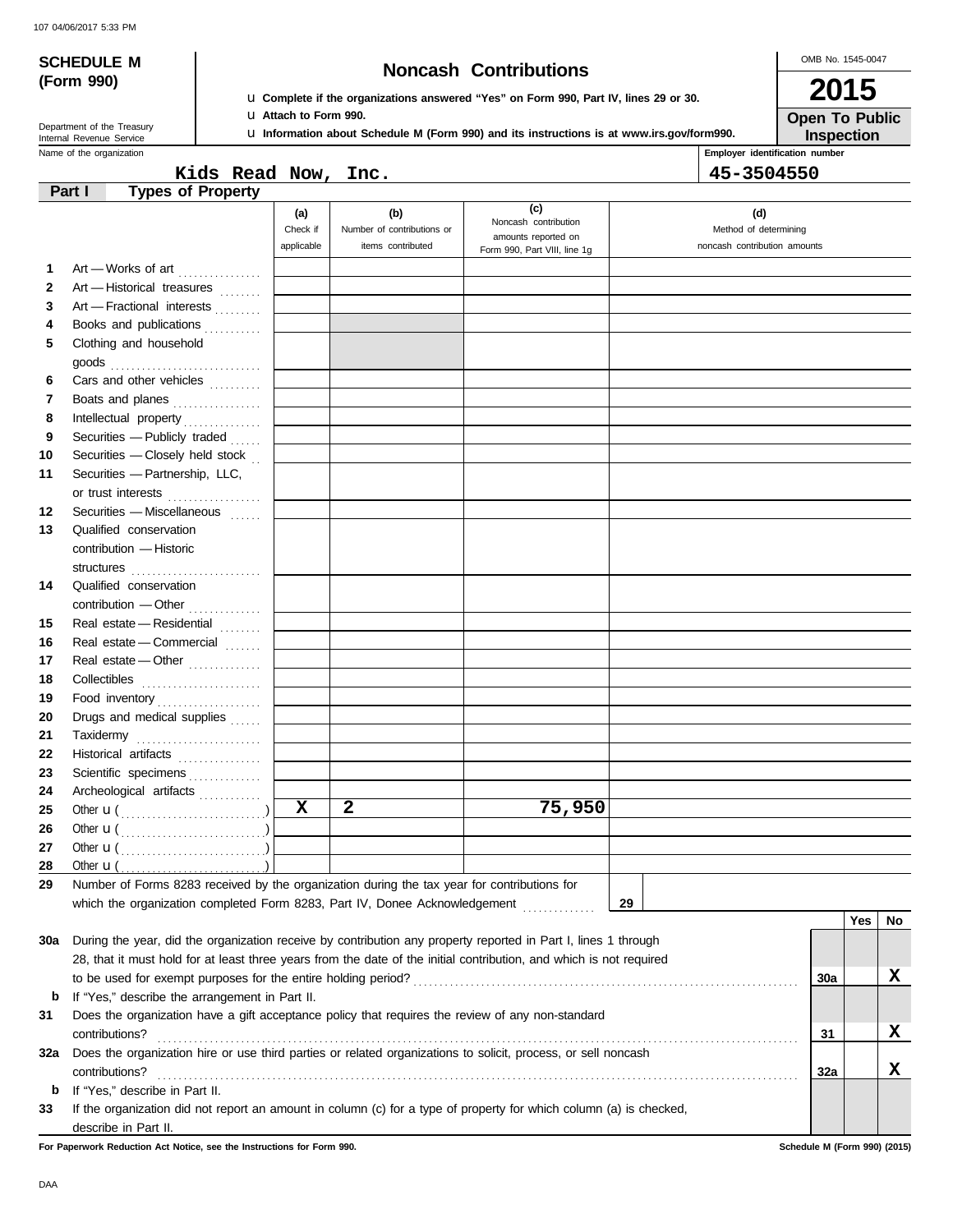| Schedule M (Form 990) (2015) | Kids Read Now, Inc.                                                               |  | 45-3504550 |                                                                                                                                                                                                                              | Page 2 |
|------------------------------|-----------------------------------------------------------------------------------|--|------------|------------------------------------------------------------------------------------------------------------------------------------------------------------------------------------------------------------------------------|--------|
| Part II                      | or a combination of both. Also complete this part for any additional information. |  |            | Supplemental Information. Provide the information required by Part I, lines 30b, 32b, and 33, and whether<br>the organization is reporting in Part I, column (b), the number of contributions, the number of items received, |        |
|                              |                                                                                   |  |            |                                                                                                                                                                                                                              |        |
|                              |                                                                                   |  |            |                                                                                                                                                                                                                              |        |
|                              |                                                                                   |  |            |                                                                                                                                                                                                                              |        |
|                              |                                                                                   |  |            |                                                                                                                                                                                                                              |        |
|                              |                                                                                   |  |            |                                                                                                                                                                                                                              |        |
|                              |                                                                                   |  |            |                                                                                                                                                                                                                              |        |
|                              |                                                                                   |  |            |                                                                                                                                                                                                                              |        |
|                              |                                                                                   |  |            |                                                                                                                                                                                                                              |        |
|                              |                                                                                   |  |            |                                                                                                                                                                                                                              |        |
|                              |                                                                                   |  |            |                                                                                                                                                                                                                              |        |
|                              |                                                                                   |  |            |                                                                                                                                                                                                                              |        |
|                              |                                                                                   |  |            |                                                                                                                                                                                                                              |        |
|                              |                                                                                   |  |            |                                                                                                                                                                                                                              |        |
|                              |                                                                                   |  |            |                                                                                                                                                                                                                              |        |
|                              |                                                                                   |  |            |                                                                                                                                                                                                                              |        |
|                              |                                                                                   |  |            |                                                                                                                                                                                                                              |        |
|                              |                                                                                   |  |            |                                                                                                                                                                                                                              |        |
|                              |                                                                                   |  |            |                                                                                                                                                                                                                              |        |
|                              |                                                                                   |  |            |                                                                                                                                                                                                                              |        |
|                              |                                                                                   |  |            |                                                                                                                                                                                                                              |        |
|                              |                                                                                   |  |            |                                                                                                                                                                                                                              |        |
|                              |                                                                                   |  |            |                                                                                                                                                                                                                              |        |
|                              |                                                                                   |  |            |                                                                                                                                                                                                                              |        |
|                              |                                                                                   |  |            |                                                                                                                                                                                                                              |        |
|                              |                                                                                   |  |            |                                                                                                                                                                                                                              |        |
|                              |                                                                                   |  |            |                                                                                                                                                                                                                              |        |
|                              |                                                                                   |  |            |                                                                                                                                                                                                                              |        |
|                              |                                                                                   |  |            |                                                                                                                                                                                                                              |        |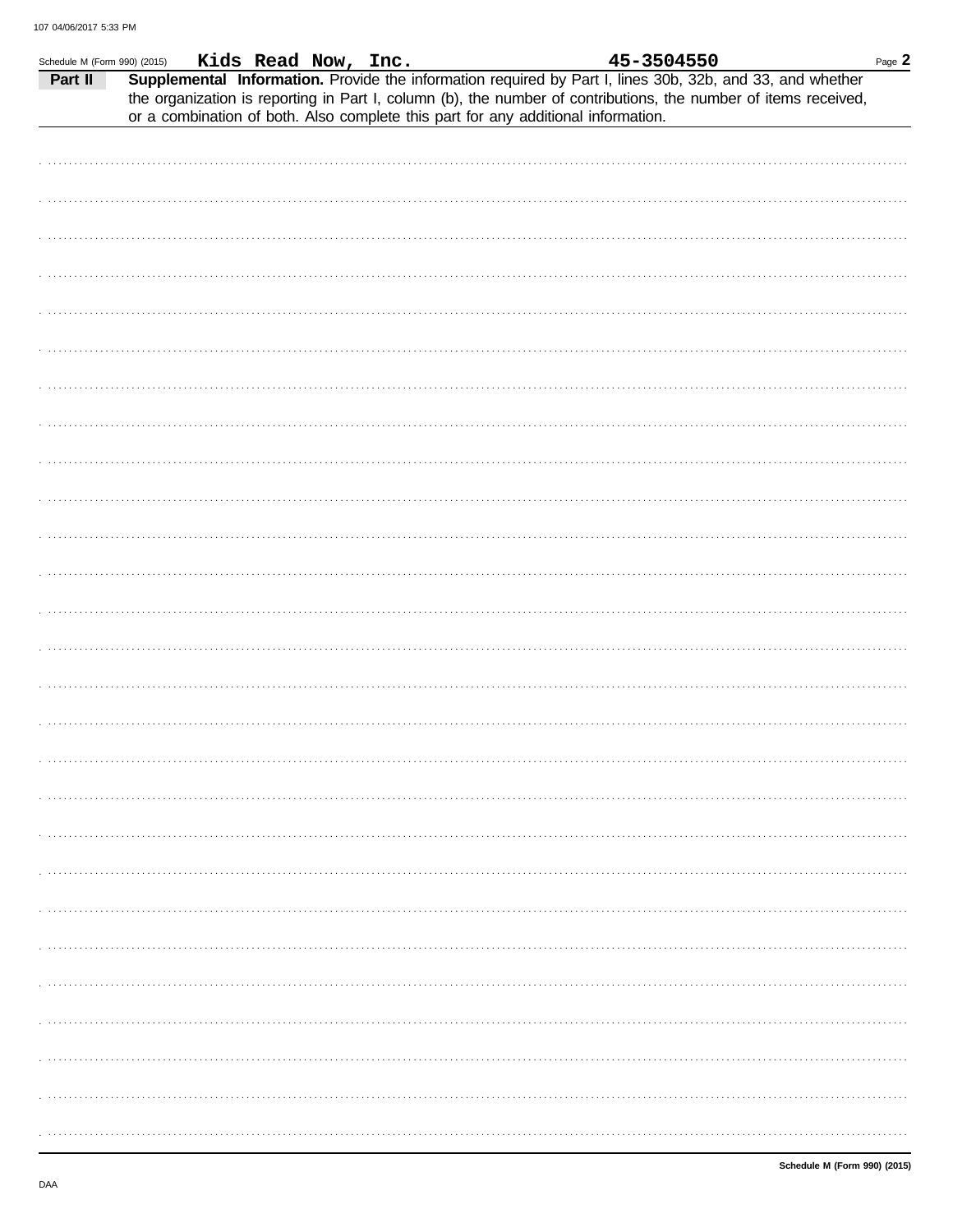| <b>SCHEDULE O</b>                                    | Supplemental Information to Form 990 or 990-EZ                                                       |                                | OMB No. 1545-0047 |
|------------------------------------------------------|------------------------------------------------------------------------------------------------------|--------------------------------|-------------------|
| (Form 990 or 990-EZ)                                 | Complete to provide information for responses to specific questions on                               | 2015                           |                   |
| Department of the Treasury                           | Form 990 or 990-EZ or to provide any additional information.<br>u Attach to Form 990 or 990-EZ.      |                                | Open to Public    |
| Internal Revenue Service<br>Name of the organization | La Information about Schedule O (Form 990 or 990-EZ) and its instructions is at www.irs.gov/form990. | Employer identification number | <b>Inspection</b> |
|                                                      | Kids Read Now, Inc.                                                                                  | 45-3504550                     |                   |
|                                                      | Form 990, Part VI, Line 2 - Related Party Information Among Officers                                 |                                |                   |
| Leib Lurie                                           | Barbara Lurie                                                                                        |                                |                   |
| President                                            | Exec. Dir.                                                                                           |                                |                   |
| Spouses                                              |                                                                                                      |                                |                   |
|                                                      |                                                                                                      |                                |                   |
|                                                      | Form 990, Part VI, Line 11b - Organization's Process to Review Form 990                              |                                |                   |
|                                                      | No review was or will be conducted.                                                                  |                                |                   |
|                                                      | Form 990, Part VI, Line 12c - Enforcement of Conflicts Policy                                        |                                |                   |
|                                                      | The Board of Directors are required to compete a conflict of interest                                |                                |                   |
|                                                      | declaration form annually disclosing any possible conflicts of interest.                             |                                |                   |
|                                                      | The forms are required to be completed at least annually.                                            |                                |                   |
|                                                      |                                                                                                      |                                |                   |
|                                                      | Form 990, Part VI, Line 19 - Governing Documents Disclosure Explanation                              |                                |                   |
|                                                      | The governing documents, conflict of interest policy and financial                                   |                                |                   |
|                                                      | statements are available upon request.                                                               |                                |                   |
|                                                      |                                                                                                      |                                |                   |
|                                                      | Form 990, Part XI, Line 9 - Other Changes in Net Assets Explanation                                  |                                |                   |
|                                                      | Change in net present value of pledges recievable                                                    | \$.                            | $\mathbf 0$       |
| Rounding                                             |                                                                                                      | \$                             | $\mathbf{0}$      |
|                                                      |                                                                                                      |                                |                   |
|                                                      |                                                                                                      |                                |                   |
|                                                      |                                                                                                      |                                |                   |
|                                                      |                                                                                                      |                                |                   |
|                                                      |                                                                                                      |                                |                   |
|                                                      |                                                                                                      |                                |                   |